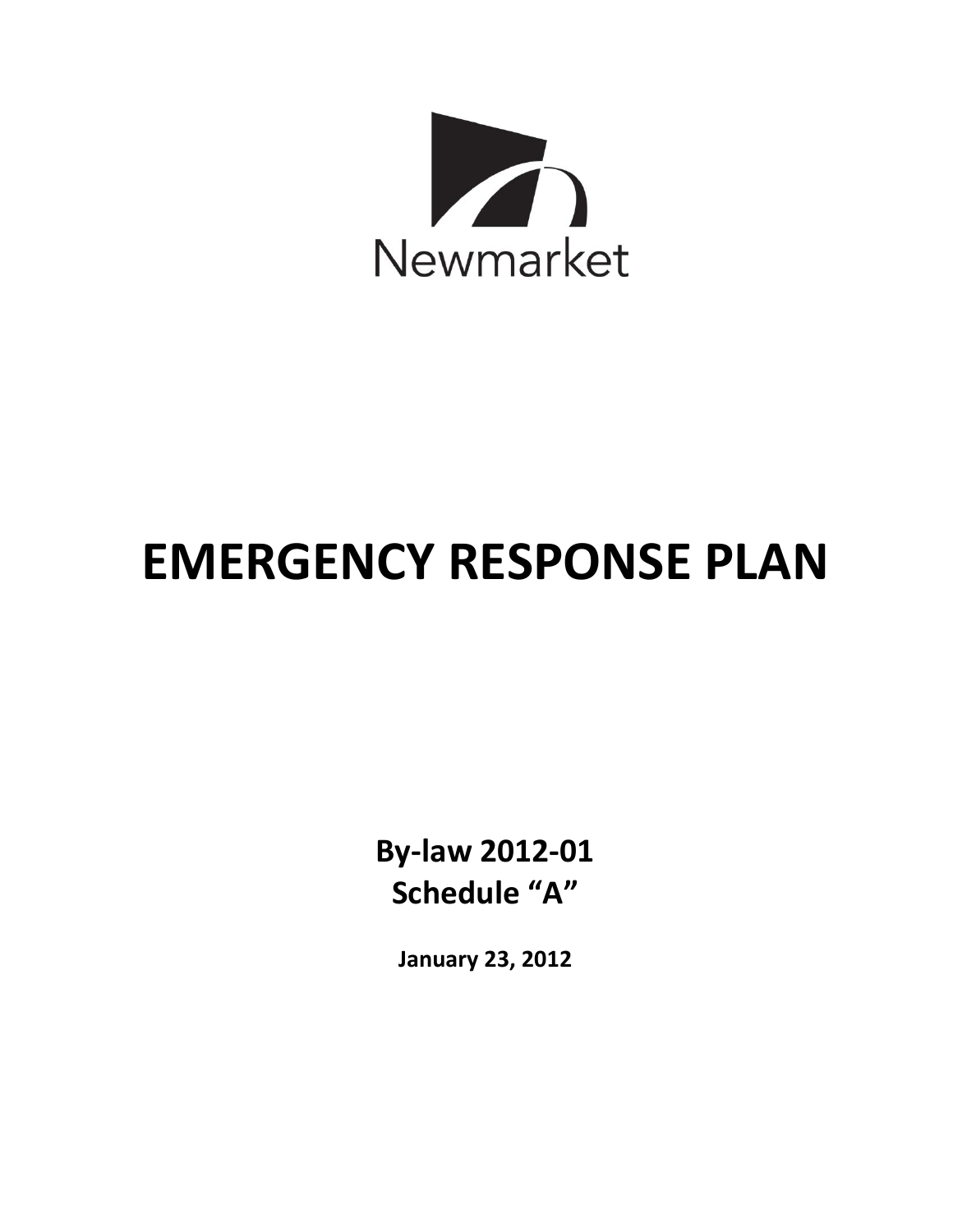# **TOWN OF NEWMARKET EMERGENCY RESPONSE PLAN**

| <b>PART 1:</b>     |                                                                                |  |
|--------------------|--------------------------------------------------------------------------------|--|
| PART 2:            |                                                                                |  |
| PART 3:            | AUTHORITY                                                                      |  |
|                    |                                                                                |  |
|                    |                                                                                |  |
|                    |                                                                                |  |
|                    |                                                                                |  |
| PART <sub>4:</sub> |                                                                                |  |
|                    |                                                                                |  |
|                    |                                                                                |  |
|                    |                                                                                |  |
|                    |                                                                                |  |
| PART 5:            |                                                                                |  |
|                    |                                                                                |  |
|                    |                                                                                |  |
| 1.                 |                                                                                |  |
| 2.                 |                                                                                |  |
| 3.                 |                                                                                |  |
| 4.                 |                                                                                |  |
| 5.                 |                                                                                |  |
|                    |                                                                                |  |
|                    |                                                                                |  |
|                    |                                                                                |  |
|                    |                                                                                |  |
|                    |                                                                                |  |
| PART <sub>6:</sub> |                                                                                |  |
|                    |                                                                                |  |
|                    |                                                                                |  |
|                    |                                                                                |  |
|                    |                                                                                |  |
|                    |                                                                                |  |
|                    |                                                                                |  |
| PART 7:            |                                                                                |  |
| PART 8:            |                                                                                |  |
| PART 9:            |                                                                                |  |
|                    |                                                                                |  |
|                    | ANNEXES REFERRED TO IN THIS PLAN ARE CONFIDENTIAL AND HAVE LIMITED CIRCULATION |  |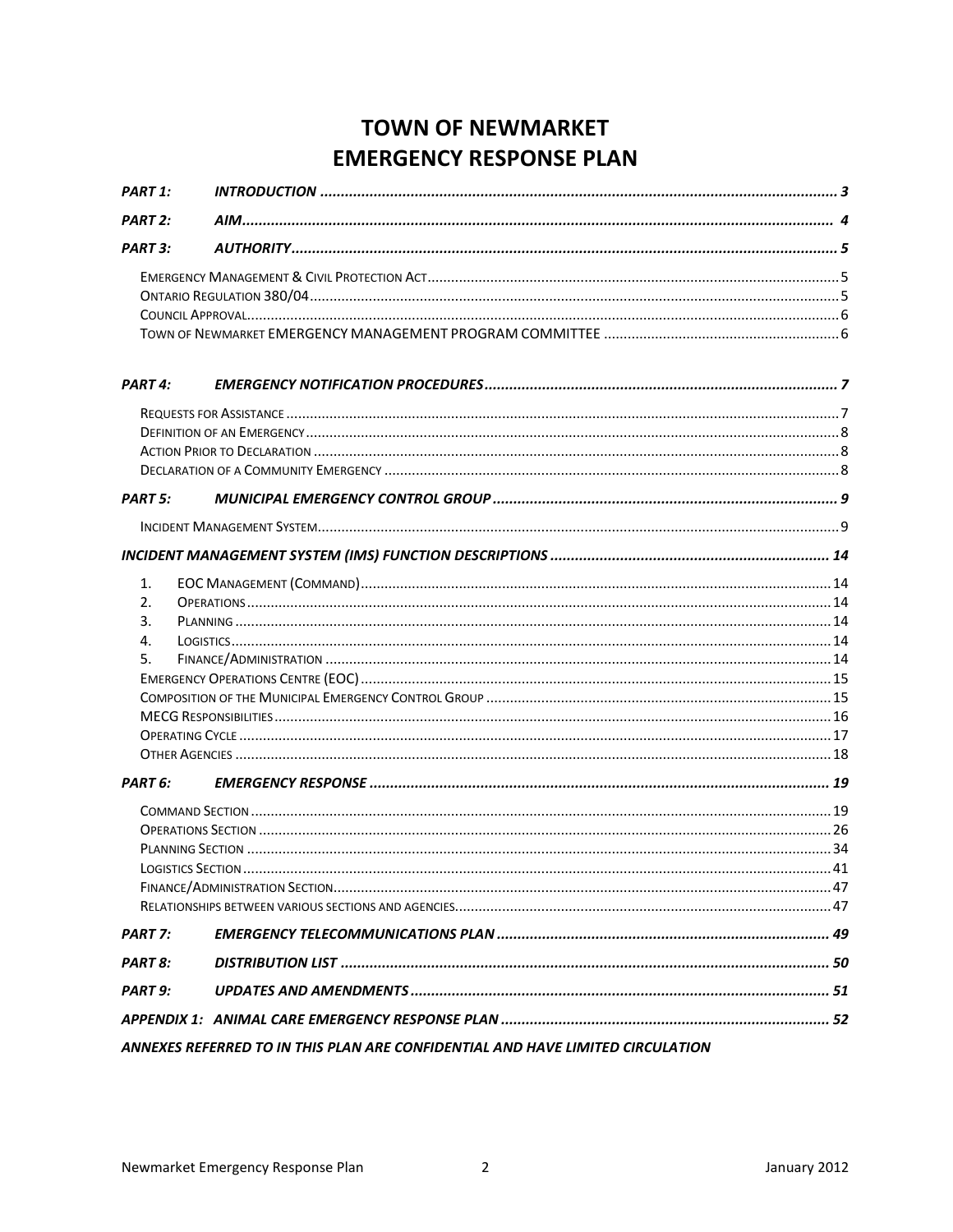# **TOWN OF NEWMARKET EMERGENCY RESPONSE PLAN**

# <span id="page-2-0"></span>**PART 1: INTRODUCTION**

Emergencies are defined as situations or impending situations caused by forces of nature, a disease or other health risk, an accident or an intentional act that constitutes a danger of major proportions to life and property. They affect public safety, meaning the health, welfare and property, as well as the environment and economic health of the Town of Newmarket.

The population of the Town of Newmarket is approximately 84,000.

In order to protect residents, businesses and visitors, the Town of Newmarket requires a coordinated emergency response by a number of agencies under the direction of the Municipal Emergency Control Group (MECG). These are distinct arrangements and procedures from the normal, day-to-day operations carried out by emergency services.

The Town of Newmarket Emergency Management Program Committee developed this emergency response plan. The Incident Management System (IMS) has been adopted in this plan to coordinate with the Regional and Provincial IMS planning, define the basic command structure and to identify roles and responsibilities to ensure effective management of the emergency.

Every elected official, municipal department and agency must be prepared to carry out assigned responsibilities in an emergency. The response plan has been prepared to provide key officials, departments and agencies of the Town of Newmarket important emergency response information related to:

- **F** Arrangements, services and equipment; and
- Roles and responsibilities during an emergency.

In addition, it is important that residents, businesses and interested visitors be aware of its provisions. Copies of the Town of Newmarket Emergency Response Plan may be viewed at the Town Hall, Library and on-line at [www.newmarket.ca.](http://www.newmarket.ca/) For more information, please contact:

Community Emergency Management Coordinator (Fire Chief) Central York Fire Services 905-895-9222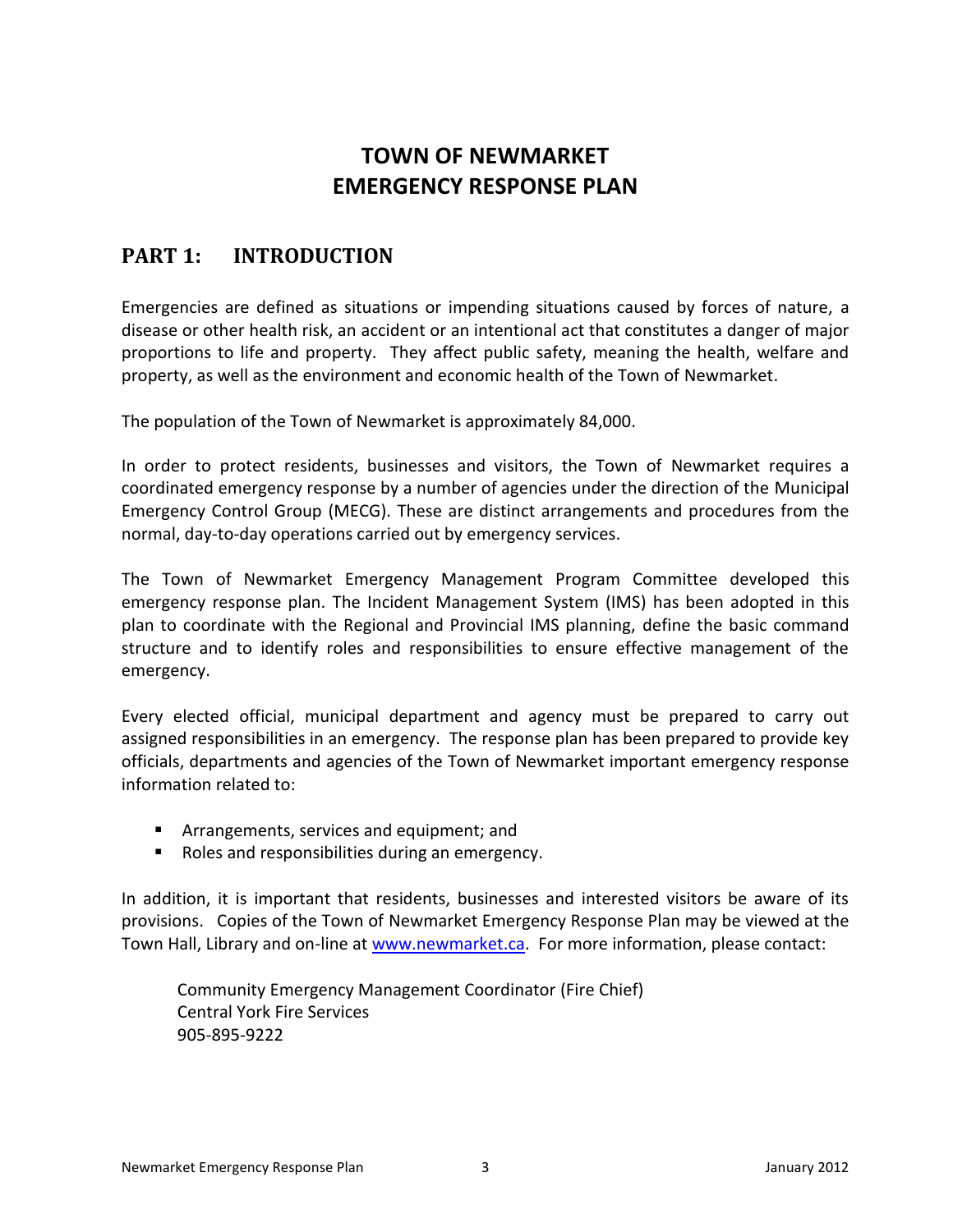# <span id="page-3-0"></span>**PART 2: AIM**

The aim of this plan is to make provision for the extraordinary measures that may have to be taken to protect the health, safety, welfare, environment and economic viability of the residents, businesses and visitors of the Town of Newmarket when faced with an emergency.

It enables a coordinated and controlled response to emergencies in the Town of Newmarket, and meets the legislated requirements of the *Emergency Management and Civil Protection Act.* This Plan will be made available upon request in accessible formats.

Emergencies may occur within the Town of Newmarket, and the most likely scenarios, determined by risk analyses, are related to epidemic disease, transportation and extreme weather conditions.

For further details, please contact the Community Emergency Management Coordinator.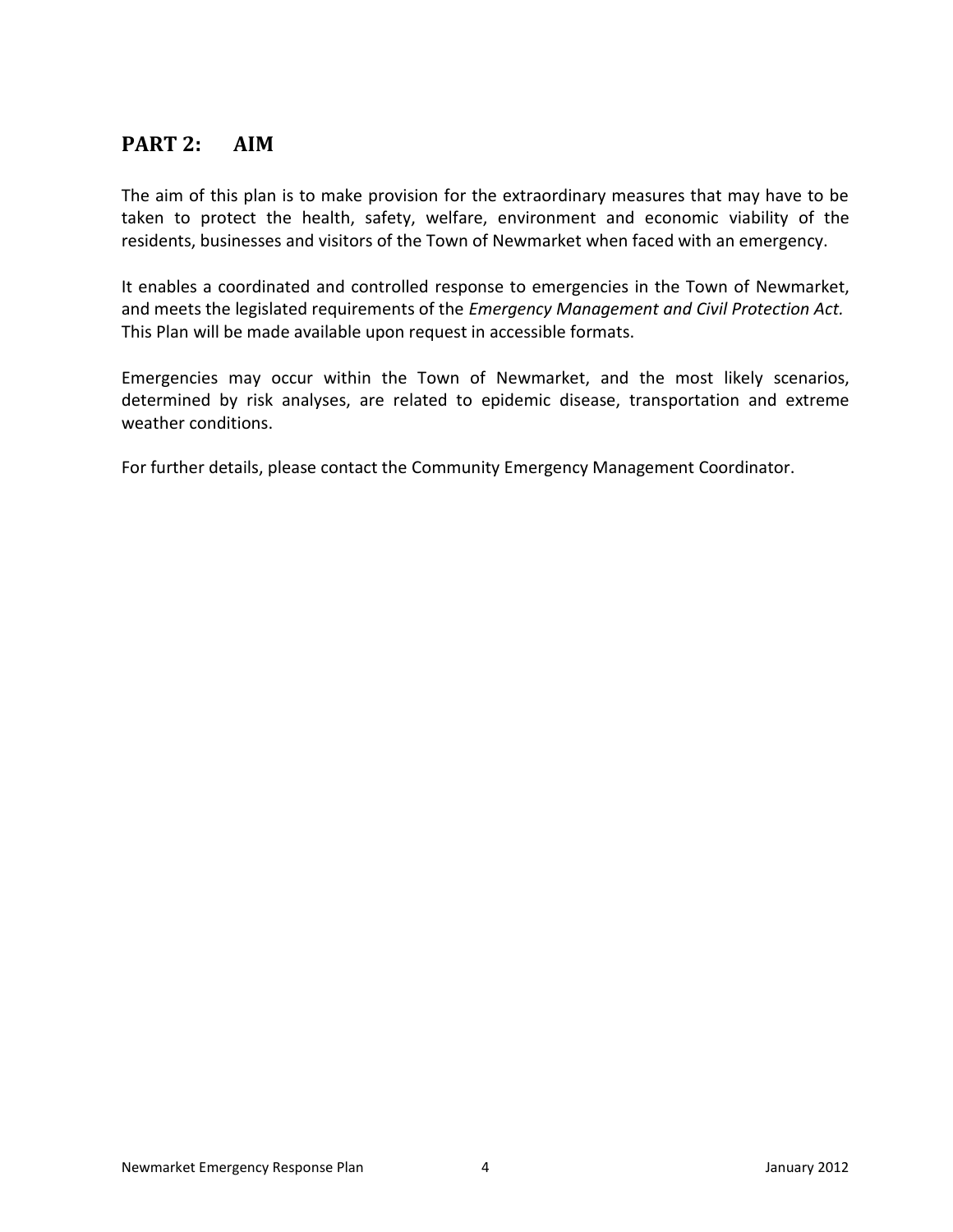# <span id="page-4-0"></span>**PART 3: AUTHORITY**

The legislation under which the Town of Newmarket and its employees are authorized to respond to an emergency are:

- The *Emergency Management & Civil Protection Act, R.S.O. 1990, c.E.9*
- *Ontario Regulation 380/04*
- *Town of Newmarket By-law 2012-01*

## <span id="page-4-1"></span>**Emergency Management & Civil Protection Act**

The *Emergency Management and Civil Protection Act, R.S.O. 1990, c.E.9* states that:

The head of council of a municipality may declare that an emergency exists in the municipality or in any part thereof and may take such action and make such orders as he or she considers necessary and are not contrary to law to implement the emergency plan of the municipality and to protect property and the health, safety and welfare of the inhabitants of the emergency area.

## <span id="page-4-2"></span>**Ontario Regulation 380/04**

Regulation 380/04 came into effect on December 31, 2004. It describes the essential level emergency management standards for Ontario Municipalities. The specific municipal requirements are as follows:

• Every municipality shall designate an employee or a member of Council as its Community Emergency Management program Co-ordinator (CEMC) who shall complete training, as required by the Chief, Emergency Management Ontario.

• The CEMC shall co-ordinate the development and implementation of the emergency management program within the Town and in so far as possible with the emergency management programs of other municipalities, Ontario ministries and organizations outside government that are involved in emergency management.

• The CEMC shall report to the Town of Newmarket's Emergency Management Program Committee on the above program.

• Every municipality shall have an Emergency Management Program Committee composed of: the CEMC, a senior municipal official appointed by Council; and such other persons that may be appointed by council.

• The group shall direct the municipality's response in an emergency, including the implementation of the municipality's emergency response plan.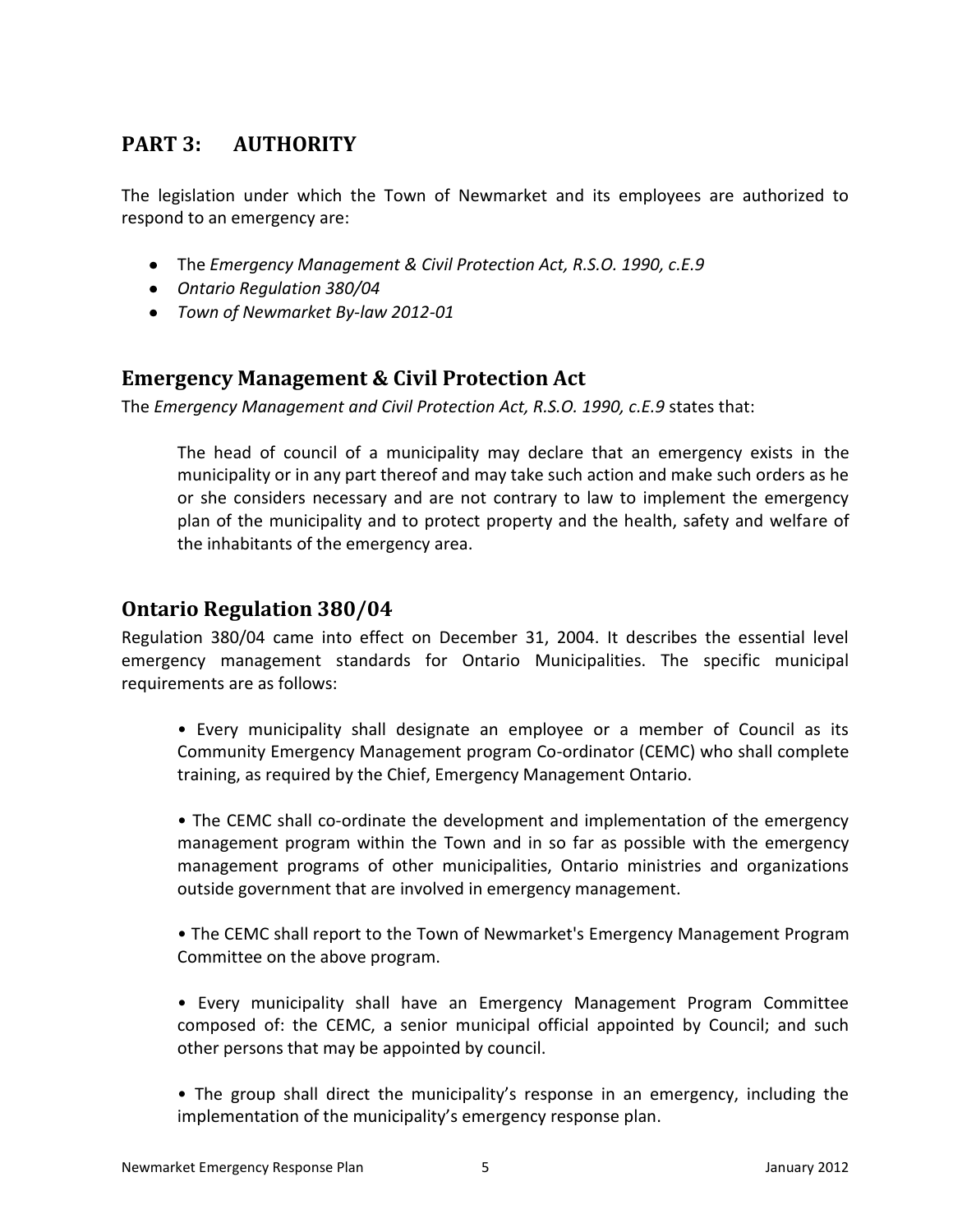- The group shall develop procedures to govern its responsibilities in an emergency.
- The members of the group shall complete the annual training that is required by the Chief, Emergency Management Ontario
- Every municipality shall have an annual practice exercise for simulated emergency incident training.
- Every municipality must have an emergency operations centre with appropriate communications systems.
- Every municipality shall designate an employee of the municipality as its Emergency Information Officer to act as the primary media and public contact in an emergency.

## **Council Approval**

Council approved the Emergency Management Program and Emergency Response Plan with the enactment of By-Law No. 2012-01 on January 23, 2012.

#### **Town of Newmarket Emergency Management Program Committee**

The Emergency Management Program Committee is comprised of the senior or executive management team or staff designated by them. The CEMC (Fire Chief) is appointed as the Chair of the committee.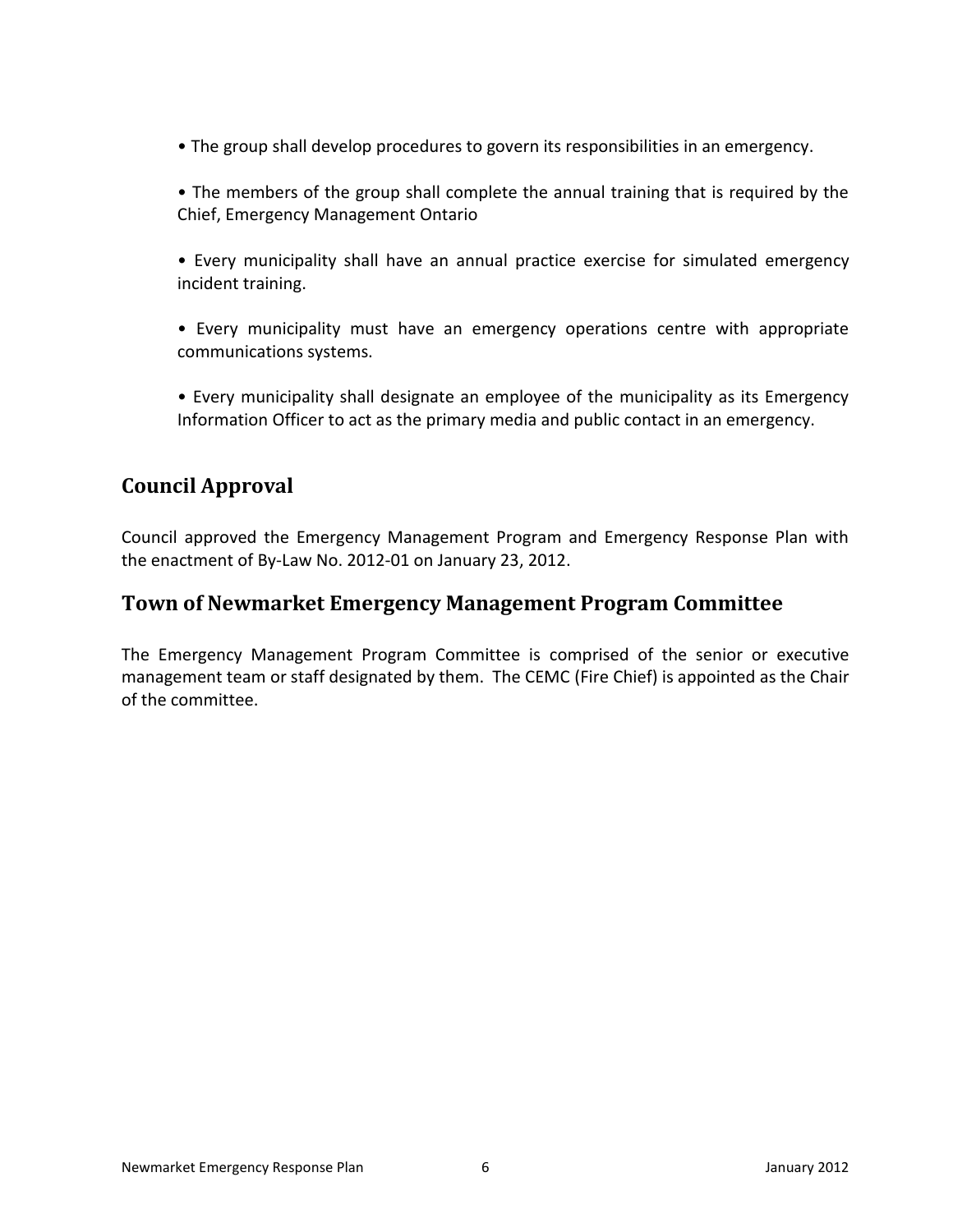#### <span id="page-6-0"></span>**PART 4: EMERGENCY NOTIFICATION PROCEDURES**

Only a member of the Municipal Emergency Control Group (MECG) with the authority to activate the procedure (specifically the Mayor, the Chief Administrative Officer (as EOC Director), the Fire Chief, the Commissioners or Director, Legal Services may initiate the notification procedure contained in **Annex A**.

The contact phone numbers and addresses of the MECG members (and their alternates) are contained in **Annex B**.

When a member of the MECG, with the authority to activate the MECG, receives a warning of a real or potential emergency, that member will immediately activate the emergency notification process – refer to Annex A – Emergency Notification Procedures giving the direction to initiate the notification of the MECG, or the members of the MECG that are deemed necessary to deal with the situation that exists at that time. The Mayor, CAO, Fire Chief, Director, Legal Services, Commissioners and the Director, Legislative Services, or their alternates will be notified. The member initiating the call must provide pertinent details to the Emergency Contact (e.g. - a time and place for the MECG to meet) as part of the notification procedure. The Sample Script in **Annex A** is the recommended format.

If deemed appropriate, the individual MECG members may initiate their own internal notification procedures of their staff and volunteer organizations.

Where a threat of an impending emergency exists, any member of the MECG may initiate the notification procedure and place MECG members on standby.

The Emergency Contact will record the date and time MECG members were contacted. See **Annex A** for further information regarding Emergency Notification procedures.

## <span id="page-6-1"></span>**Requests for Assistance**

Assistance may be requested from the Regional Municipality of York at any time by contacting the York Regional Police Communications Centre or the appropriate Regional agency. The request shall not be deemed to be a request that the Regional Municipality of York assume authority and control of the emergency.

Assistance may also be requested from the Province of Ontario at any time without any loss of control or authority. A request for assistance should be made by contacting Emergency Management Ontario.

The Emergency Notification Contact List, including contact numbers for requesting assistance, is attached as **Annex B**.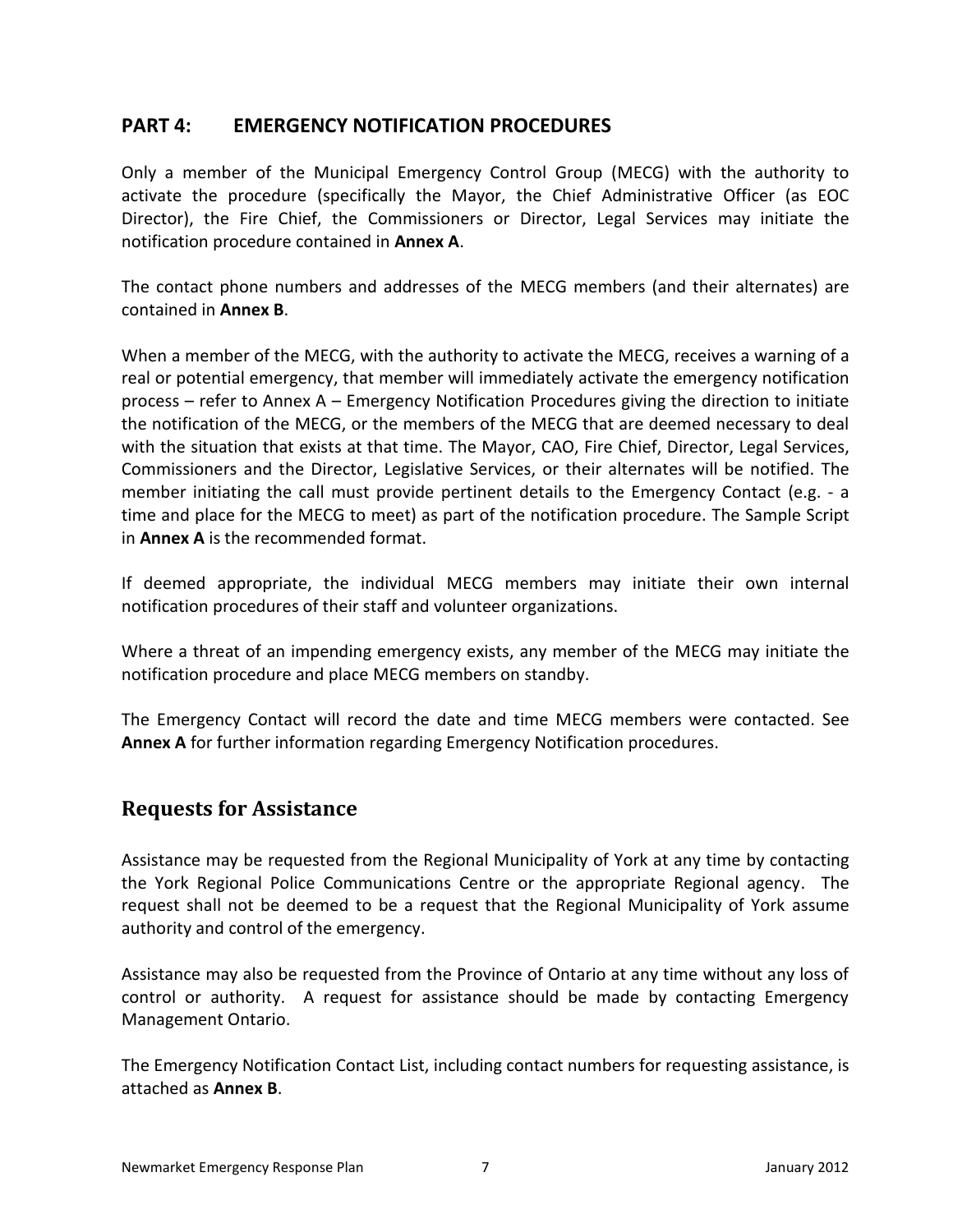## <span id="page-7-0"></span>**Definition of an Emergency**

The *Emergency Management and Civil Protection Act* defines an emergency as:

A situation or an impending situation caused by the forces of nature, a disease or other health risk, an accident, an intentional act or otherwise that constitutes a danger of major proportions to life or property.

## <span id="page-7-1"></span>**Action Prior to Declaration**

When an emergency exists but has not yet been declared to exist, community employees may take such action(s) under this emergency response plan as may be required to protect property and the health, safety and welfare of the residents of the Town of Newmarket.

## <span id="page-7-2"></span>**Declaration of a Community Emergency**

The Mayor or Acting Mayor of the Town of Newmarket, as the Head of Council, is responsible for declaring an emergency. This decision is usually made in consultation with other members of the MECG.

Upon declaring an emergency, the Mayor (or designate) will notify:

- Emergency Management Ontario, Ministry of Community Safety and Correctional Services;
- **Town Council:**
- Chair, Regional Municipality of York, or designate;
- $\n **P while**$
- Neighbouring community officials, as required;
- Local Member of the Provincial Parliament (MPP);
- **Local Member of Parliament (MP).**

A community emergency may be terminated at any time by:

- Mayor or Acting Mayor; or
- Town Council: or the
- **Premier of Ontario.**

When terminating an emergency, the Mayor (or designate) will notify:

- **Emergency Management Ontario, Ministry of Community Safety & Correctional** Services;
- **Town Council:**
- Chair, Regional Municipality of York, or designate;
- $\n **P while**:$
- **Neighbouring community officials, as required;**
- Local Member of the Provincial Parliament (MPP);
- Local Member of Parliament (MP).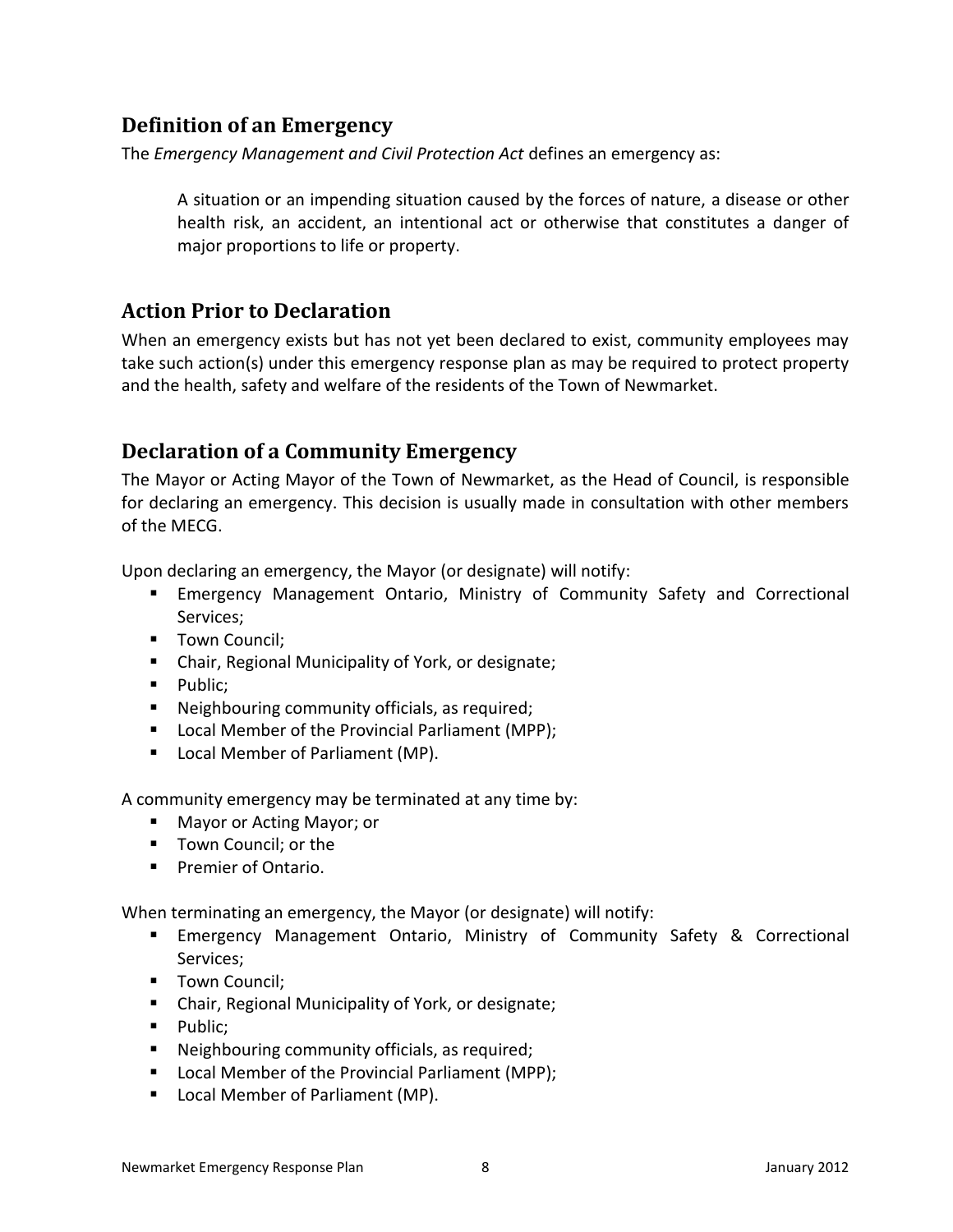# <span id="page-8-0"></span>**PART 5: MUNICIPAL EMERGENCY CONTROL GROUP**

#### <span id="page-8-1"></span>**Incident Management System**

The direction and control structure for the Town of Newmarket's emergency operations is based upon the Incident Management System (IMS). IMS is an internationally recognized, standardized emergency response system which defines the basic command structure and the roles and responsibilities required for the effective management of an emergency.

IMS is endorsed by Emergency Management Ontario, and used by the Regional Municipality of York's Emergency Management. The benefits of using the IMS include: enhanced technical and functional interoperability; integrated communications; and standard terminology.

IMS consists of five key functions:

- 1. Command
- 2. Operations
- 3. Planning
- 4. Logistics
- 5. Finance/Administration



Figure 1: The 5 Key Functions of the Incident Management System

Figure 2 (on the following page) provides a summary of how the Town of Newmarket has aligned its emergency operations for consistency with the Incident Management System.

An Emergency Organization Chart, which illustrates the Town of Newmarket emergency positions, follows Figure 2.

For greater certainty, wherever a position is identified in the Emergency Response Plan it shall also be understood to include the position's designate or alternate.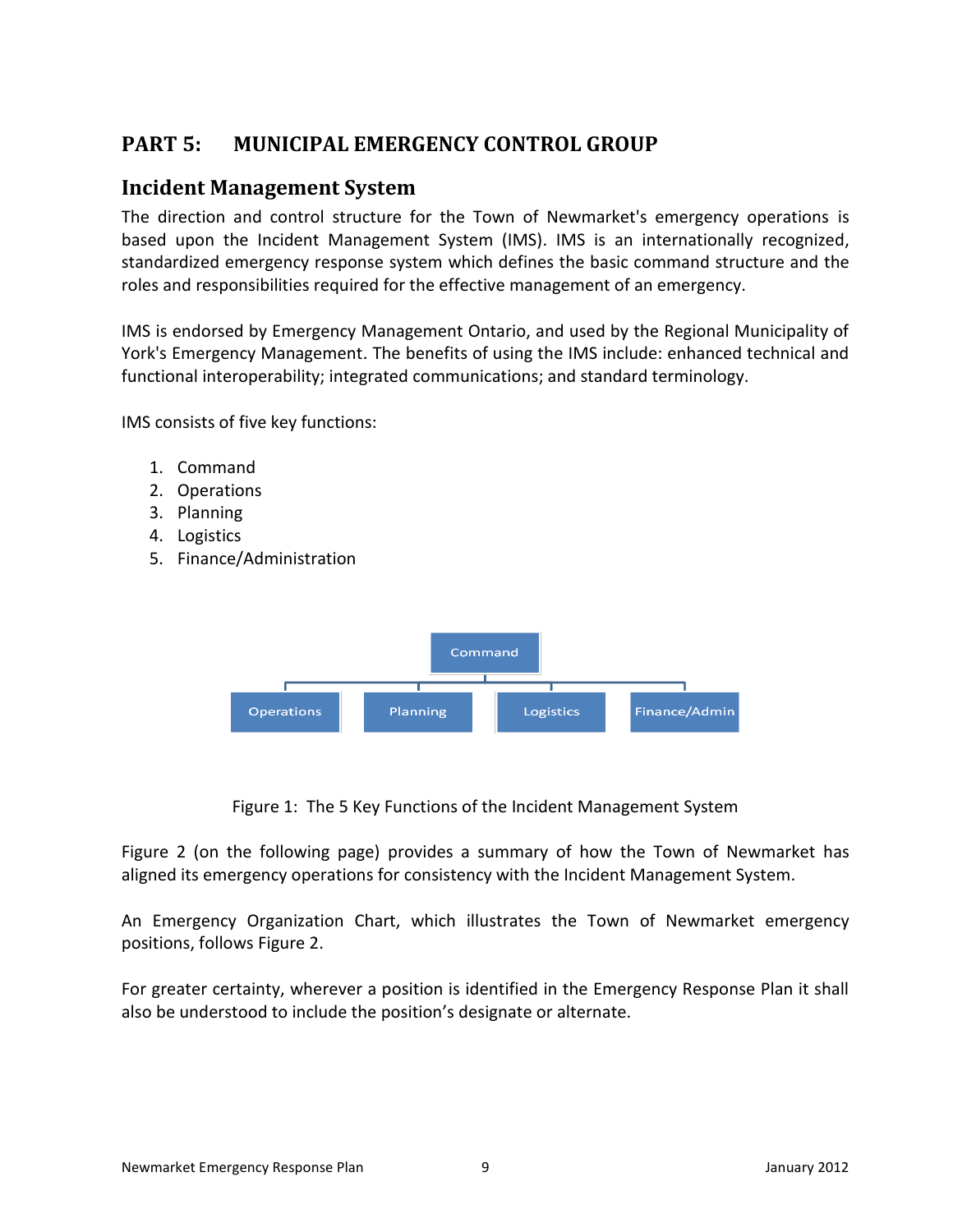**Figure 2: Town of Newmarket's IMS-Based Emergency Operations** 

| <b>IMS FUNCTION</b> | <b>DESCRIPTION OF</b>                                                                                                                                                                                                                                                                                                                                                                       | <b>RESPONSIBILITY OF</b>                                                | <b>IMS TITLE</b>                        |
|---------------------|---------------------------------------------------------------------------------------------------------------------------------------------------------------------------------------------------------------------------------------------------------------------------------------------------------------------------------------------------------------------------------------------|-------------------------------------------------------------------------|-----------------------------------------|
|                     | <b>FUNCTION</b>                                                                                                                                                                                                                                                                                                                                                                             |                                                                         |                                         |
| Command             | Has overall authority for the<br>control and direction of the<br>emergency response and<br>resources for which they<br>are responsible.<br>Command has 3 supporting<br>functions:                                                                                                                                                                                                           | CAO,<br>with strategic direction<br>from the Mayor (policy<br>function) | Director, EOC                           |
|                     | i. Risk Management/Legal                                                                                                                                                                                                                                                                                                                                                                    | <b>Commissioners &amp;</b><br>Director, Legal Services                  | Risk<br>Management/<br>Legal            |
|                     | ii. Liaison<br>Coordination of various<br>community agencies, e.g.,<br>• School boards<br>Southlake<br>$\bullet$<br>Regional Health<br><b>Care Centre</b><br>Provincial<br>Ministries<br>Conservation<br>Authorities<br>Coordination of various<br>emergency agencies, e.g.<br>• Emergency<br>Management<br>Ontario<br>Ontario<br><b>Provincial Police</b><br>Office of the Fire<br>Marshal | CEMC (Fire Chief)                                                       | Liaison                                 |
|                     | iii.<br>Information                                                                                                                                                                                                                                                                                                                                                                         | Director, Corporate<br>Communications                                   | Emergency<br>Information<br>Coordinator |
|                     |                                                                                                                                                                                                                                                                                                                                                                                             | Manager, Customer<br>Service                                            | Citizen Inquiry<br>Supervisor           |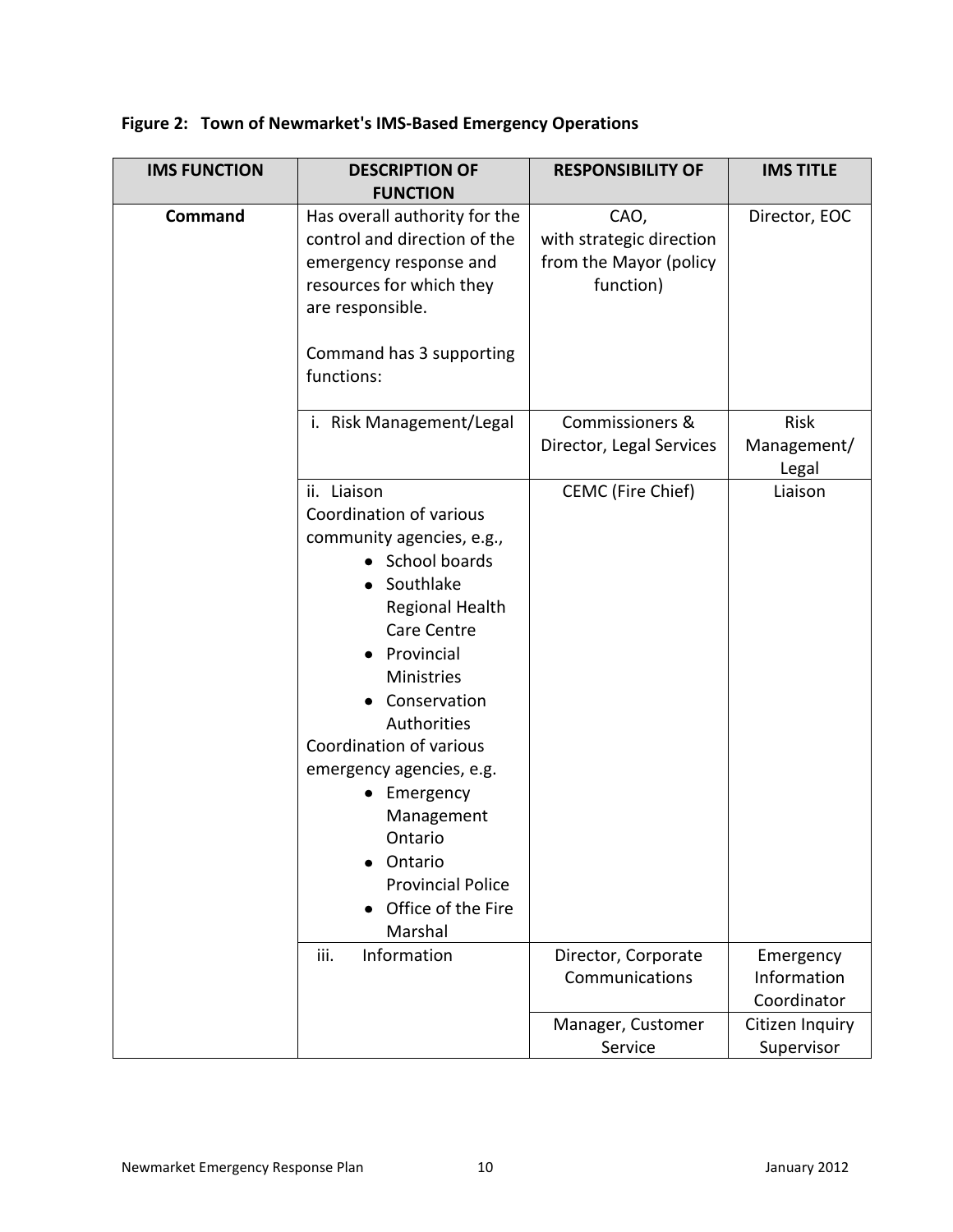| <b>Operations</b> | Coordinates the operational<br>requirements of the<br>response, directs resources<br>and equipment as required,<br>to fulfill emergency<br>management requirements.                                              | • Central York Fire<br>Chief or Alternate<br>General Manager,<br>$\bullet$<br>EMS (or designate)<br>Director, Public<br>$\bullet$<br><b>Works Services</b><br>YR Medical Officer<br>$\bullet$<br>of Health (MOH) or<br><b>Associate MOH</b><br>YR Commissioner of<br>$\bullet$<br>Community &<br><b>Health Services</b><br><b>Utilities</b><br>$\bullet$<br>Representative (ie.<br>Newmarket-Tay<br><b>Power Distribution</b><br>$Ltd.$ ) | Operations<br>Section   |
|-------------------|------------------------------------------------------------------------------------------------------------------------------------------------------------------------------------------------------------------|-------------------------------------------------------------------------------------------------------------------------------------------------------------------------------------------------------------------------------------------------------------------------------------------------------------------------------------------------------------------------------------------------------------------------------------------|-------------------------|
| <b>Planning</b>   | Gathers information critical<br>to the incident in order to<br>develop, disseminate and<br>evaluate incident action<br>plans.                                                                                    | Director, Planning &<br>$\bullet$<br><b>Building</b><br><b>Chief Building</b><br>$\bullet$<br>Official<br>Director, Legislative<br>$\bullet$<br>Services<br>Economic<br>Development<br>Officer<br>Director,<br><b>Engineering Services</b><br>Library CEO                                                                                                                                                                                 | <b>Planning Section</b> |
| <b>Logistics</b>  | Arranges for and<br>coordinates all material,<br>services, equipment and<br>resources required to<br>manage and resolve the<br>emergency. Logistics track<br>usage and current locations<br>of these same items. | Director, Recreation<br>$\bullet$<br>& Culture Services<br>Director, Human<br>$\bullet$<br>Resources<br>Director,<br>$\bullet$<br>Information<br>Technology<br>Manager of<br>$\bullet$<br>Procurement<br>Services<br>Director, Strategic                                                                                                                                                                                                  | Logistics Section       |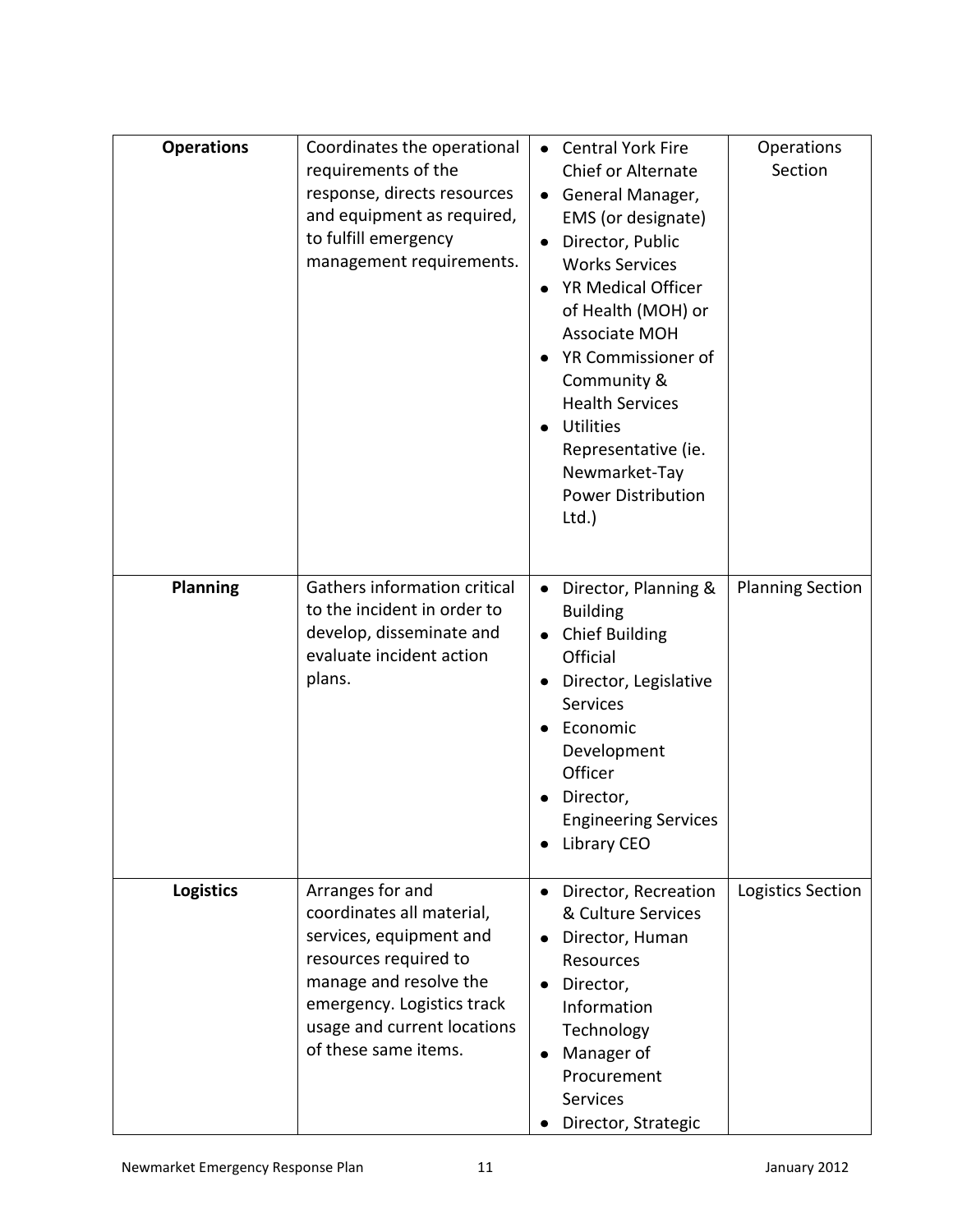|                            |                                                                                                                                                             | Initiatives                                 |                                       |
|----------------------------|-------------------------------------------------------------------------------------------------------------------------------------------------------------|---------------------------------------------|---------------------------------------|
| Finance/<br>Administration | Performs administrative,<br>financial and staffing duties<br>specific to the emergency.<br>This will include keeping<br>track of incident-related<br>costs. | Director, Financial<br>Services (Treasurer) | Finance/<br>Administration<br>Section |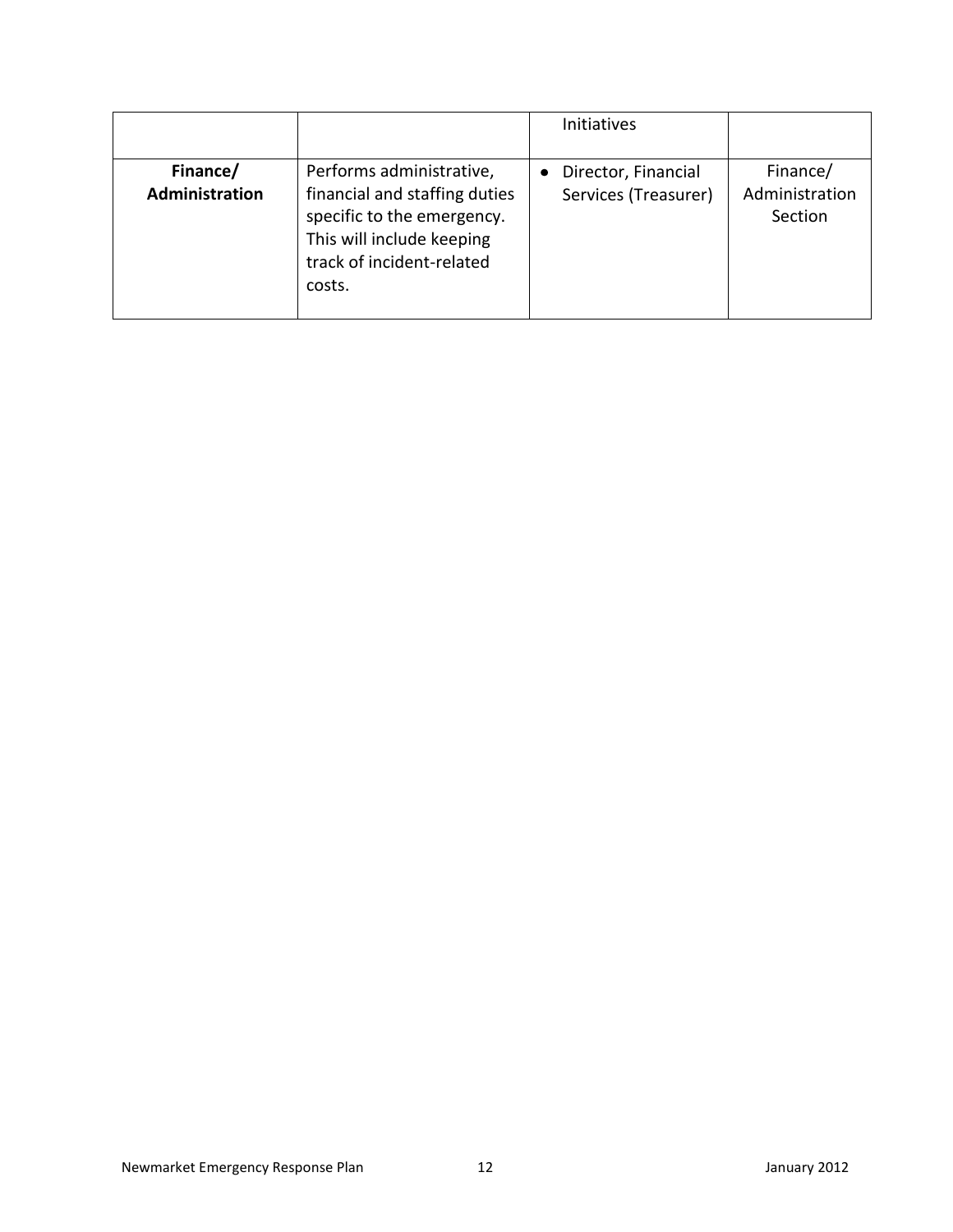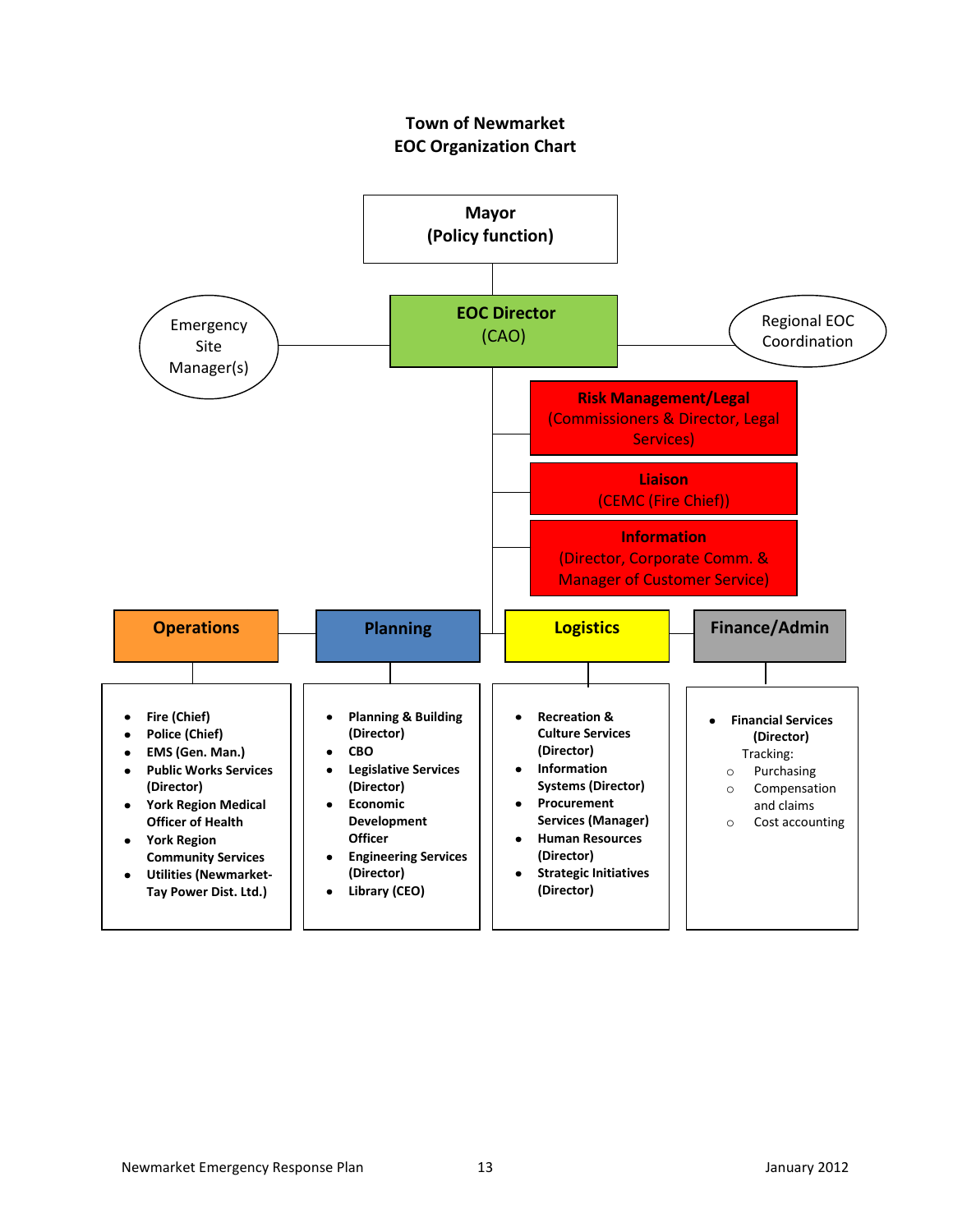# <span id="page-13-0"></span>**Incident Management System (IMS) Function Descriptions**

The Incident Command System (IMS) is a model for command, control, and coordination of an emergency. It provides a way of coordinating the efforts of agencies and resources as they work together toward safely responding to an emergency incident. IMS consists of five key functions: EOC Management (Command), Operations, Planning, Logistics, and Finance/Administration. Descriptions of each function are provided below.

## <span id="page-13-1"></span>**1. EOC Management (Command)**

The EOC Management section has overall authority for the control and direction of the emergency response. EOC Management has 3 supporting functions: Risk Management/Legal (ensures good risk management practices are applied throughout the emergency; provision of legal advice), Liaison (coordination of agencies involved in the response), and Information (dissemination of information to the media and the public).

## <span id="page-13-2"></span>**2. Operations**

The Operations section coordinates the operational requirements of the response, directs resources and equipment, as required, to fulfill emergency management requirements.

## <span id="page-13-3"></span>**3. Planning**

The Planning section gathers information critical to the incident in order to develop, disseminate and evaluate incident action plans.

## <span id="page-13-4"></span>**4. Logistics**

Logistics arranges for and coordinates all material, services, equipment and resources required to manage and resolve the emergency. Logistics tracks usage and current locations of these same items.

# <span id="page-13-5"></span>**5. Finance/Administration**

Finance/Administration performs duties related to administrative, financial and compensation and claims, specific to the emergency. This includes keeping track of incident-related costs, staff compensation and claims.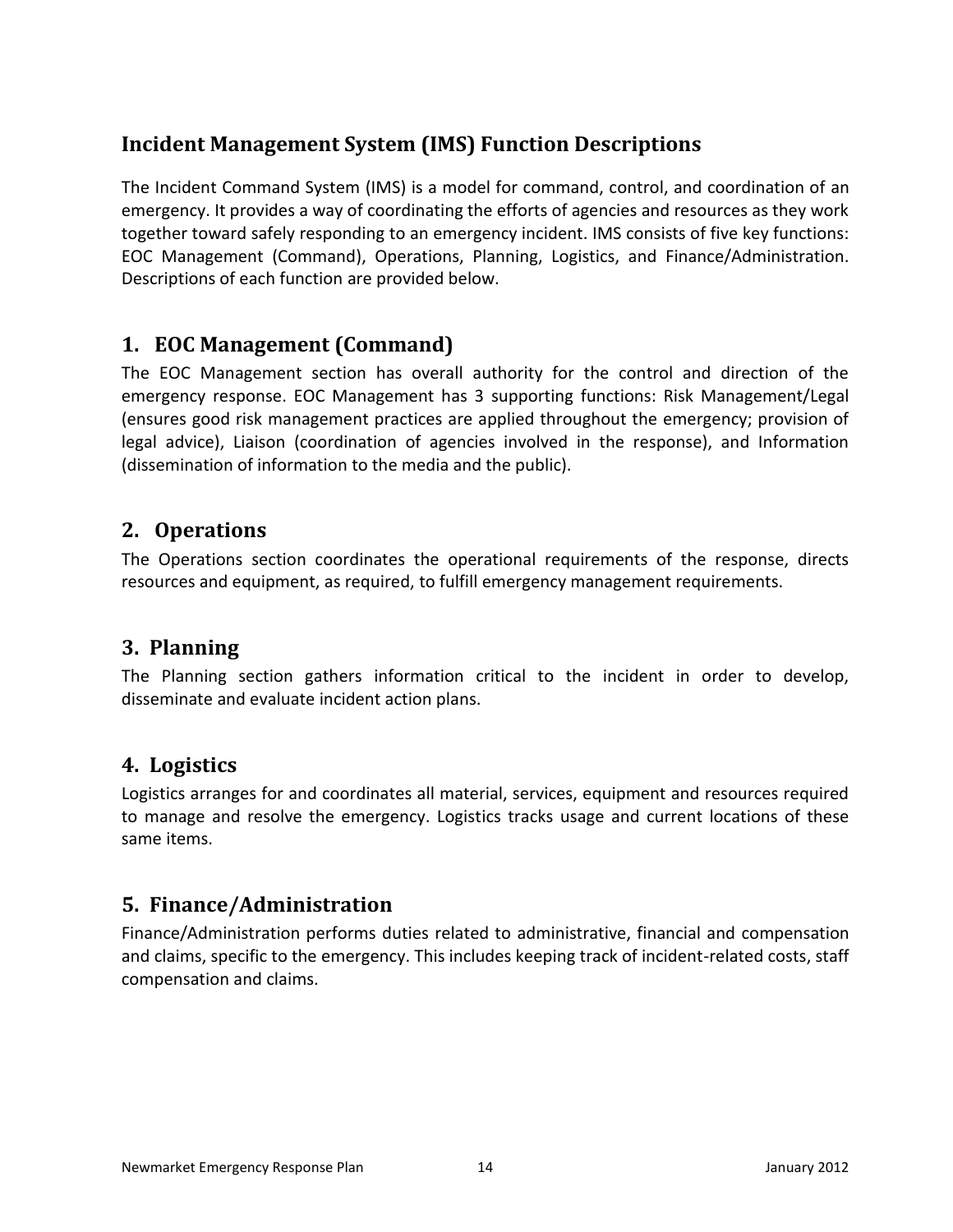# <span id="page-14-0"></span>**Emergency Operations Centre (EOC)**

The Emergency Operations Centre (EOC) can be activated for any emergency for the purposes of managing an emergency, by maintaining services to the community and supporting the emergency site. For information about EOC logistics, see **Annex C.**

## <span id="page-14-1"></span>**Composition of the Municipal Emergency Control Group**

The emergency response will be directed and controlled by the Municipal Emergency Control Group (MECG) - a group of officials who are responsible for coordinating the provision of the essential services necessary to minimize the effects of an emergency on the community. The MECG consists of the following officials:

- Mayor of the Town of Newmarket, or alternate;
- **EXECHIFF** Chief Administrative Officer, or alternate, who becomes the Director of the EOC;
- Chief of York Regional Police, or alternate;
- Chief of Central York Fire Services, or alternate;
- General Manager, Emergency Medical Services (EMS), or alternate;
- **Community Emergency Management Coordinator (CEMC);**
- **Commissioner, Development & Infrastructure Services;**
- **Commissioner, Corporate Services;**
- **EXECOMMISSIONER, Community Services;**
- Director, Legal Services;
- **Director, Public Works Services;**
- **Director, Planning & Building Services;**
- Chief Building Official
- **Director, Legislative Services;**
- **Economic Development Officer;**
- **Director, Engineering Services;**
- **Library CEO;**
- **Director, Recreation & Culture Services;**
- **Director, Information Technology;**
- **Manager of Procurement Services;**
- **Director, Human Resources;**
- **Director, Financial Services/Treasurer;**
- York Region Medical Officer of Health, or alternate;
- York Region Commissioner, Community and Health Services, or alternate;
- **Local electrical utility representative, or alternate, if required;**
- **Director, Corporate Communications;**
- **Manager of Customer Service;**
- Additional personnel called or added to the MECG may include:
	- o Emergency Management Ontario Representative;
	- o Ontario Provincial Police Representative;
	- o Lake Simcoe Region Conservation Authority Representative;
	- o Liaison staff from provincial ministries;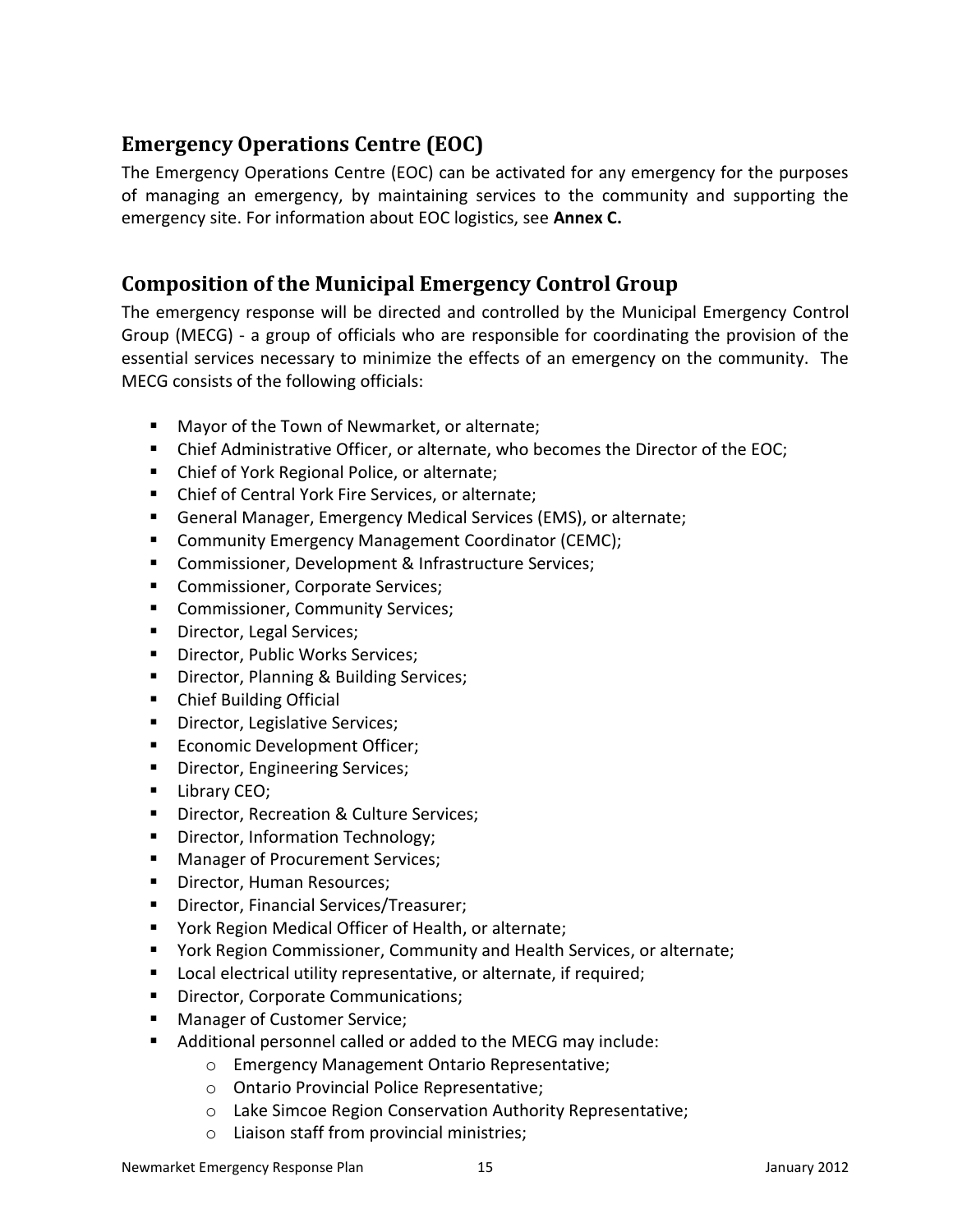$\circ$  Any other official(s), expert(s) or representative(s) from the public or private sector as deemed necessary by the MECG.

The Municipal Emergency Control Group may function with only a limited number of persons depending upon the emergency. While the MECG may not require the presence of all the people listed as members of the control group, all members of the MECG (or alternates) must be notified.

## <span id="page-15-0"></span>**MECG Responsibilities**

The Municipal Emergency Control Group (MECG) is responsible for some or all of the following actions or decisions:

- Calling out and mobilizing their emergency service, agency and equipment;
- Coordinating and/or directing their service and ensuring that any actions necessary for the mitigation of the effects of the emergency are taken, provided they are not contrary to law;
- **Determining if the location and composition of the MECG are appropriate;**
- Advising the Mayor as to whether the declaration of an emergency is recommended;
- Advising the Mayor of the need to designate all or part of the town as an emergency area;
- Ensuring that an Emergency Site Manager (ESM) is appointed;
- Ensuring that support to the ESM is provided by offering equipment, staff and resources, as required;
- Ordering, coordinating and/or overseeing the evacuation of inhabitants considered to be in danger;
- **Discontinuing utilities and/or services provided by public or private concerns, i.e. hydro,** water, gas, closing down a shopping plaza/mall;
- **EXT** Arranging for services and equipment from local agencies not under community control i.e. private contractors, industry, volunteer agencies, service clubs;
- Notifying, requesting assistance from and/or liaison with various levels of government and any public or private agencies not under community control, as considered necessary;
- Determining if additional volunteers are required and if appeals for volunteers are warranted;
- **Determining if additional transport is required for evacuation or transport of persons** and/or supplies;
- **Ensuring that pertinent information regarding the emergency is promptly forwarded to** the Emergency Information Coordinator and Citizen Inquiry Supervisor, for dissemination to the media and public;
- Determining the need to establish advisory groups and/or sub-committees/working groups for any aspect of the emergency including recovery;
- Authorizing expenditure of money required dealing with the emergency;
- Notifying the service, agency or group under their direction, of the termination of the emergency;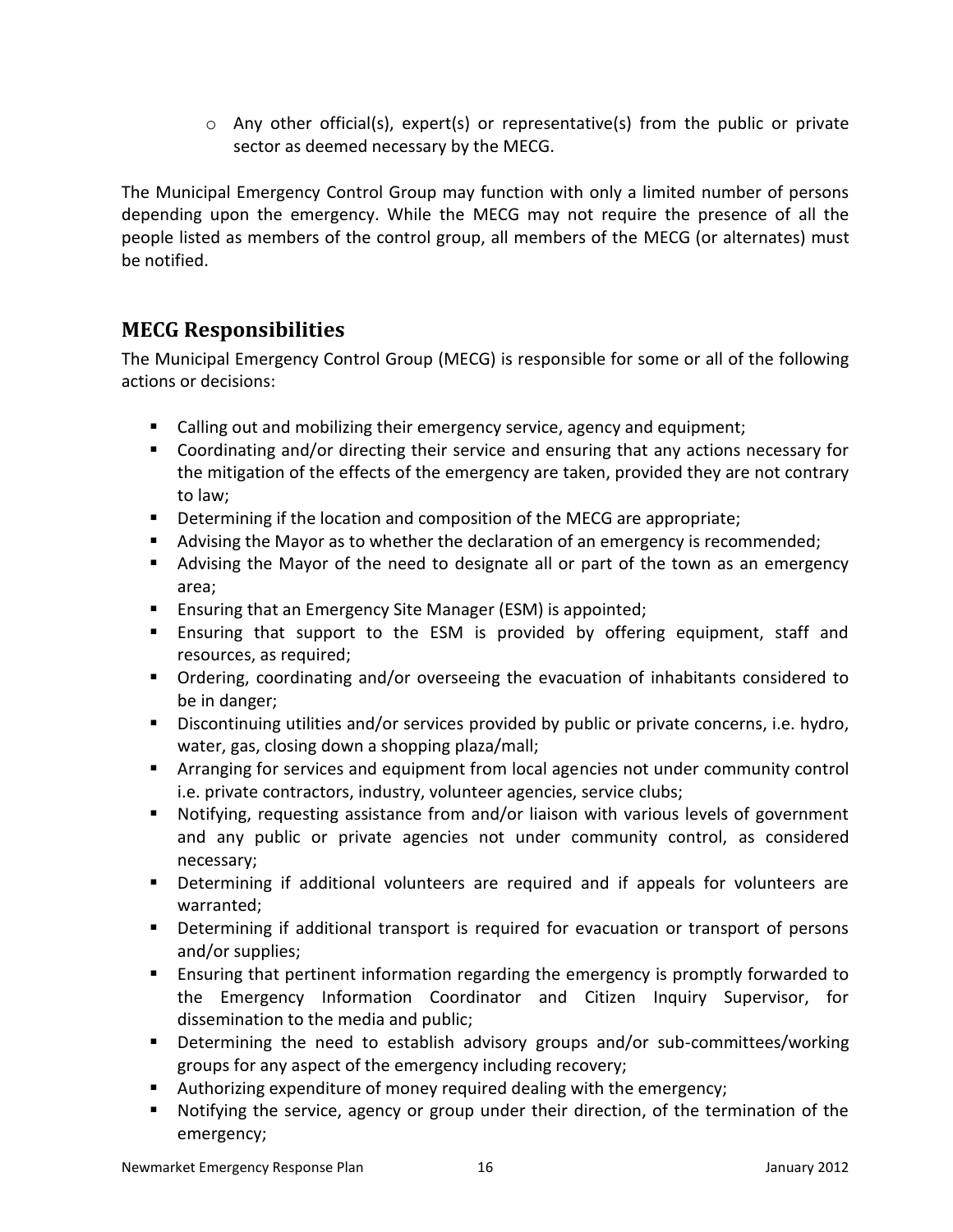- Maintaining a log outlining decisions made and actions taken, and submitting a summary of the log to the Chief Administrative Officer within one week of the termination of the emergency, as required;
- **Participating in the debriefing following the emergency.**

# <span id="page-16-0"></span>**Operating Cycle**

<span id="page-16-1"></span>The Chiefs of Operations, Planning, Logistics, and Finance/Administration Sections will gather at regular intervals to inform the EOC Director and each other of actions taken and problems encountered. The EOC Director will establish the frequency of operating cycle meetings and agenda items. Meetings will be kept as brief as possible thus allowing members to carry out their individual responsibilities. The Director, Legislative Services (or designate) will maintain a status board and maps which will be prominently displayed and kept up to date.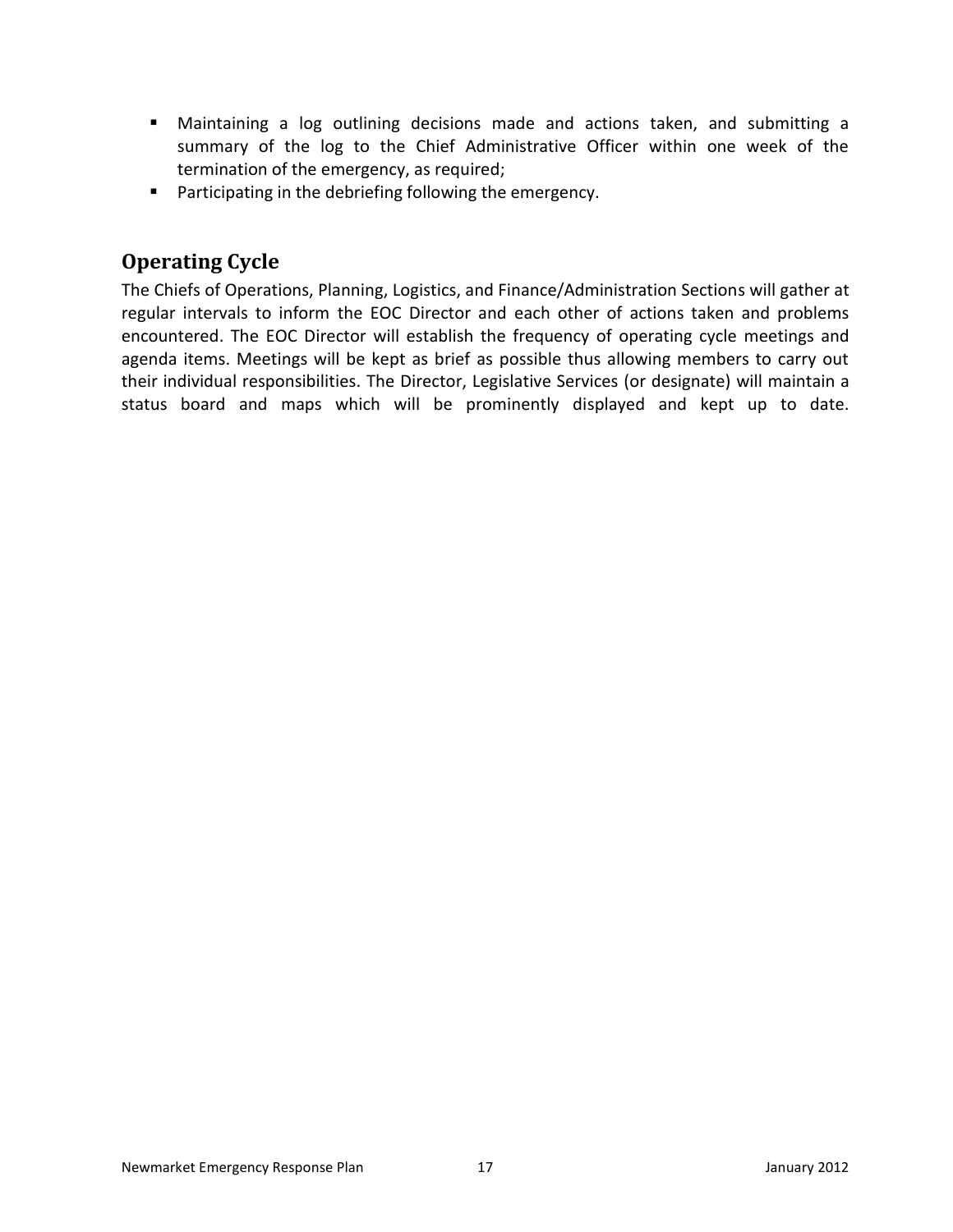## **Other Agencies**

In an emergency, many agencies may be required to work with the Municipal Emergency Control Group. Two such agencies are detailed below. Others might include Emergency Management Ontario, Ontario Provincial Police, the Office of the Fire Marshal, industry, volunteer groups, conservation authorities, and provincial ministries. Refer to the various emergency plans from other agencies, which are located in the Community Emergency Management Coordinator's office.

## **York Region District School Board & York Catholic District School Board**

The York Region District School Board and the York Catholic District School Board are responsible for:

- Providing any school (as appropriate and available) for use as an evacuation or reception centre and a representative(s) to co-ordinate the maintenance, use and operation of the facilities being utilized as evacuation or reception centres;
- Ensuring liaison with the municipality as to protective actions to the schools (i.e., implementing school stay in place procedure and implementing the school evacuation procedure.

#### **Southlake Regional Health Care Centre Administrator**

The Southlake Regional Health Care Centre Administrator is responsible for:

- $\blacksquare$  Implementing the hospital emergency plan, as required;
- Ensuring liaison with the Medical Officer of Health and local ambulance representatives with respect to hospital and medical matters, as required;
- Evaluating requests for the provision of medical site teams/medical triage teams;
- <span id="page-17-0"></span>Ensuring liaison with the Ministry of Health and Long Term Care, as appropriate.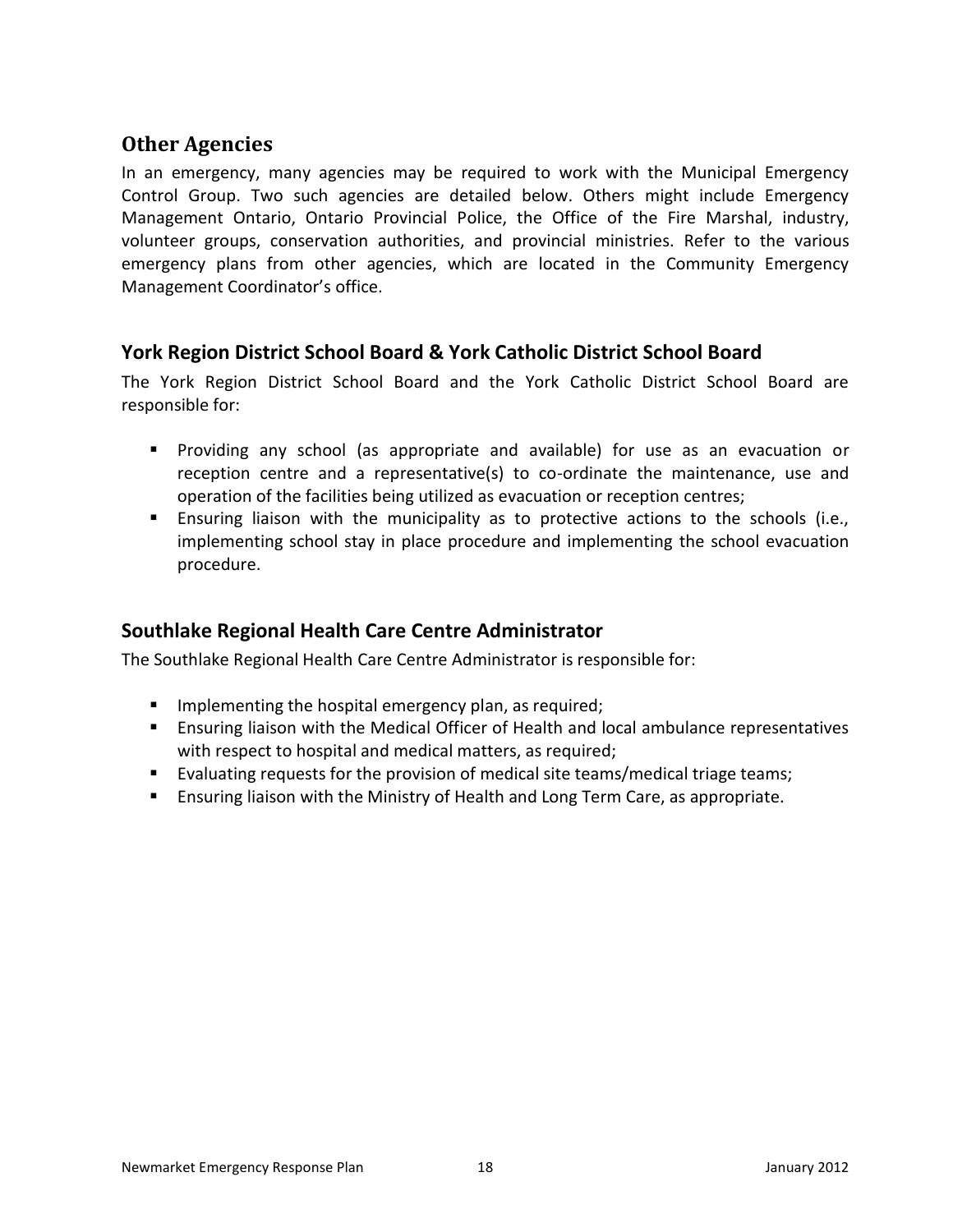# **PART 6: EMERGENCY RESPONSE**

## <span id="page-18-0"></span>**Command Section**

The Command Function has overall authority for the control and direction of the emergency response and the resources required to manage the emergency.

The Command Section comprises the following positions:

- Mayor/Acting Mayor
- Director, Emergency Operations Centre
- Risk Management/Legal Group
- Liaison
- Information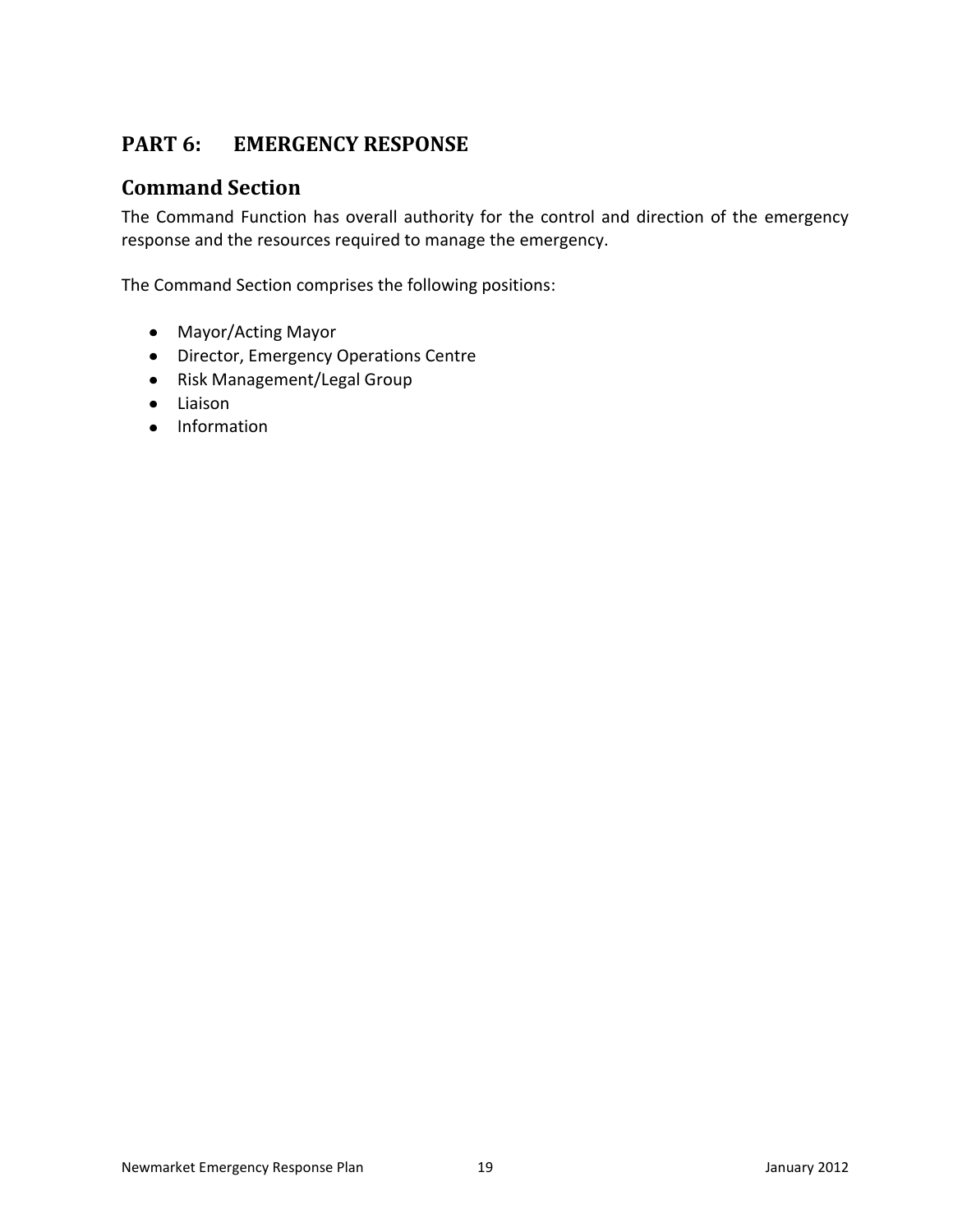#### **Mayor or Acting Mayor**

The Mayor or Acting Mayor performs the Policy function which is to provide emergency policy and direction to the Town's Emergency Operations Centre (EOC). The Mayor has the following responsibilities:

- **Provide overall emergency policy and direction to the EOC Director;**
- Activate the emergency notification system through the Emergency Notification Procedures (refer to Annex A);
- Declare an emergency within the designated area;
- Declare that the emergency has terminated (Note: Council may also terminate the emergency);
- Notify Emergency Management Ontario, Ministry of Community Safety and Correctional Services of the declaration of the emergency, and termination of the emergency;
- Notify the Chair of The Regional Municipality of York of the declaration of the emergency, and termination of the emergency, or of the activation or partial activation of the EOC;
- Notify the public of the declaration of an emergency;
- Request Regional government assistance, as required;
- Act as the primary spokesperson for the Town, authorize the release of information on behalf of the Town or delegate that authority to the CAO and/or the Public Information Officer;
- **If Its** issue authoritative instructions, information and warnings to the general public via the media as authorized and requested by various agencies;
- Consult with and ensure the members of Council are advised of the declaration and termination of an emergency, and are kept informed of the emergency situation.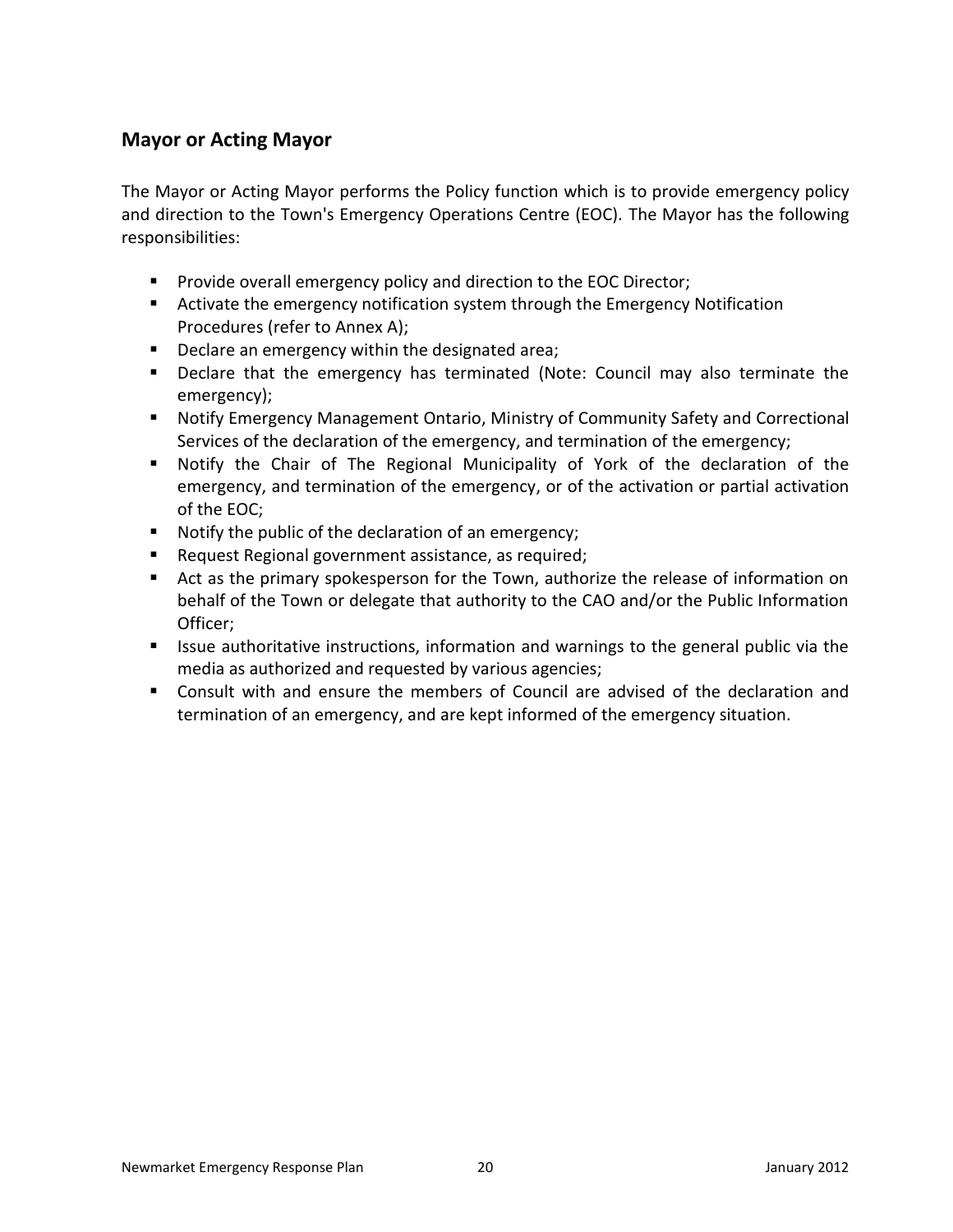## **Director of EOC**

The Chief Administrative Officer (or designate) is the Director of the EOC for the Town of Newmarket. The Director of the EOC has the following responsibilities:

- **Chair the Municipal Emergency Control Group (MECG);**
- Activate the emergency notification system through the Emergency Notification Procedures (refer to Annex A);
- Exercise overall management responsibility for the coordination between response and supporting agencies in the Emergency Operations Centre. Set priorities for response efforts in the affected areas;
- Establish the appropriate staffing level for the EOC and continuously monitor organizational effectiveness to ensure that appropriate modifications occur as required.
- Liaise with the Mayor on policies and procedures, as appropriate;
- Approve, in conjunction with the Mayor, major announcements and media releases prepared by the Emergency Information Coordinator, in consultation with the MECG;
- Ensure that a communication link is established between the MECG and the Emergency Site Manager (ESM);
- **Determine the need to activate a Citizen Inquiry hotline;**
- Ensure risk management principles and procedures are applied to all EOC activities;
- **Determine what sections are needed, assign section chiefs as appropriate and ensure** they are staffing their sections as required:
	- 1. Operations Section Chief
	- 2. Logistics Section Chief
	- 3. Planning Section Chief
	- 4. Finance Section Chief
- **•** Determine which management staff positions are required and ensure they are filled as soon as possible:
	- 1. Information
	- 2. Liaison
	- 3. Risk Management/Legal
- Call out additional town staff to provide assistance, as required;
- Ensure that operational periods are established and that initial EOC response priorities and objectives are decided and communicated to all involved parties;
- **Document all decisions/approvals.**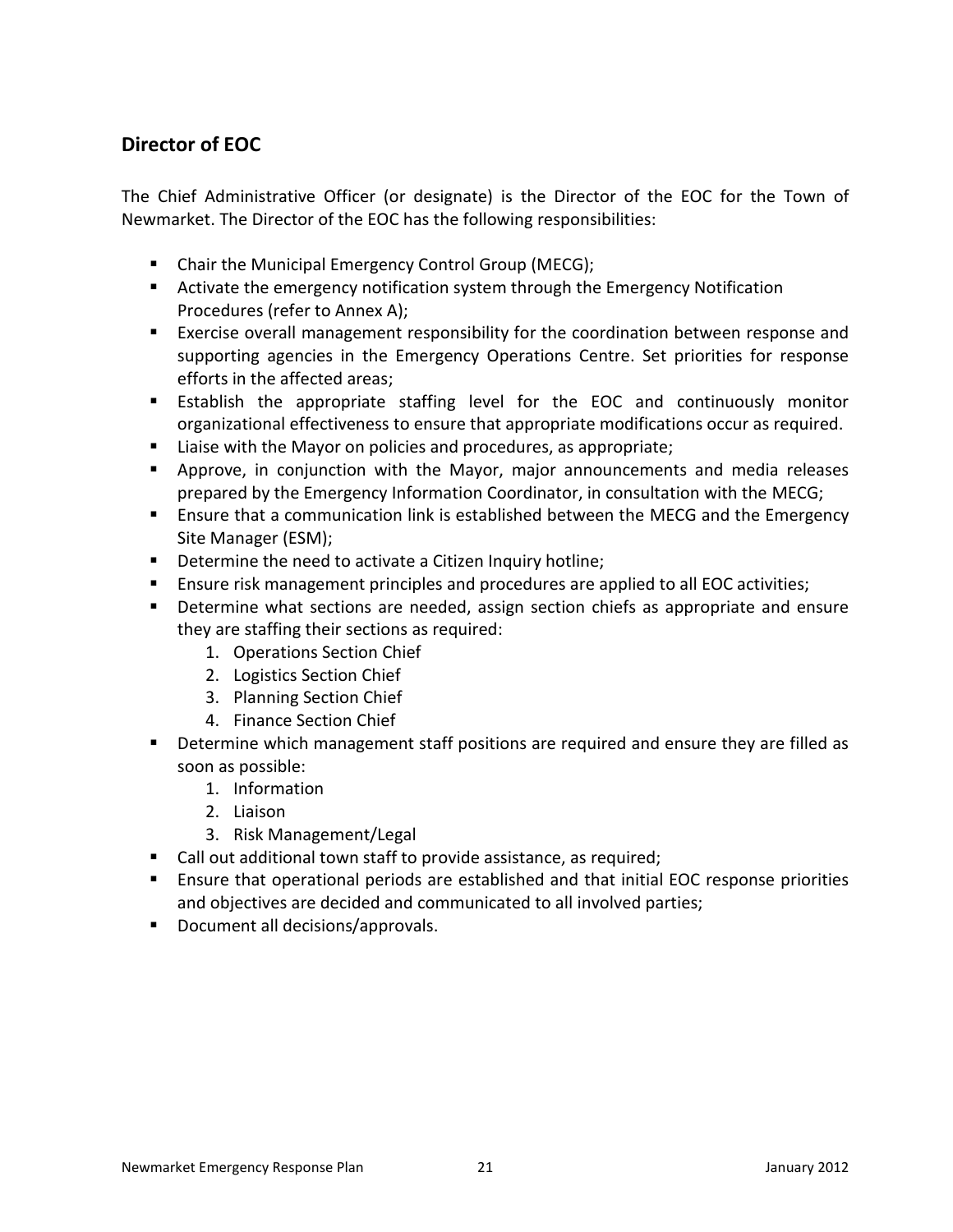### **Risk Management/Legal**

Town of Newmarket Commissioners and the Director, Legal Services serve as Risk Management/Legal support to the Command Section. The Risk Management/Legal support function has the following responsibilities:

#### **Town Commissioners**

- Activate the emergency notification system through the Emergency Notification Procedures (refer to Annex A);
- **E** Ensure that good risk management practices are applied throughout the response organization;
- **Protect the interests of all EOC members, agencies and organizations by ensuring due** diligence in information collection, decision-making, and implementation;
- Monitor situations for risk exposures and ascertain probabilities and potential consequences of future events;
- **Provide advice on safety issues. Risk management has the authority to halt or modify** any and all unsafe operations within or outside the scope of the EOC. While Risk Management has the responsibility for safety, it is recommended that a safety specialist be appointed who is familiar with all aspects of safety and relevant legislation.

#### **Director, Legal Services**

Provides legal advice to the MECG on matters, as it applies to the actions of the Town in its response to the emergency, as requested;

**Provides advice to the Mayor and MECG with respect to interpretation of legislation** governing the control of response to an emergency.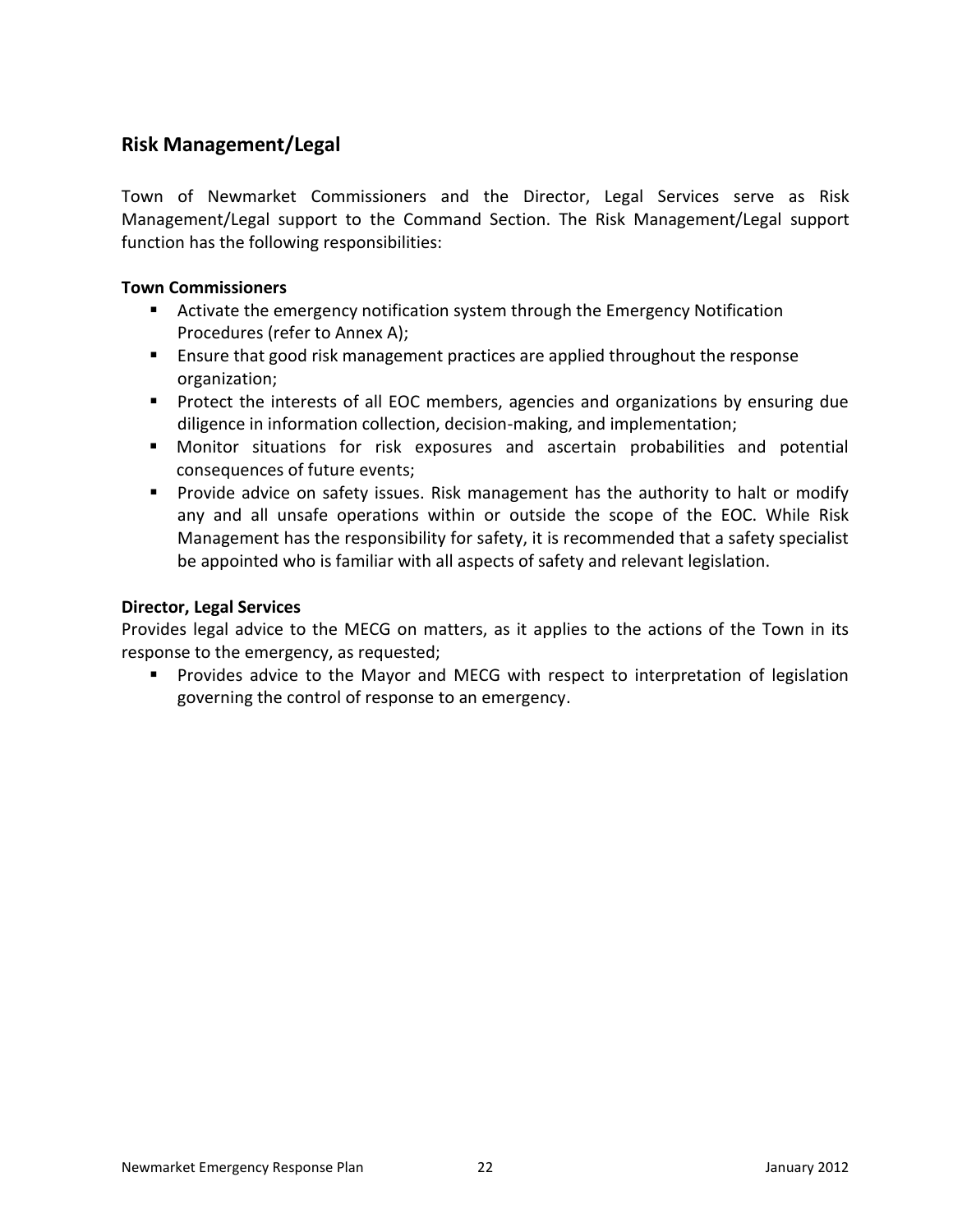#### **Liaison**

The Community Emergency Management Coordinator (CEMC), or alternate, serves as the Liaison support function of the Command Section. In this position the CEMC acts as the primary contact for Assisting or Supporting Organizations and has the following responsibilities:

- Advises Command of issues related to outside assistance and support, including current or potential inter-organization needs;
- Gathers information from and about organizations that are involved with the incident. This includes obtaining from their representatives, information about standard and specialized resources they might have, or special support that they might need, and whether there are considerations or restrictions that may impact how such resources may be used;
- Serves as a coordinator for organizations not represented in Command;
- **Provides briefings to organization representatives about the operation;**
- Maintains a list of supporting and assisting organizations, and keeping it updated as the incident evolves.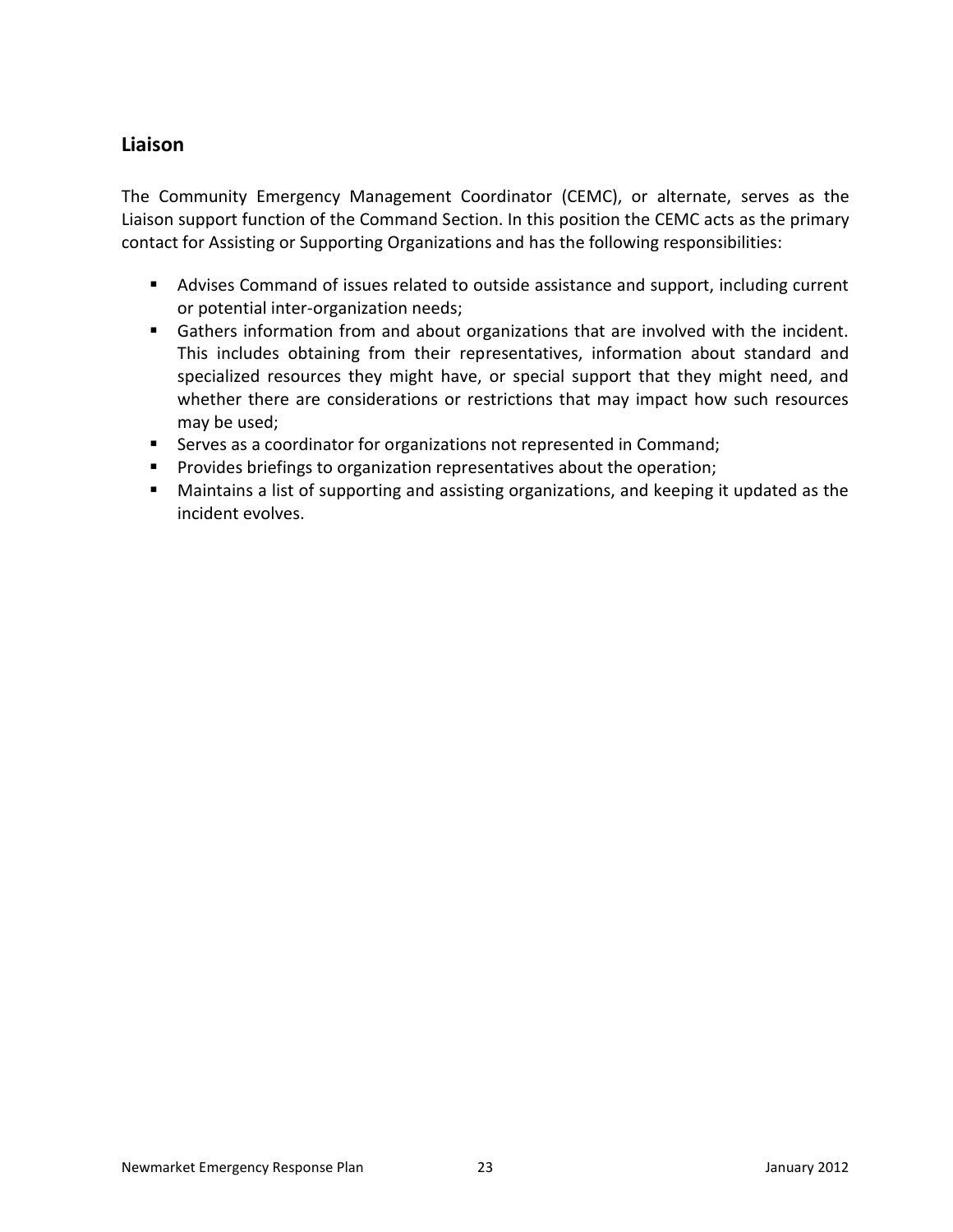## **Information Officer**

The Director, Corporate Communications acts as the Information Officer. As a support function to the Command Section, the Information Officer has the following responsibilities:

- **E** Establish a communication link with the Emergency Information Officer at the Regional Municipality of York, the Citizen Inquiry Supervisor and any other media coordinator(s) (i.e. agency, regional, provincial, federal, private industry, etc.) involved in the incident, ensuring that all information released to the media and public is timely, full and accurate;
- Liaise with the MECG to obtain up-to-date information for media releases, co-ordinate individual interviews and organize press conferences;
- Ensure that the following are advised of the telephone number of the media centre:
	- o Media;
	- o Municipal Emergency Control Group;
	- o Switchboard (Town and Emergency Services);
	- o Community Spokesperson;
	- o Police Public Relations Officer;
	- o Neighbouring communities, and the Regional Municipality of York;
	- o Citizen Inquiry Supervisor;
	- o Any other appropriate persons, agencies or businesses.
- **Provide direction and regular updates to the Citizen Inquiry Supervisor to ensure that** the most accurate and up-to-date information is disseminated to the public;
- Ensure that the media releases are approved by the Chief Administrative Officer (in consultation with the Mayor) prior to dissemination, and distribute hard copies of the media release to the EIC, the MECG, Citizen Inquiry Supervisor and other key persons handling inquiries from the media;
- **Monitor news coverage, and correcting any erroneous information;**
- Maintain copies of media releases and newspaper articles pertaining to the emergency.

A detailed Emergency Information Plan is included in **Annex D**.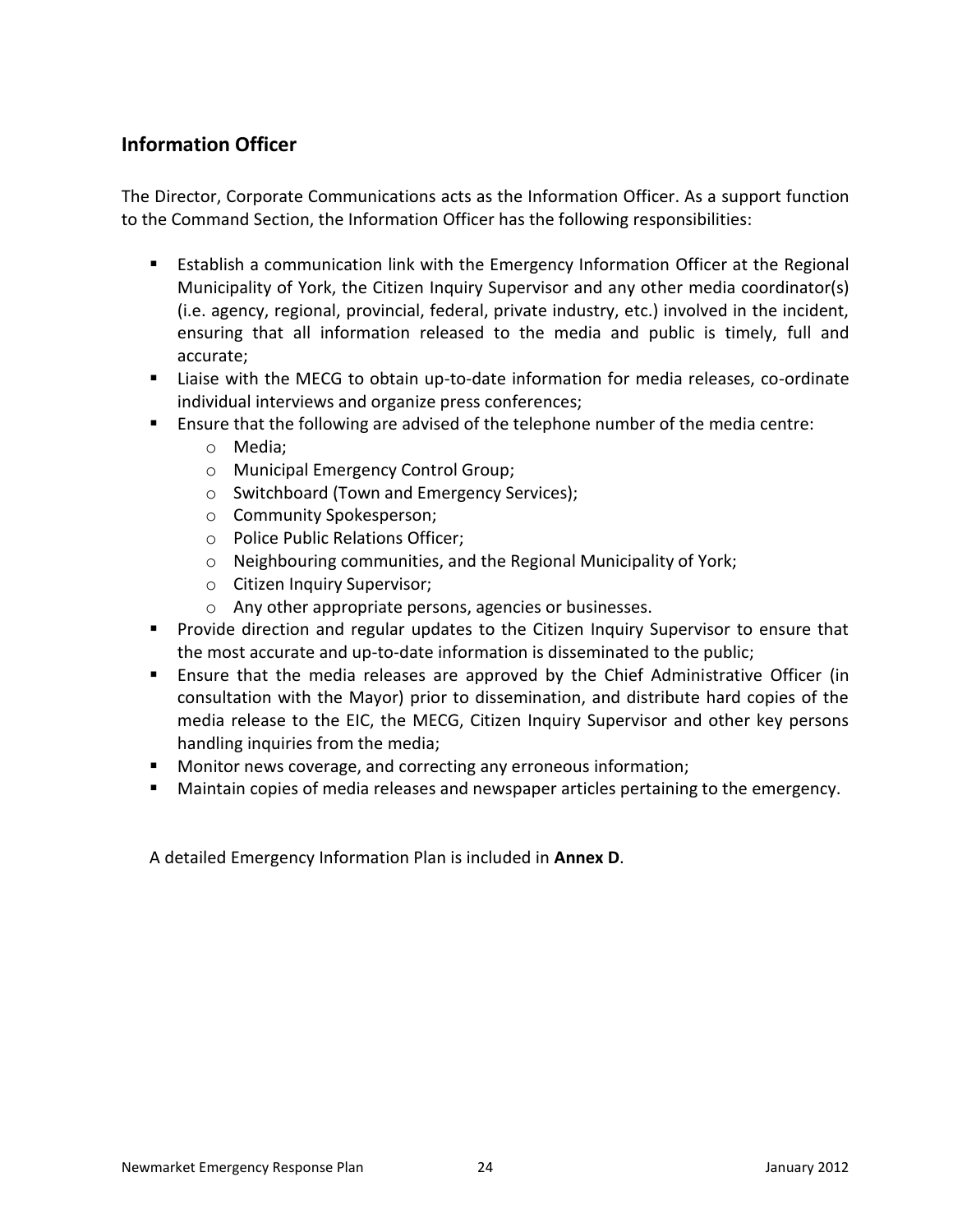## **Citizen Inquiry Supervisor**

The Manager of Customer Service is the Citizen Inquiry Supervisor. This emergency position is part of the Information function which supports the Command Section.

The Citizen Inquiry Supervisor has the following responsibilities:

- Establish a Citizen Inquiry Service, including the appointment of personnel and designation of telephone lines;
- **Inform the Emergency Information Coordinator of the establishment of the Citizen** Inquiry Service and designated telephone number(s);
- **Inform the affected emergency services, the Municipal Emergency Control Group** (MECG) and Town switchboards of the establishment of the Citizen Inquiry Service and designated telephone numbers;
- Ensure operators are informed of MECG members' telephone numbers in the EOC;
- **Ensure liaison with the Emergency Information Coordinator to obtain current** information on the emergency ensuring up to date information on the emergency is posted to the website where possible;
- Respond to, and re-direct inquiries and reports from the public based upon information from the Emergency Information Coordinator. (Such information may be related to school closings, access routes or the location of evacuee centres);
- Respond to and redirect inquiries pertaining to the investigation of the emergency, deaths, injuries or matters of personnel involved with or affected by the emergency to the appropriate emergency service;
- Respond to and redirecting inquiries pertaining to persons who may be located in evacuation and reception centres to the registration and inquiry telephone number(s);
- **Procure staff to assist, as required.**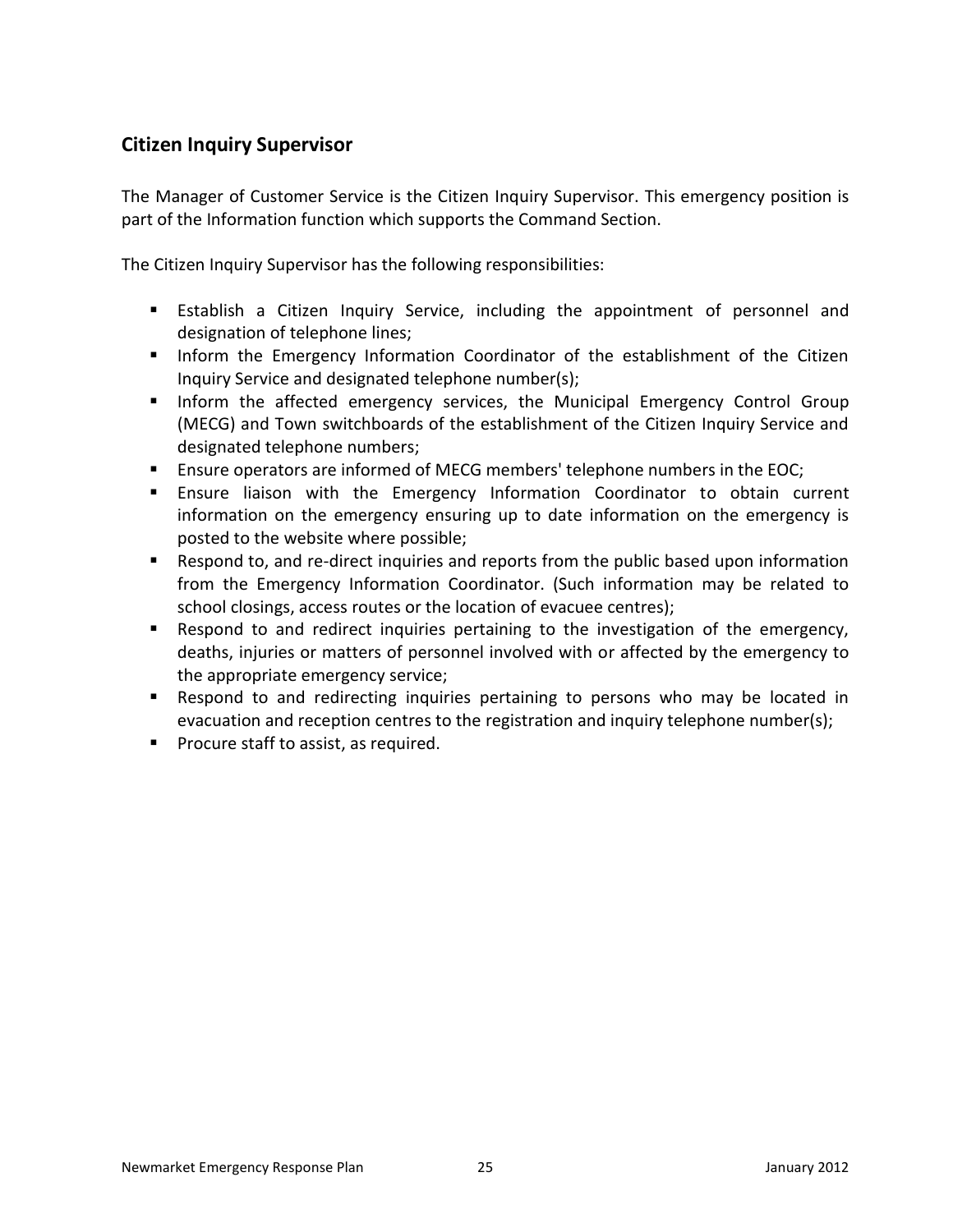## <span id="page-25-0"></span>**Operations Section**

The Operations Section coordinates the operational requirements of the response and directs resources and equipment, as required, to fulfill emergency management requirements.

The Operations Section may be staffed by the following positions, according to the requirements of the emergency:

- Fire Chief, or alternate
- Director, Public Works Services, Town of Newmarket
- Utility Representative Newmarket-Tay Power Distribution Ltd.
- Chief, York Regional Police, or alternate
- General Manager, Emergency Medical Services, or alternate
- Medical Officer of Health (MOH) or Associate MOH
- Commissioner of Community and Health Services, York Region, or alternate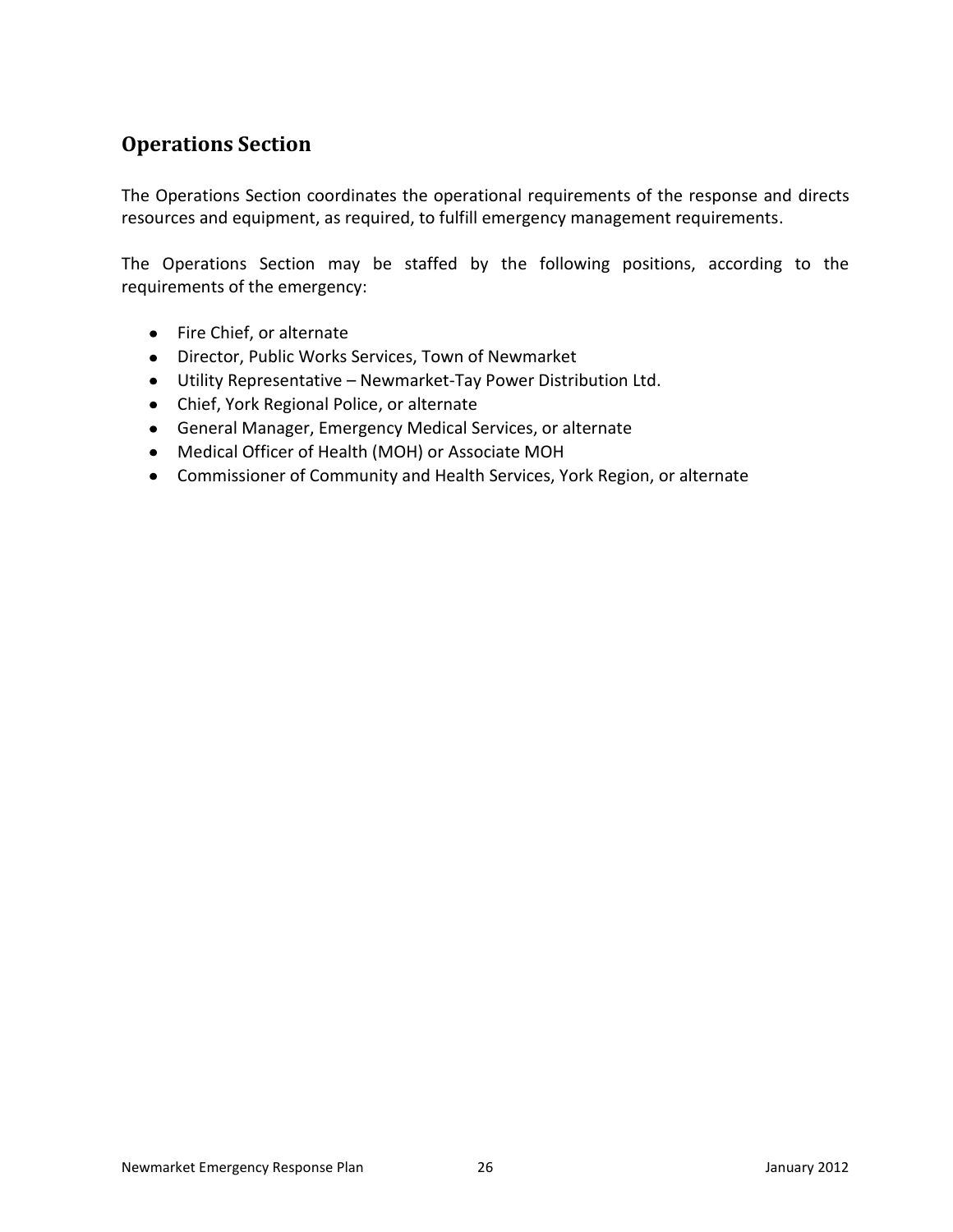## **Fire Chief**

As a member of the Operations Section, the Fire Chief has the following responsibilities:

- If assigned by the EOC Director, act as the Operations Section Chief and ensure the operations function is carried out including coordination of response for all operational functions assigned to the EOC;
- Activate the emergency notification system through the Emergency Notification Procedures (refer to Annex A);
- **Provide the MECG with information and advice on firefighting and rescue matters;**
- **Depending on the nature of the emergency, assign the Site Manager and inform the** MECG;
- Establish an ongoing communications link with the senior fire official at the scene of the emergency;
- **Inform the Mutual Aid Fire Coordinator and/or initiating mutual aid arrangements for** the provision of additional firefighters and equipment, if needed;
- Determine if additional or special equipment is needed and recommend possible sources of supply, e.g., breathing apparatus, protective clothing; etc.;
- **Provide assistance to other community departments and agencies and being prepared** to take charge of or contribute to non-fire fighting operations if necessary, e.g., rescue, first aid, casualty collection, evacuation;
- **Provide advice and clarifications about the implementation details of the Emergency** Response Plan.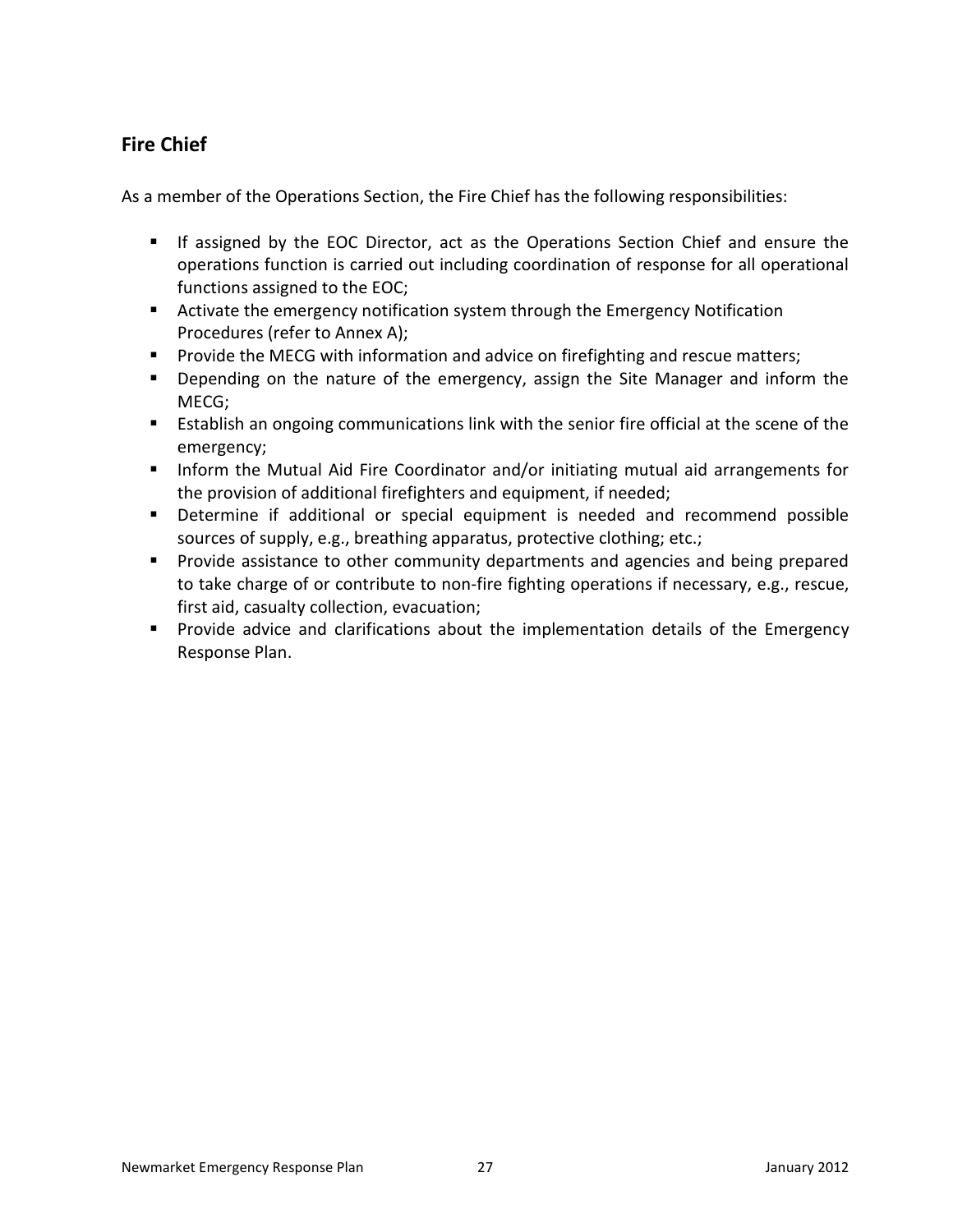#### **Director, Public Works Services**

As a member of the Operations Section, the Director, Public Works Services has the following responsibilities:

- **If assigned by the EOC Director, act as the Operations Section Chief and ensure the** operations function is carried out including coordination of response for all operational functions assigned to the EOC;
- **Provide the MECG with information and advice on engineering and public works** matters;
- **Depending on the nature of the emergency, assign the Site Manager and inform the** MECG;
- Establish an ongoing communications link with the senior public works official at the scene of the emergency;
- **Ensure liaison with the public works representative from the neighbouring** community(ies) and the Regional Municipality of York to ensure a coordinated response;
- **Ensure provision of engineering assistance;**
- **Ensure construction, maintenance and repair of town roads;**
- **Ensure the maintenance of sanitary sewage and water systems;**
- Provide equipment for emergency pumping operations;
- **Ensure liaison with the Fire Chief concerning emergency water supplies for firefighting** purposes;
- Provide emergency potable water, supplies and sanitation facilities to the requirements of the Medical Officer of Health;
- **Discontinue any public works service to any resident, as required, and restoring these** services when appropriate;
- Ensure liaison with public utilities to disconnect any service representing a hazard and/or to arrange for the provision of alternate services or functions;
- Provide public works vehicles and equipment as required by any other emergency services;
- Ensure liaison with the conservation authority regarding flood control, conservation and environmental matters and being prepared to take preventative action.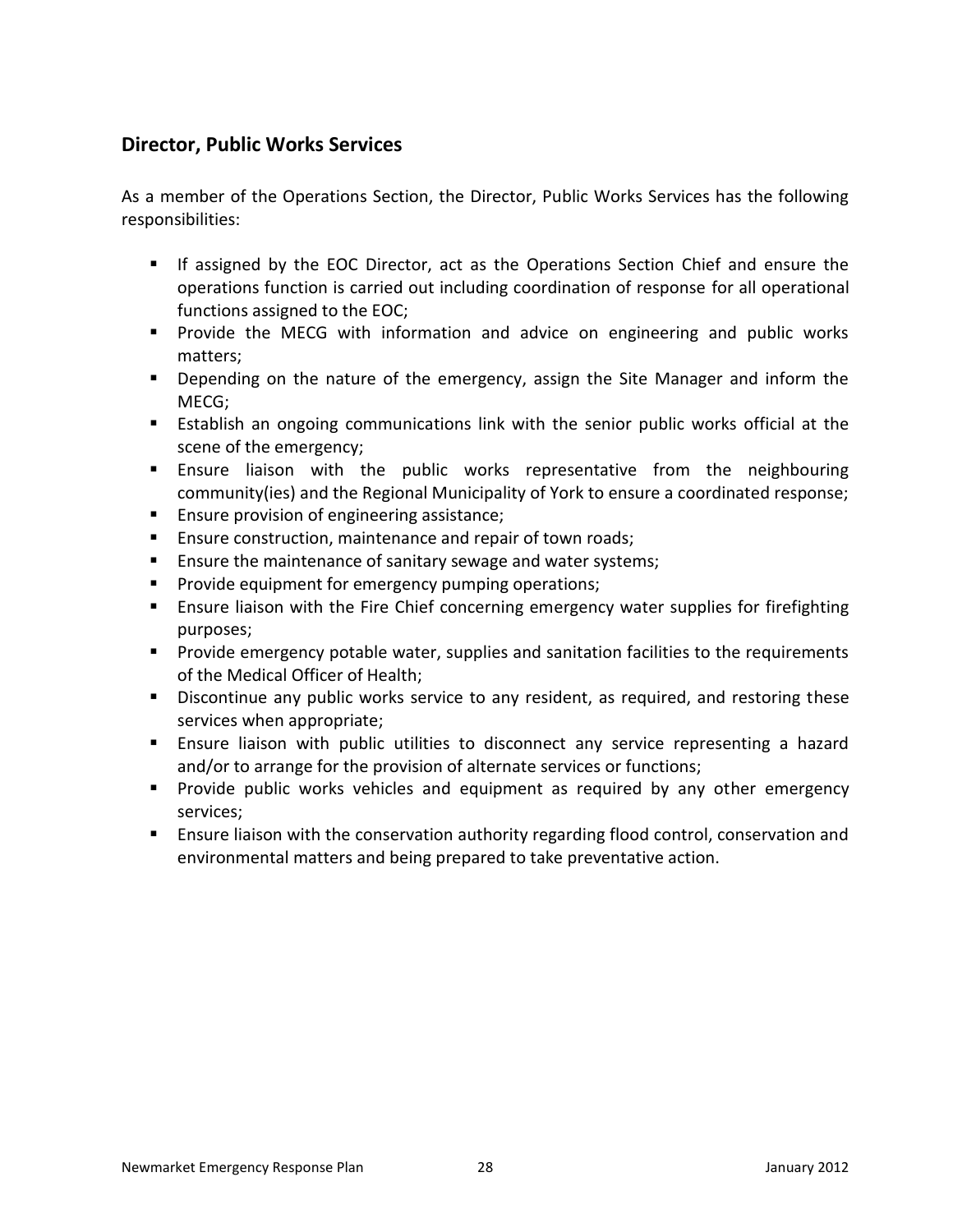## **Chief, York Regional Police**

The Chief, York Regional Police, as a member of the Operations Section, has the following responsibilities:

- **F** If assigned by the EOC Director, act as the Operations Section Chief and ensure the operations function is carried out including coordination of response for all operational functions assigned to the EOC;
- **Notify necessary emergency and community services, as required;**
- Establish a site command post with communications to the EOC;
- Depending on the nature of the emergency, assign the Site Manager and inform the MECG;
- **Establish an ongoing communications link with the senior police official at the scene of** the emergency;
- **Establish the inner perimeter within the emergency area;**
- Establish the outer perimeter in the vicinity of the emergency to facilitate the movement of emergency vehicles and restrict access to all but essential emergency personnel;
- **Provide traffic control staff to facilitate the movement of emergency vehicles;**
- Alert persons endangered by the emergency and coordinating evacuation procedures;
- Ensure liaison with the Social Services Officer regarding the establishment, security and operation of evacuation and reception centres;
- **E** Ensure the protection of life and property and the provision of law and order;
- **Provide police service in the EOC, evacuee centres, morgues, and other facilities, as** required;
- **Notify the coroner of fatalities;**
- Ensure liaison with other community, provincial and federal police agencies, as required.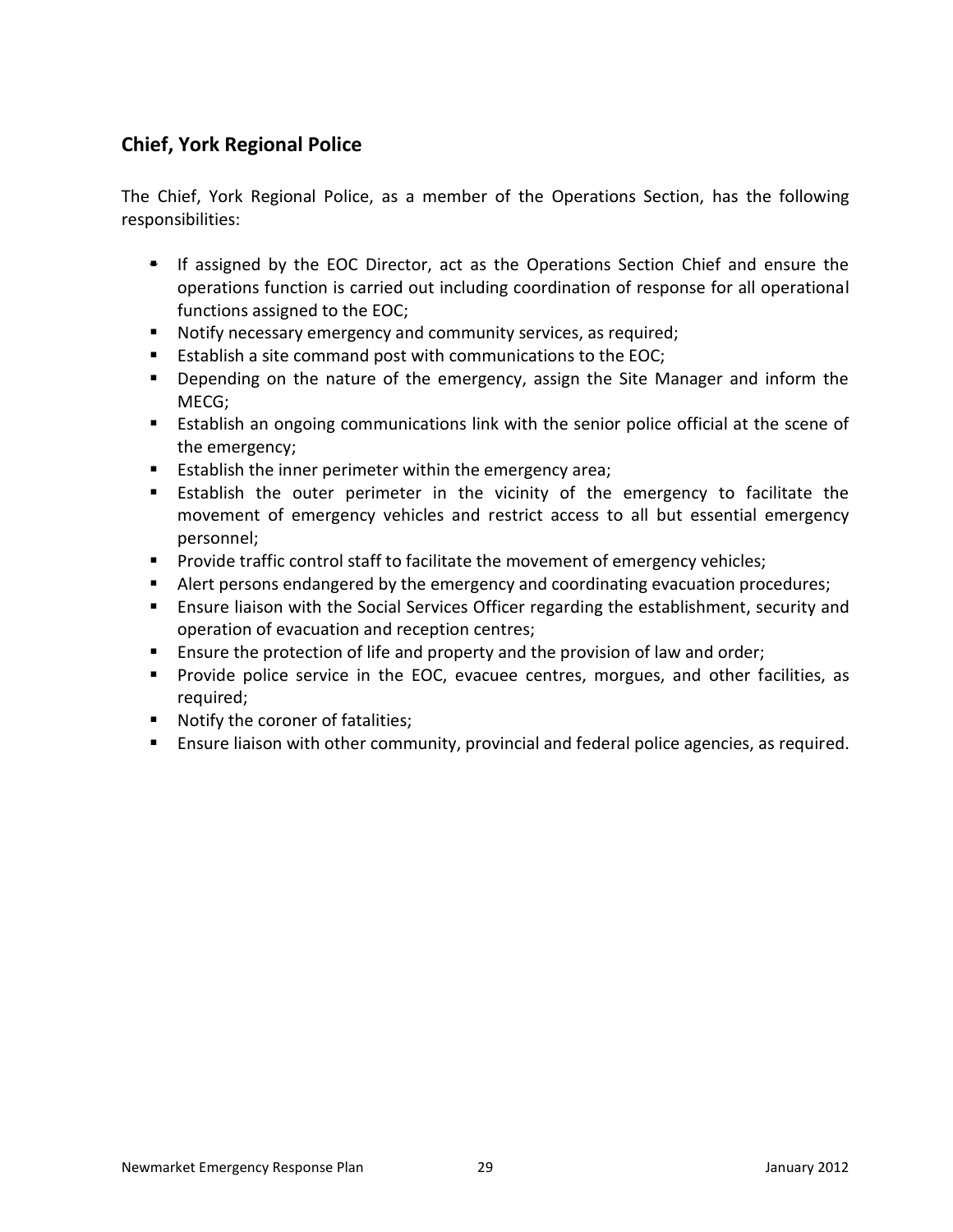## **General Manager, Emergency Medical Services (EMS)**

As a member of the Operations Section, the General Manager, EMS has the following responsibilities:

- **F** If assigned by the EOC Director, act as the Operations Section Chief and ensure the operations function is carried out including coordination of response for all operational functions assigned to the EOC;
- **Ensure emergency medical services at the emergency site;**
- **Depending on the nature of the emergency, assign the Site Manager and inform the** MECG;
- **Establish an ongoing communications link with the senior EMS official at the scene of** the emergency;
- Obtain EMS from other Regions for support, if required;
- **Ensure triage at the site;**
- Advise the MECG if other means of transportation is required for large scale response;
- **Ensure liaison with the receiving hospitals;**
- **Ensure liaison with the Medical Officer of Health, as required.**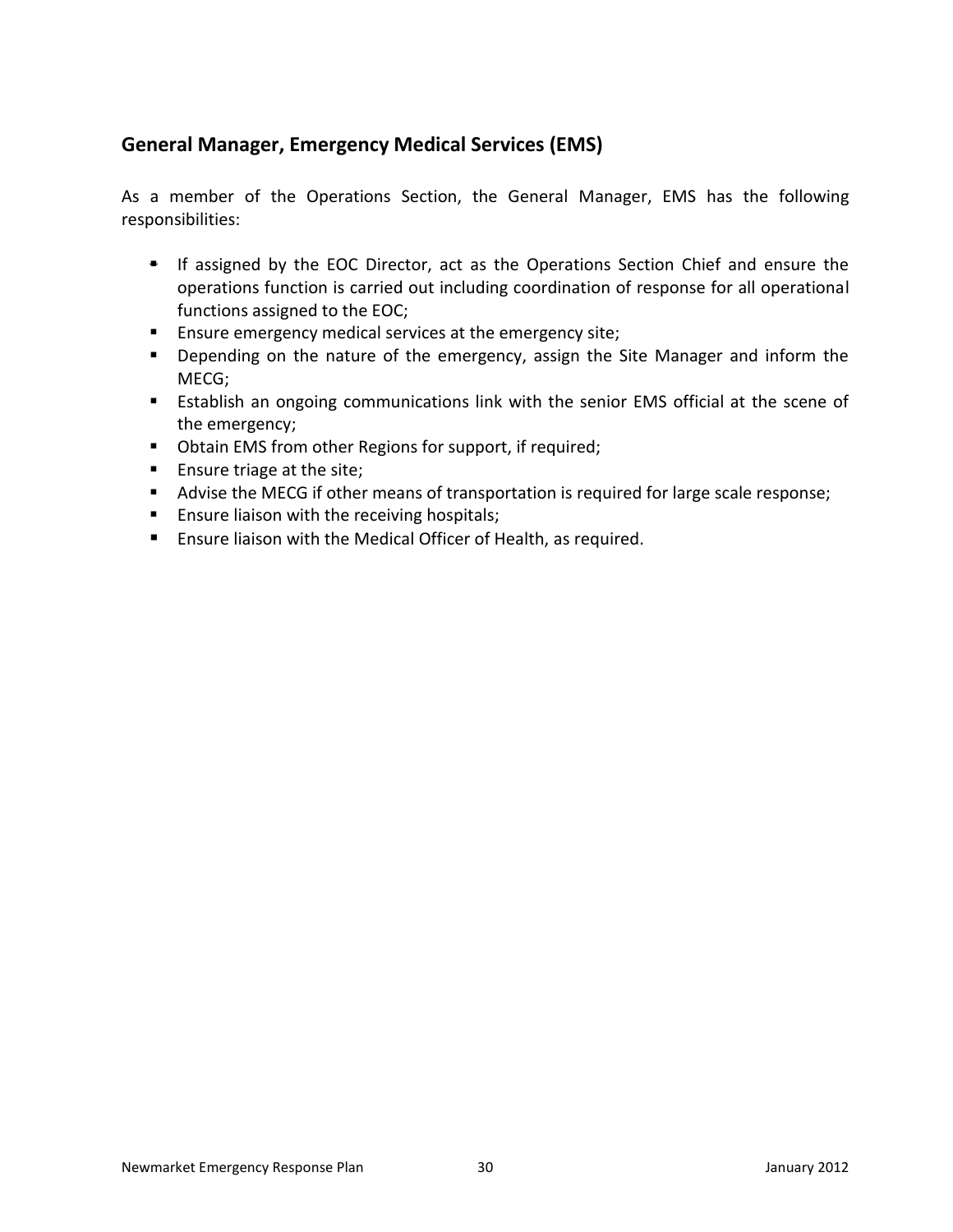## **York Region Medical Officer of Health or Associate Medical Officer of Health**

As a member of the Operations Section, the Medical Officer of Health (MOH) or Associate MOH has the following responsibilities:

- **F** If assigned by the EOC Director, act as the Operations Section Chief and ensure the operations function is carried out including coordination of response for all operational functions assigned to the EOC;
- Act as a coordinating link for all emergency health services at the MECG:
- **Ensure liaison with the Ontario Ministry of Health and Long Term Care, Public Health** Branch;
- **Depending on the nature of the emergency, assign the Site Manager and inform the** MECG;
- **Establish an ongoing communications link with the senior health official at the scene of** the emergency;
- **E** Ensure liaison with the ambulance service representatives;
- Provide advice on any matters, which may adversely affect public health;
- **Provide authoritative instructions on health and safety matters to the public through** the Emergency Information Coordinator;
- Coordinate the response to disease related emergencies or anticipated emergencies such as epidemics, according to Ministry of Health and Long Term Care policies;
- Ensure coordination of all efforts to prevent and control the spread of disease during an emergency;
- **Notify the Public Works Representative regarding the need for potable water supplies** and sanitation facilities;
- Ensure liaison with Community and Health Services on areas of mutual concern regarding health services in evacuee centres.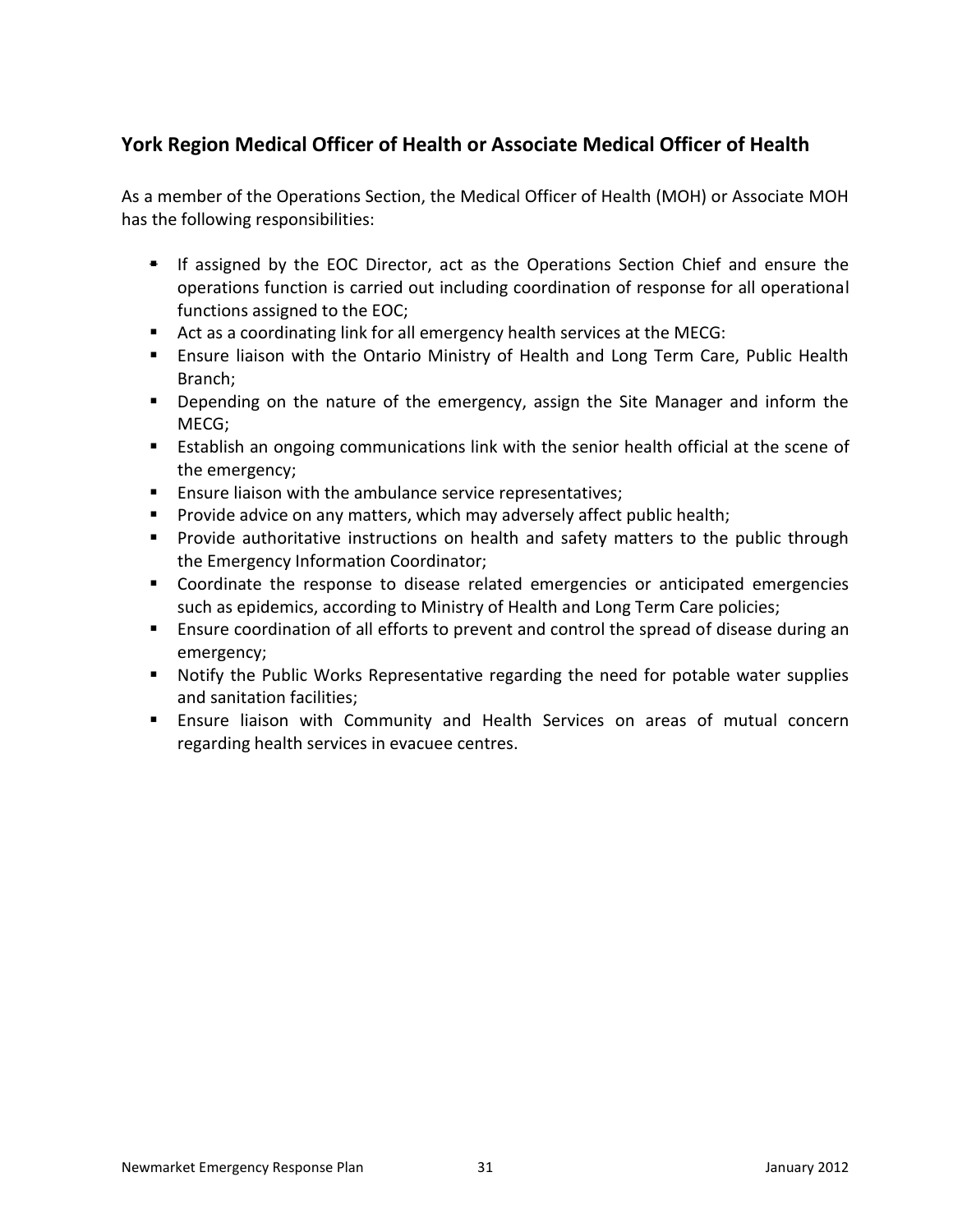## **York Region Commissioner of Community and Health Services**

As a member of the Operations Section, the Commissioner of Community and Health Services has the following responsibilities:

- **If assigned by the EOC Director, act as the Operations Section Chief and ensure the** operations function is carried out including coordination of response for all operational functions assigned to the EOC;
- Ensure the well-being of residents who have been displaced from their homes by arranging emergency lodging, clothing, feeding, registration and inquiries and personal services;
- **Supervise the opening and operation of temporary and/or long-term evacuee centres,** and ensuring they are adequately staffed;
- Ensure liaison with the police chief with respect to the pre-designation of evacuee centres which can be opened on short notice;
- Liaise with the Medical Officer of Health on areas of mutual concern regarding operations in evacuee centres;
- Ensure that a representative of the York Region Board of Education and/or the York Region Separate School Board is/are notified when facilities are required as evacuee reception centres, and that staff and volunteers utilizing the school facilities take direction from the Board representative(s) with respect to their maintenance, use and operation;
- Ensure liaison with area Homes for the Aged and Nursing Homes as required.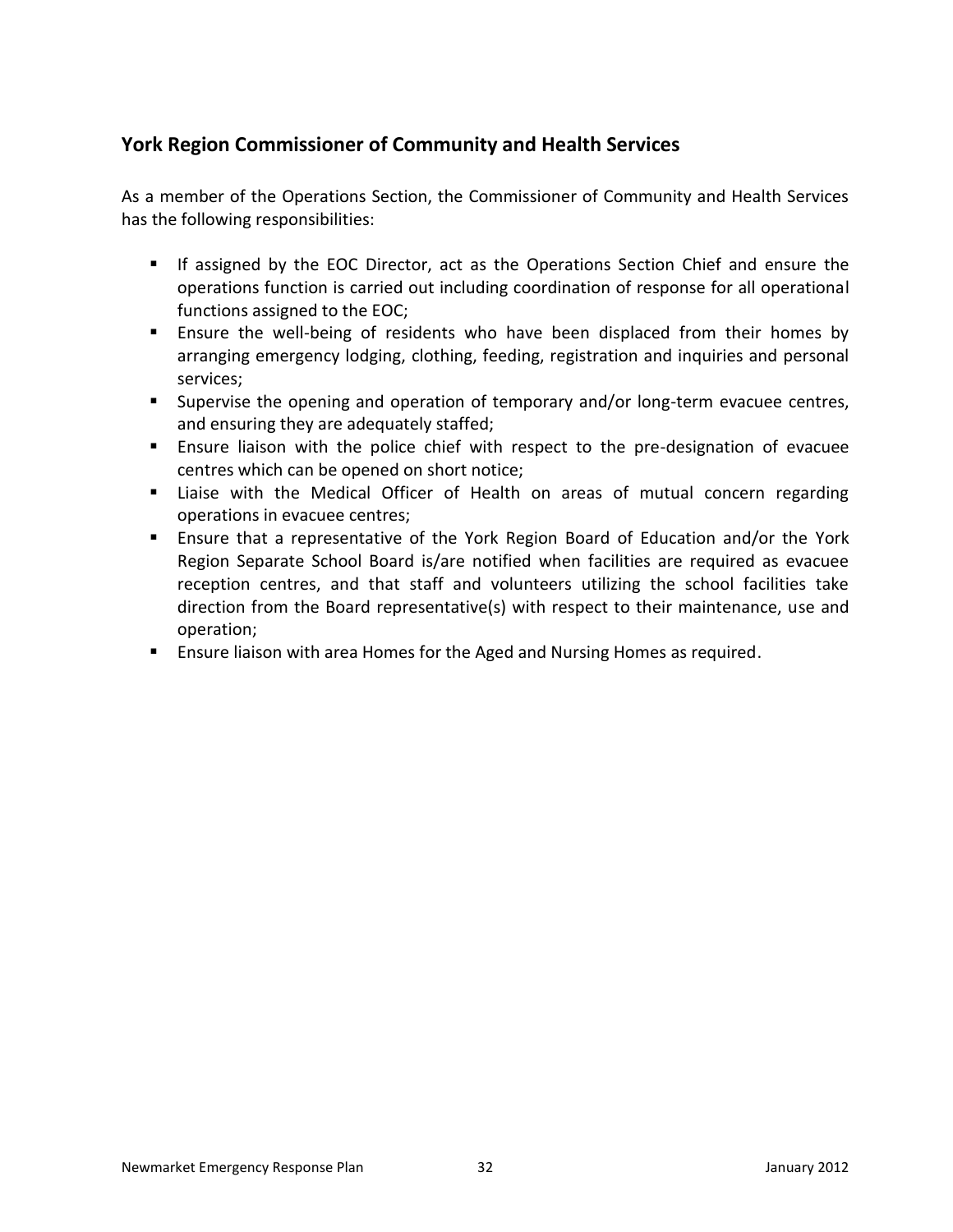#### **Utility Representative – Newmarket-Tay Power Distribution Ltd.**

As a member of the Operations Section, the Utility Representative – Newmarket-Tay Power Distribution Ltd. has the following responsibilities:

- **Monitor the status of power outages and customers without services;**
- **Provide updates on power outages, as required;**
- **Provide liaison with Hydro One, as required;**
- **Provide liaison with other area Hydro Utilities, as required;**
- **Ensure liaison with the public works representative;**
- May provide assistance with accessing generators for essential services, or other temporary power measures.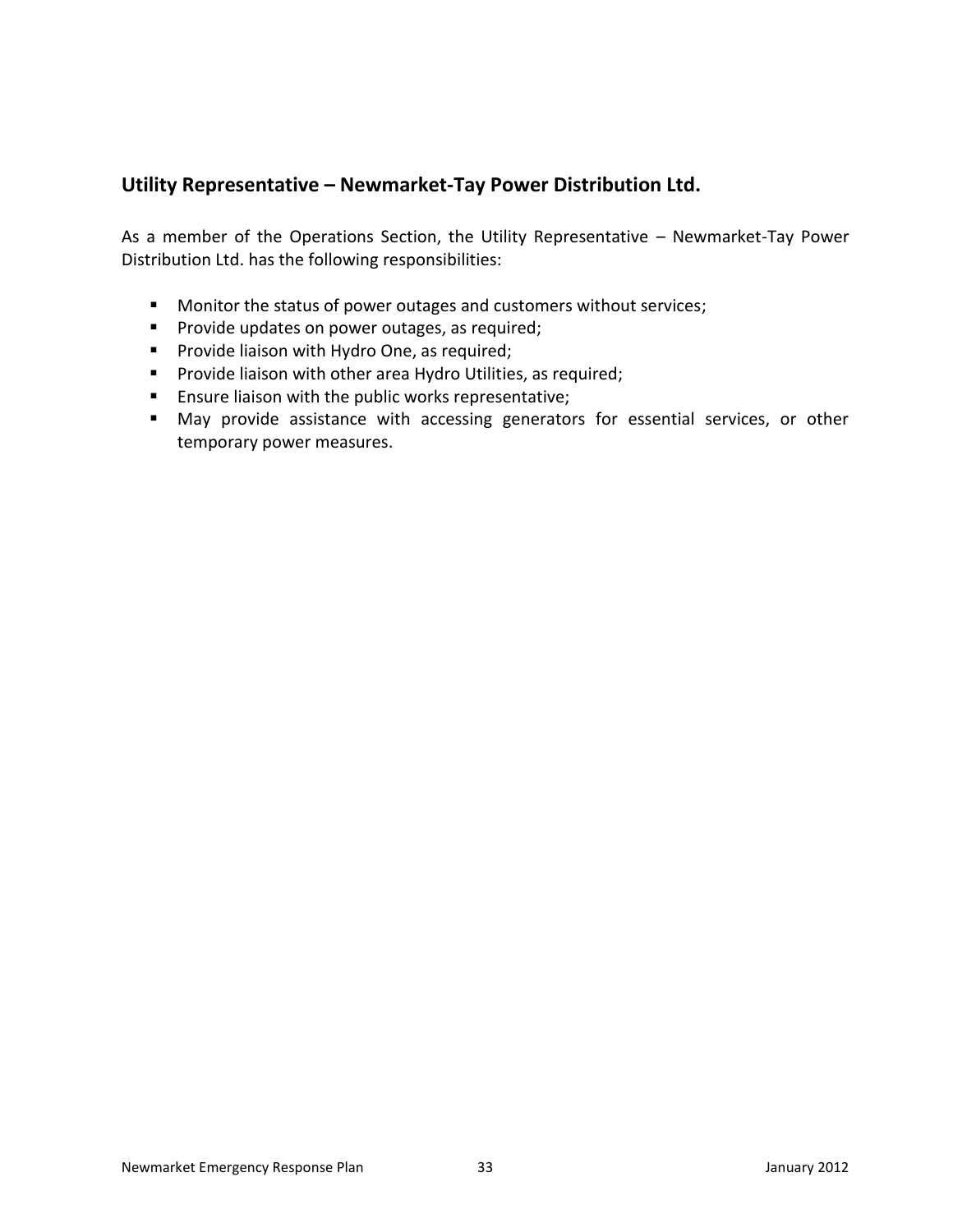## <span id="page-33-0"></span>**Planning Section**

The Planning Section gathers information critical to the incident in order to develop, disseminate and evaluate incident action plans.

The Planning Section may be staffed by the following positions, according to the requirements of the emergency:

- **E** Director, Planning & Building Services
- Chief Building Official
- **Director, Legislative Services**
- **Economic Development Officer**
- **•** Director, Engineering Services
- **Library CEO**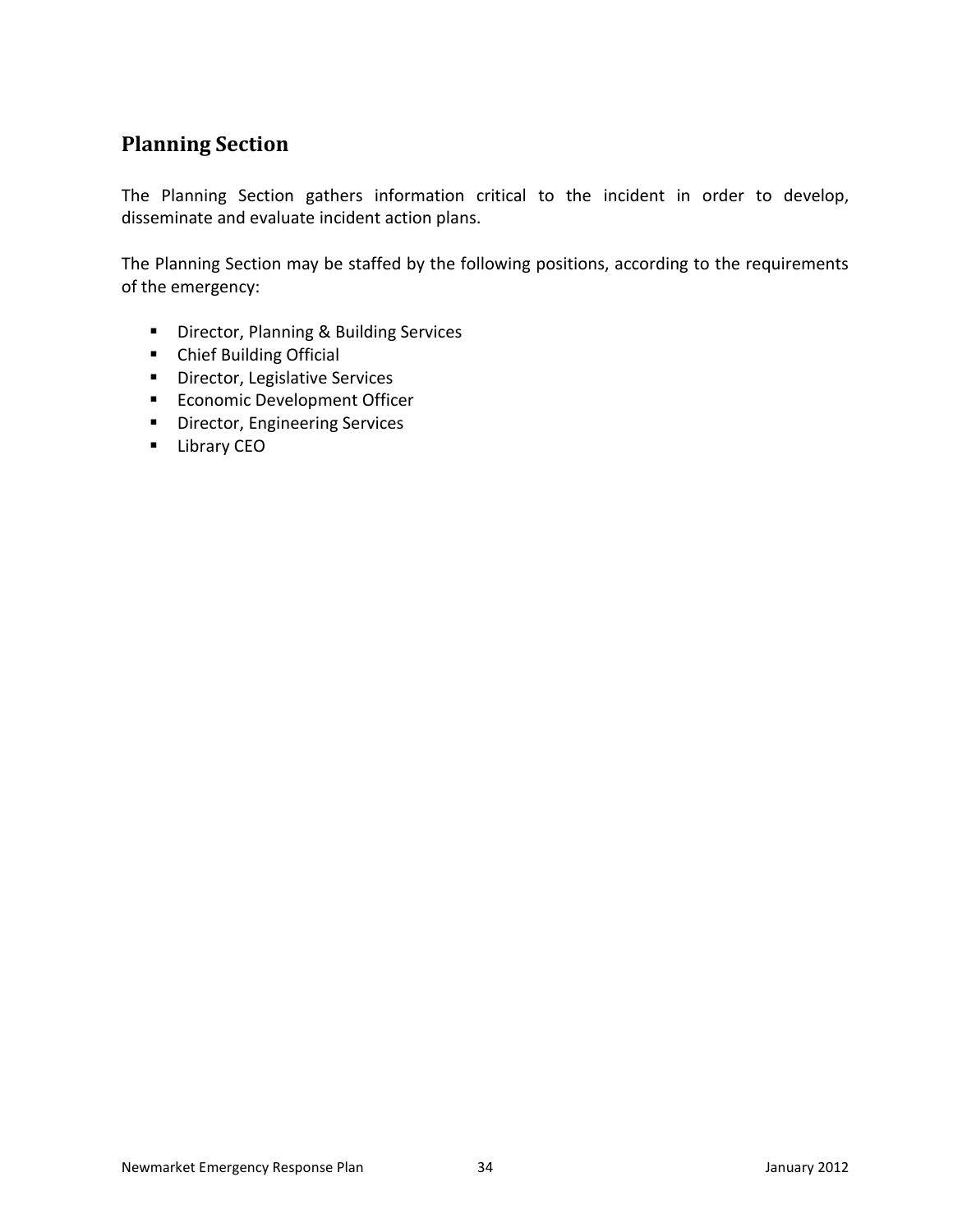## **Director, Planning & Building Services**

The Director, Planning & Building Services is the Planning Section Chief. The Planning Section Chief has the following responsibilities:

- Ensure that the following responsibilities of the Planning Section are addressed as required:
	- o Collect, analyze, and display situation information
	- o Prepare periodic Situation Reports
	- o Prepare and distribute EOC Action Plan and facilitate Action Planning process
	- o Conduct Advance Planning activities and report
	- o Document and maintain files on all EOC activities
- Address any action items that may result from the activation of the Emergency Response Plan and keep MECG informed of implementation needs;
- **Provide accurate up to date mapping for the Municipality and surrounding area, in** consultation with GIS staff;
- **Establish the appropriate level of organization for the Planning Section;**
- Exercise overall responsibility for the coordination of activities within the section;
- Keeps the EOC Director informed of significant issues affecting the Planning Section;
- In coordination with the Municipal Emergency Control Group, ensures that Status Reports are completed and utilized as a basis for EOC Situation Reports and EOC Action Plans;
- **Provide staff to assist the Public Information Officer.**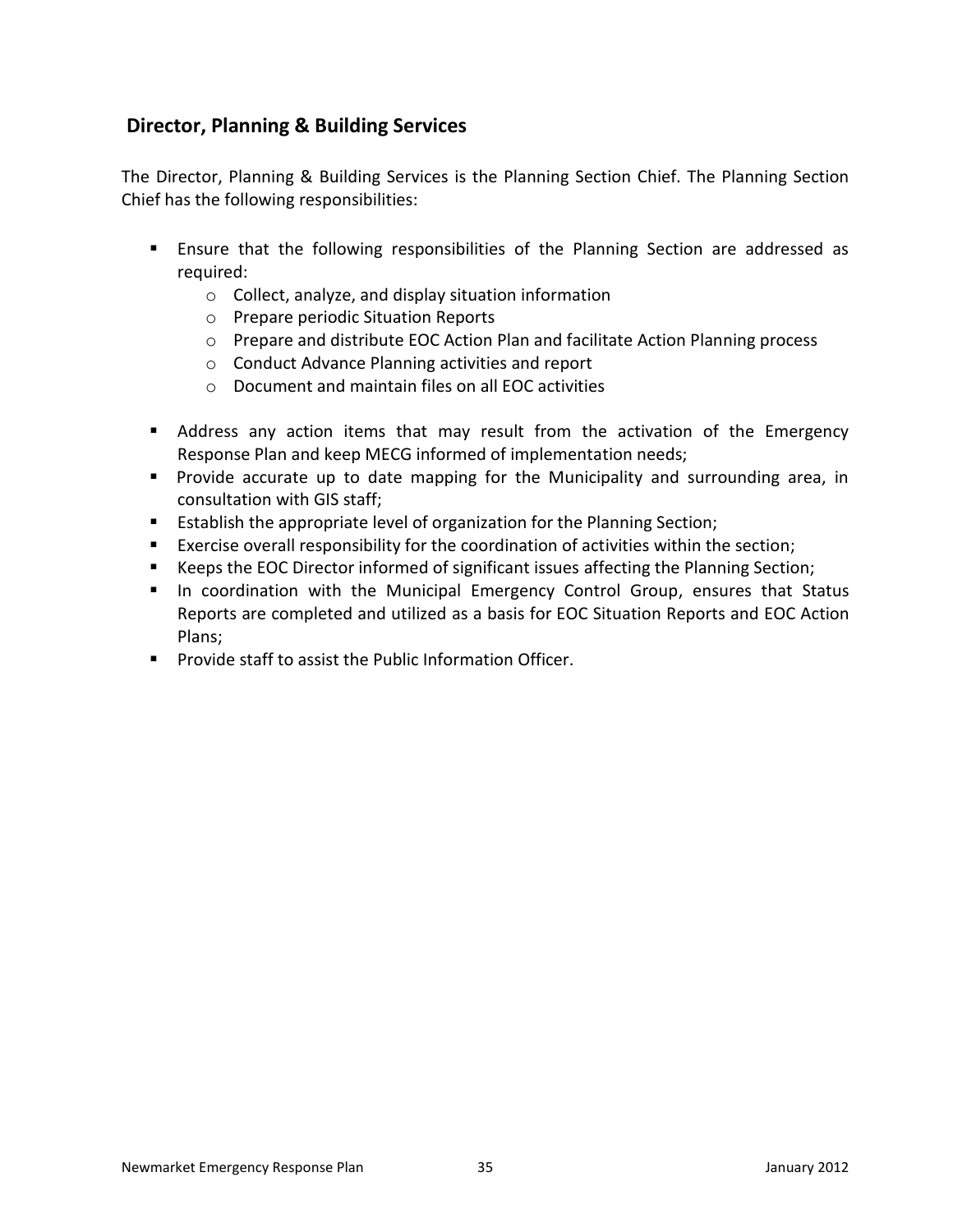## **Chief Building Official**

As a member of the Planning Section, the Chief Building Official has the following responsibilities:

- **Provide the Municipal Emergency Control Group with information and advice on** building conditions matters;
- **Provide property data as required by the Municipal Emergency Control Group (MECG);**
- **Provide general planning assistance to the MECG;**
- Make recommendations on the demolition of unsafe structures.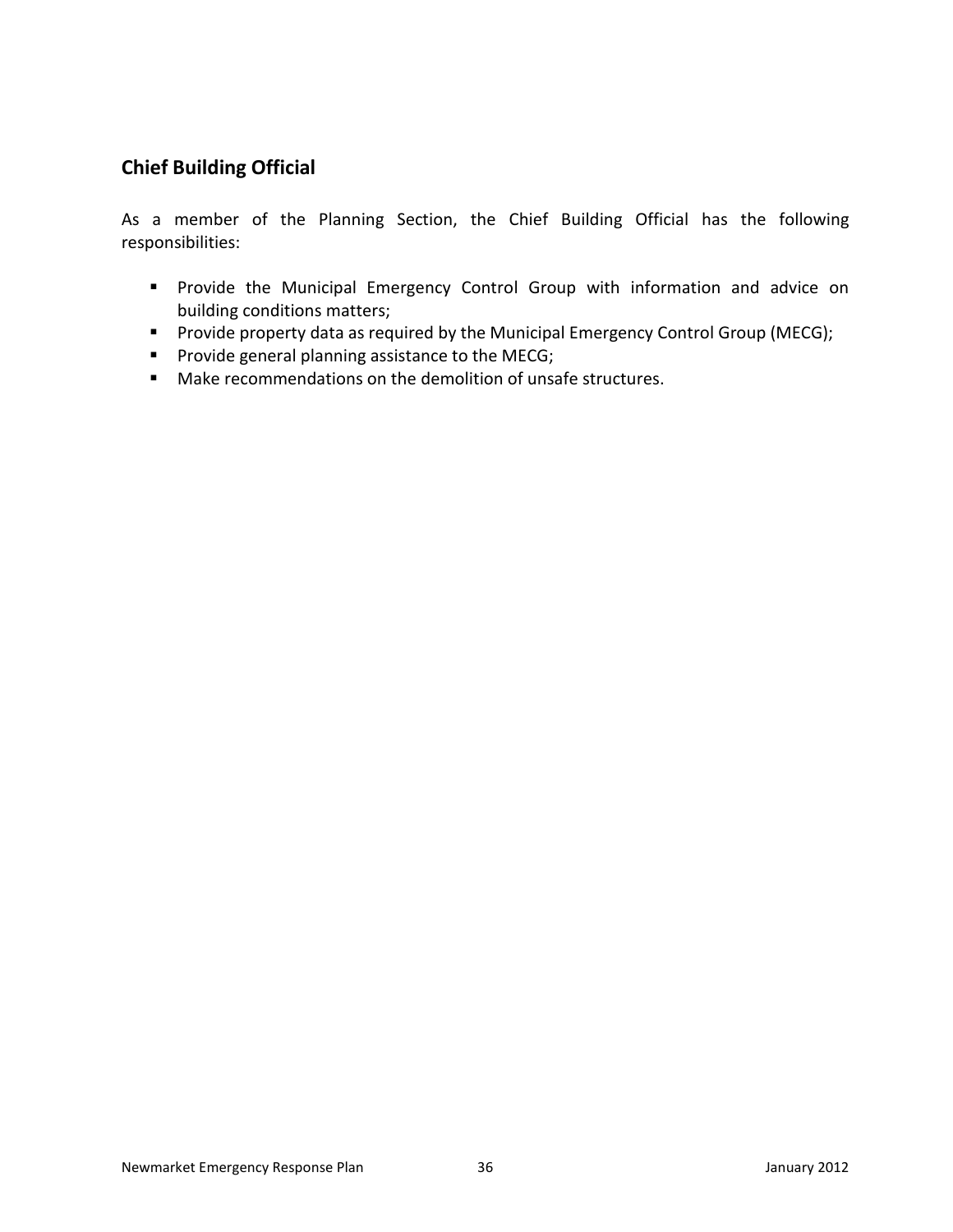#### **Director, Legislative Services**

As a member of the Planning Section, the Director, Legislative Services has the following responsibilities:

- Ensure all important decisions made and actions taken by the Municipal Emergency Control Group (MECG) are recorded;
- Collect, organize and file all completed event or disaster related forms, including: all EOC position logs, Situation Reports, EOC Action Plans and any other related information, just prior to the end of each operational period;
- Ensure that maps and status boards are kept up to date, in consultation with the Planning Department and GIS staff;
- **Provide a process for registering MECG members and maintaining a current MECG** member list;
- Notify the required support and advisory staff of the emergency, and the location of the Emergency Operations Centre;
- **EXTERG** Arrange for printing of material, as required;
- **Provide the Municipal Emergency Control Group with information and advice on by-law** enforcement matters;
- **Provide Provincial Offences Officers to York Regional Police if requested to do so.**
- Distribute EOC Situation Reports, EOC Action Plan, and other documents, as requested;
- Maintain a permanent archive of all Situation Reports and EOC Action Plans associated with the emergency;
- Coordinate the provision of clerical staff to assist in the Emergency Operations Centre, as required;
- Upon direction by the Mayor, or alternate, ensure that all Council are advised of the declaration and termination of declaration of the emergency;
- Upon direction by the Mayor, arrange special meetings of Council, as required, and advise members of Council of the time, date, and location of the meetings;
- **Procure staff to assist, as required.**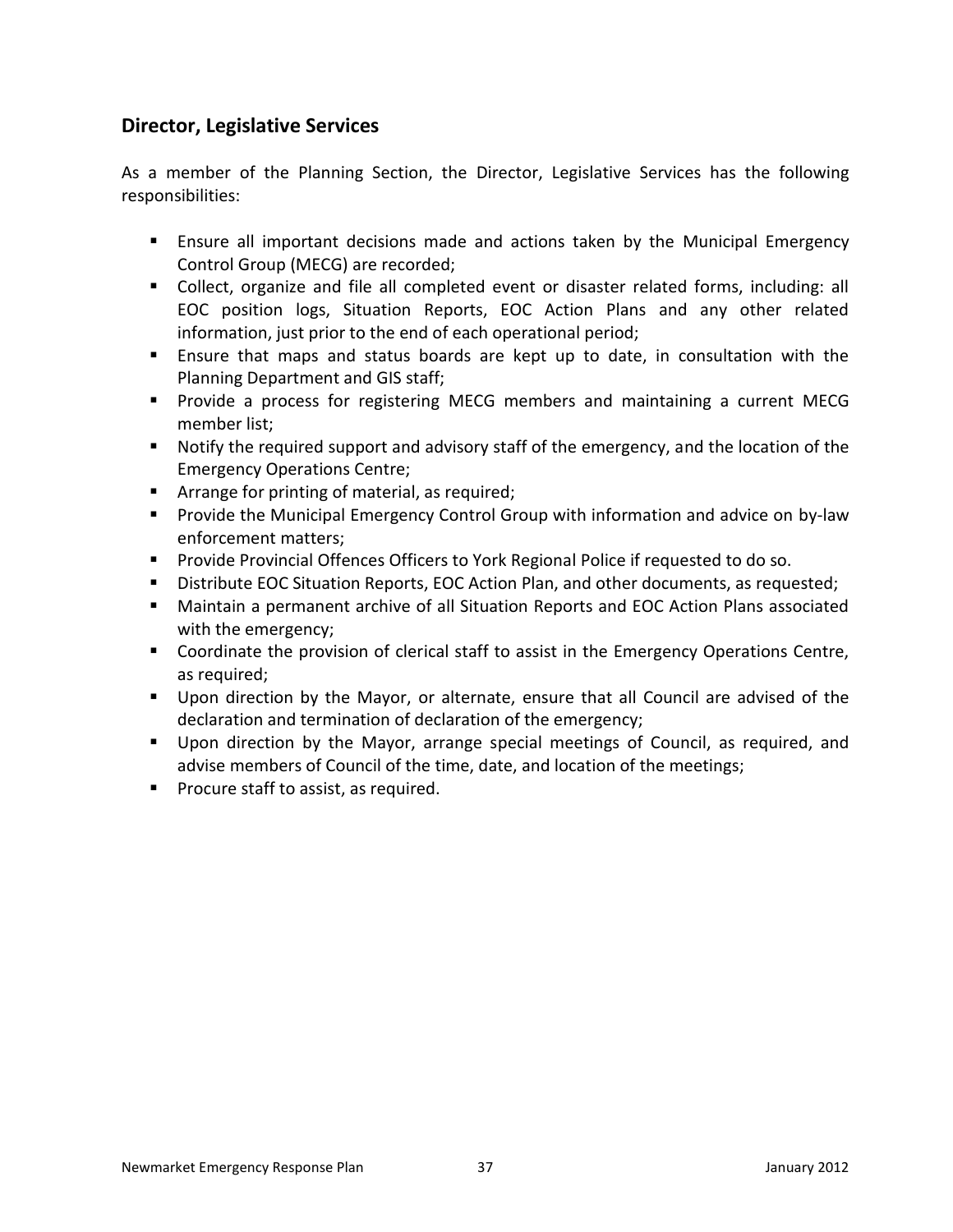## **Economic Development Officer**

As a member of the Planning Section, the Economic Development Officer has the following responsibilities:

- Assist with planning for post-disaster recovery;
- Assist with other planning issues, as needed;
- **Other duties as required.**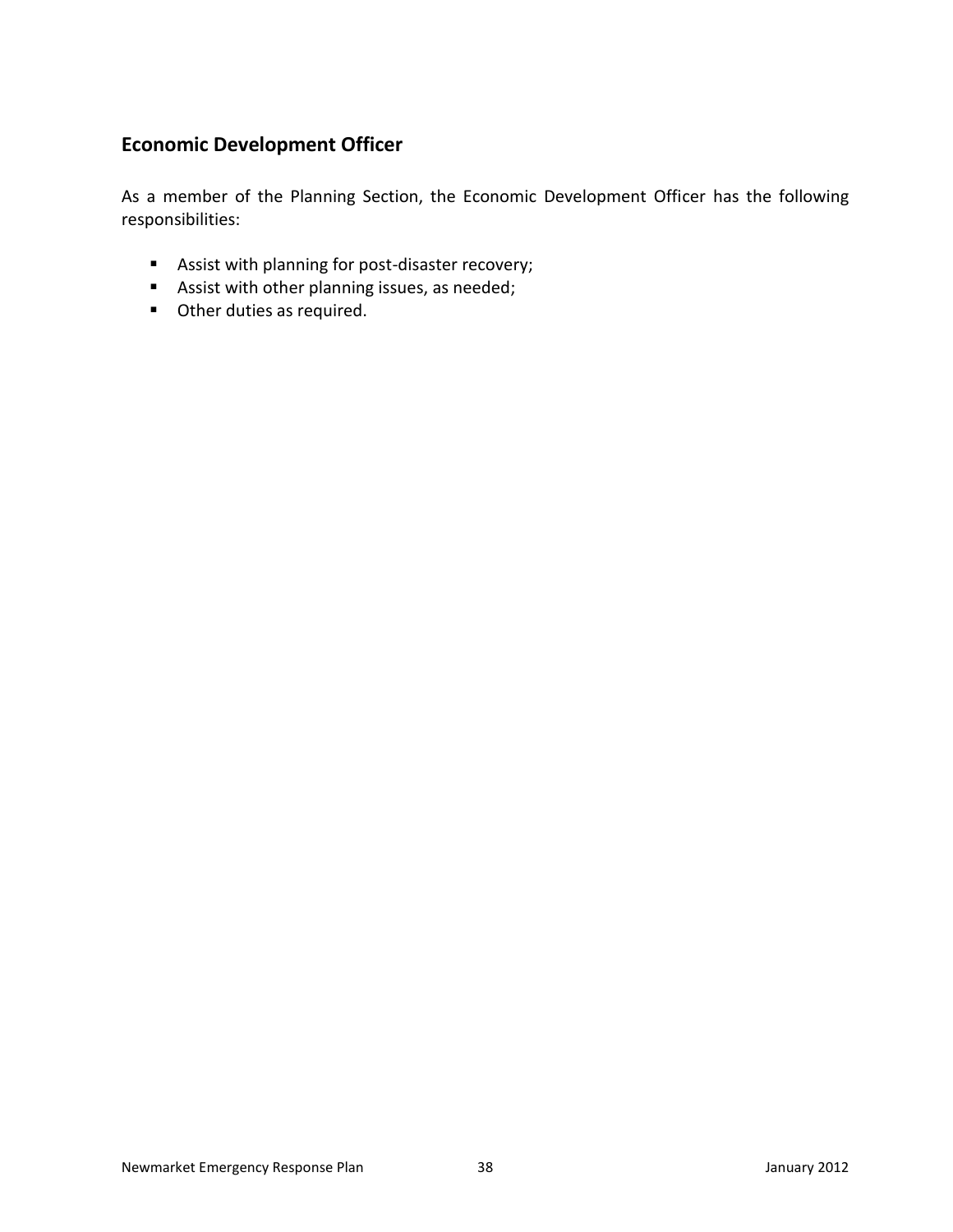### **Director, Engineering Services**

As a member of the Planning Section, the Director, Engineering Services has the following responsibilities:

- **Provide the MECG with advice on engineering matters;**
- Assist with other planning issues, as needed;
- **Other duties as required.**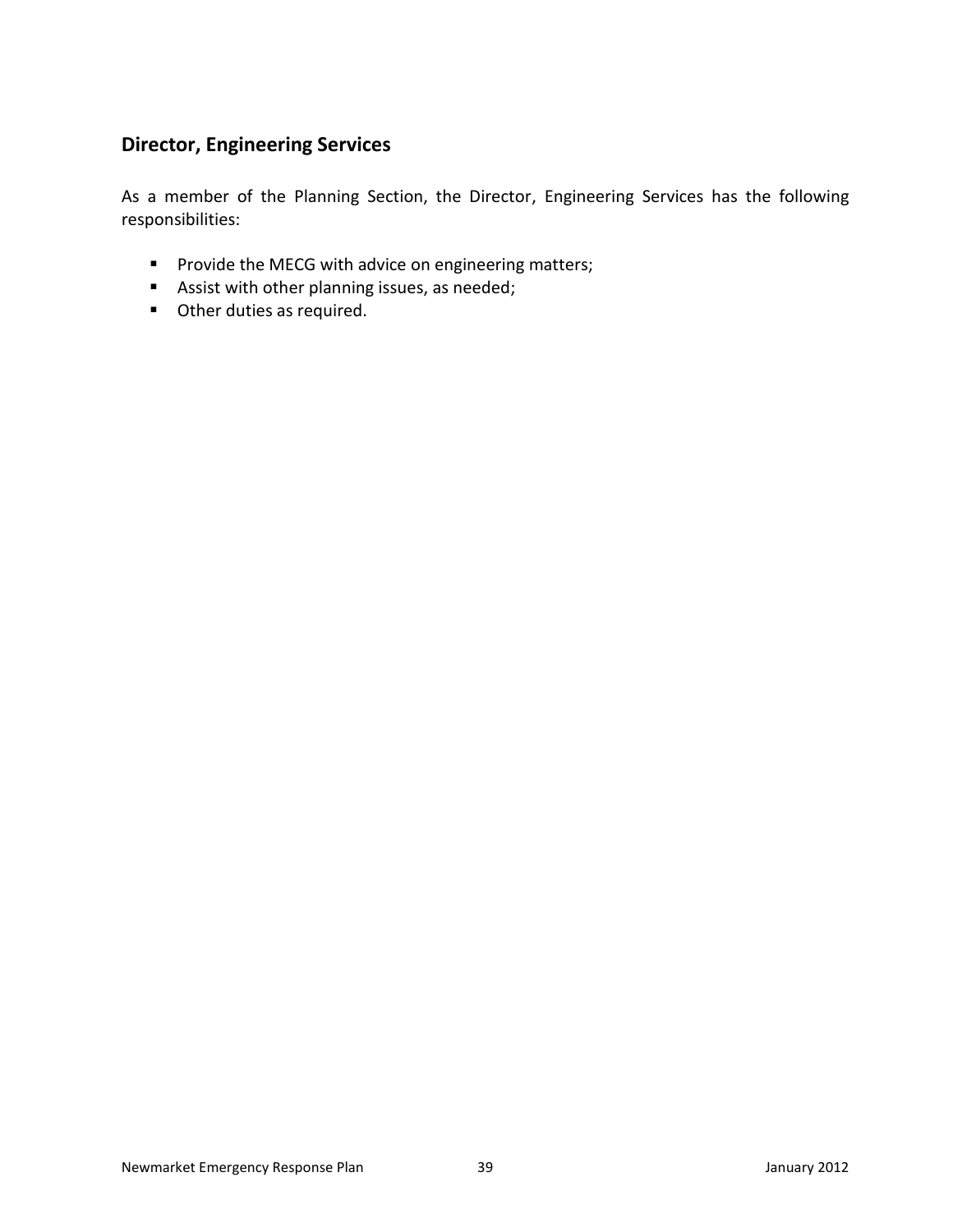## **Library CEO**

As a member of the Planning Section, the Library CEO has the following responsibilities:

- Assist with planning issues as assigned;
- Assist with information gathering, as required;
- **Other duties as required.**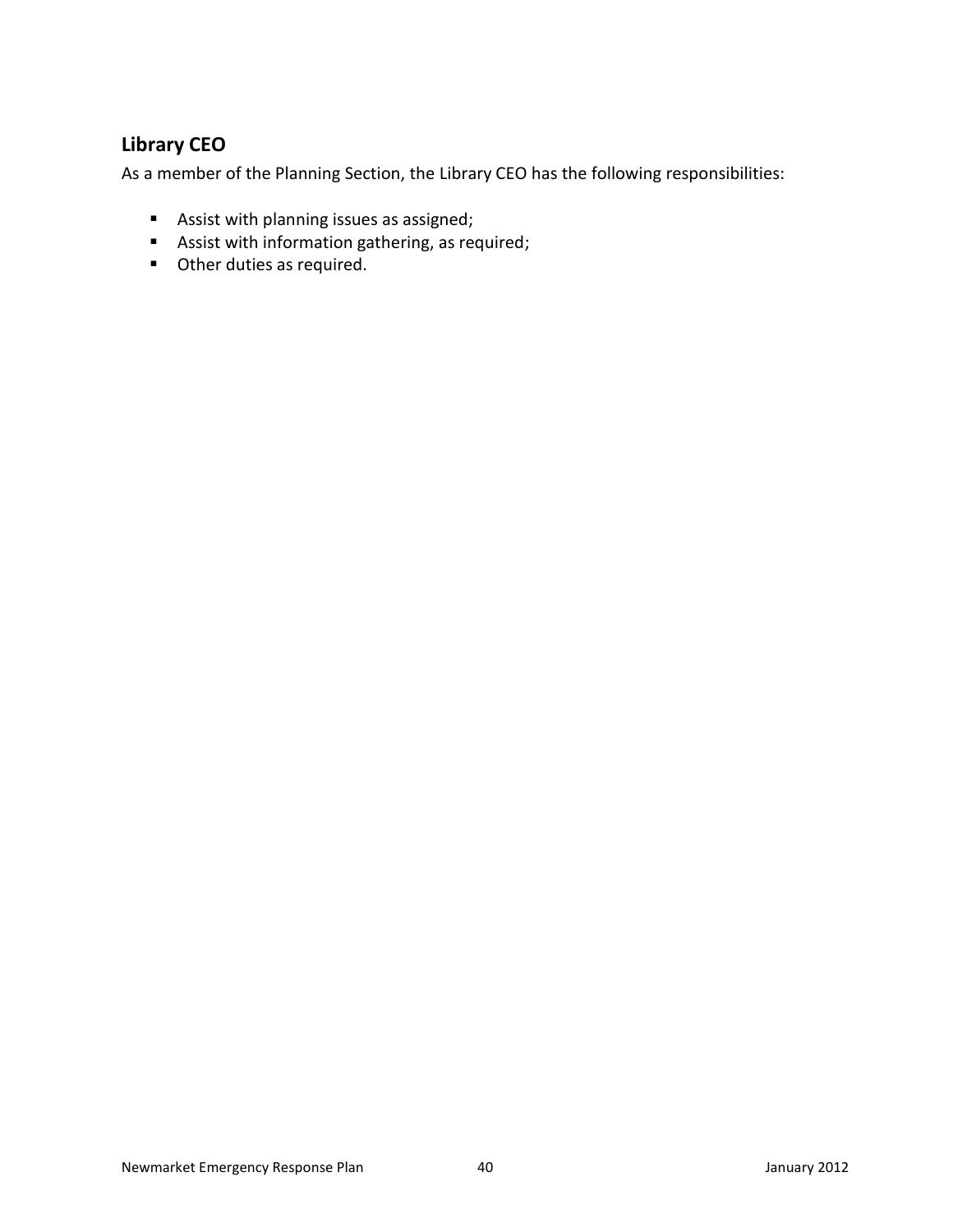## <span id="page-40-0"></span>**Logistics Section**

The Logistics Section arranges for and coordinates all material, services, equipment and resources required to manage and resolve the emergency. The Logistics Section tracks usage and current locations of these items.

The Logistics Section may be staffed by the following positions, according to the requirements of the emergency:

- **Director, Recreation & Culture Services**
- **Director, Human Resources**
- **•** Director, Information Technology
- **Director, Strategic Initiatives**
- **Manager of Procurement Services**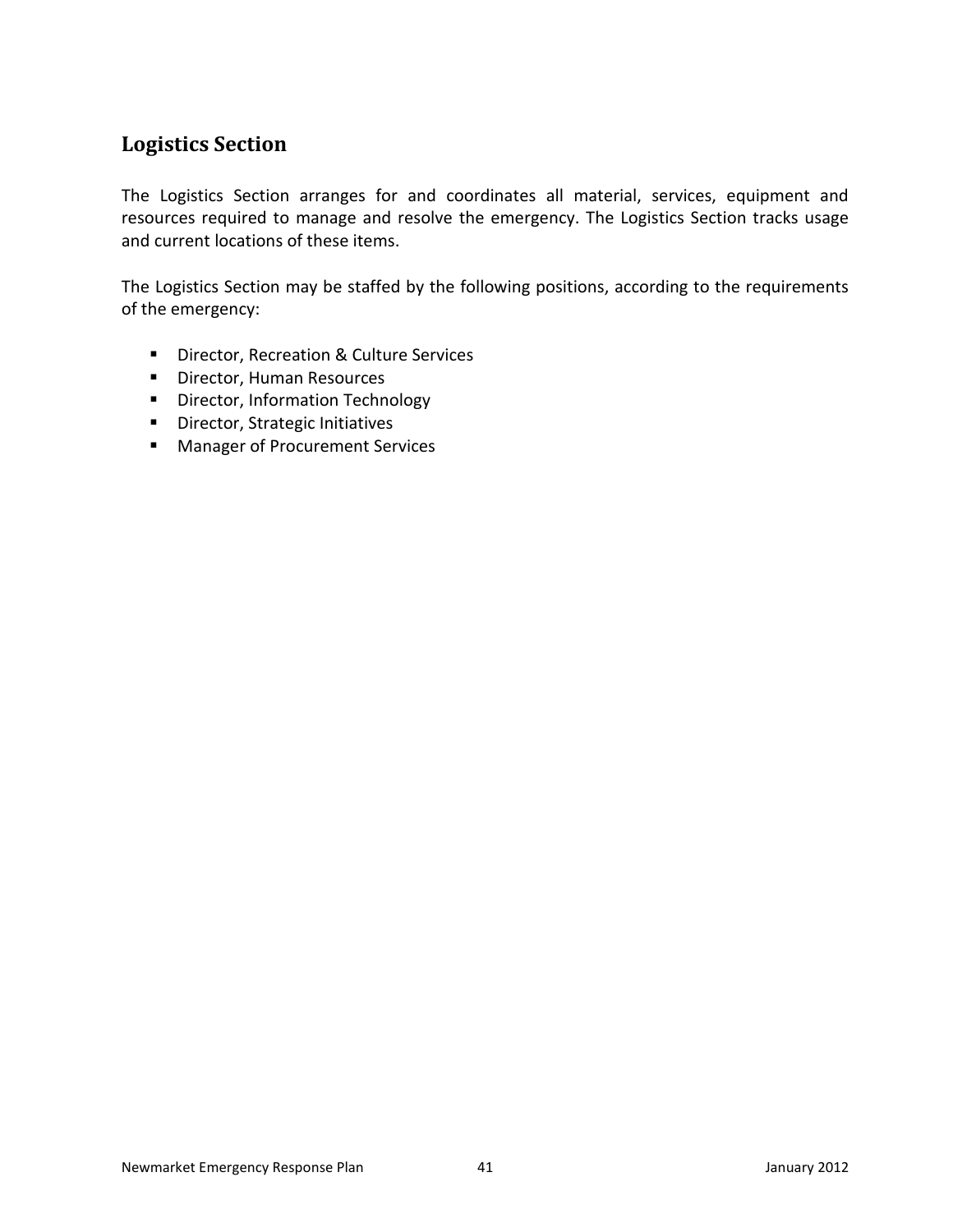## **Director, Recreation & Culture Services**

The Director, Recreation & Culture Services is the Logistics Section Chief. The Logistics Section Chief has the following responsibilities:

- **Ensuring the Emergency Operations Centre facilities and equipment are operational and** supervising the support roles of the Procurement Manager, Telecommunications/IT Director and Customer Service Manager;
- Address any action items that may result from the activation of the Emergency Response Plan and keep MECG informed of implementation needs;
- Coordinating the acquisition, distribution and scheduling of various modes of transport (i.e. public transit, school buses, trains, boats, and trucks) for the purpose of transporting persons and/or supplies, as required, by members of the MECG and the support and advisory staff;
- Coordinating the use of municipal facilities in consultation with York Region Commissioner of Community and Health Services;
- **Track Resources.**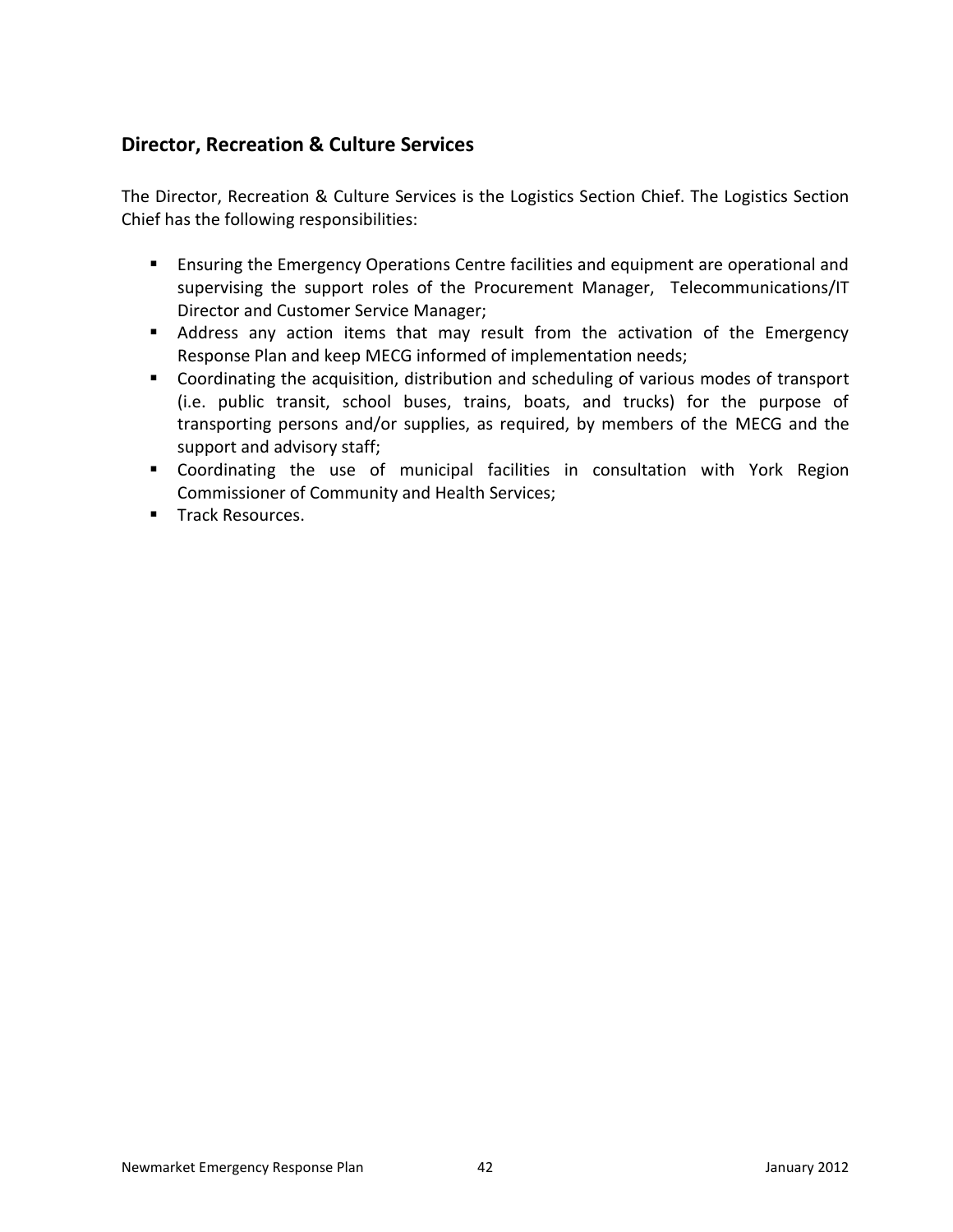#### **Director, Human Resources**

As a member of the Logistics Section, the Director, Human Resources has the following responsibilities:

- **Coordinate and process requests for human resources;**
- Coordinate offers of, and appeals for, volunteers with the support of the MECG;
- **Select the most appropriate site(s) for the registration of human resources;**
- Ensure records of human resources and administrative detail, that may involve financial liability, are completed;
- Ensure that a Volunteer Registration Form is completed, when volunteers are involved and a copy of the form is retained for town records;
- Ensure identification cards are issued to volunteers and temporary employees, where practical;
- **EXT** Arrange for transportation of human resources to and from site(s), in consultation with the Director, Recreation and Culture Services;
- **E** Ensure liaison with community support agencies (e.g. St. John Ambulance, Canadian Red Cross);
- Obtain assistance, if necessary, from Human Resources and Skills Development Canada, as well as other government departments, public and private agencies and volunteer groups.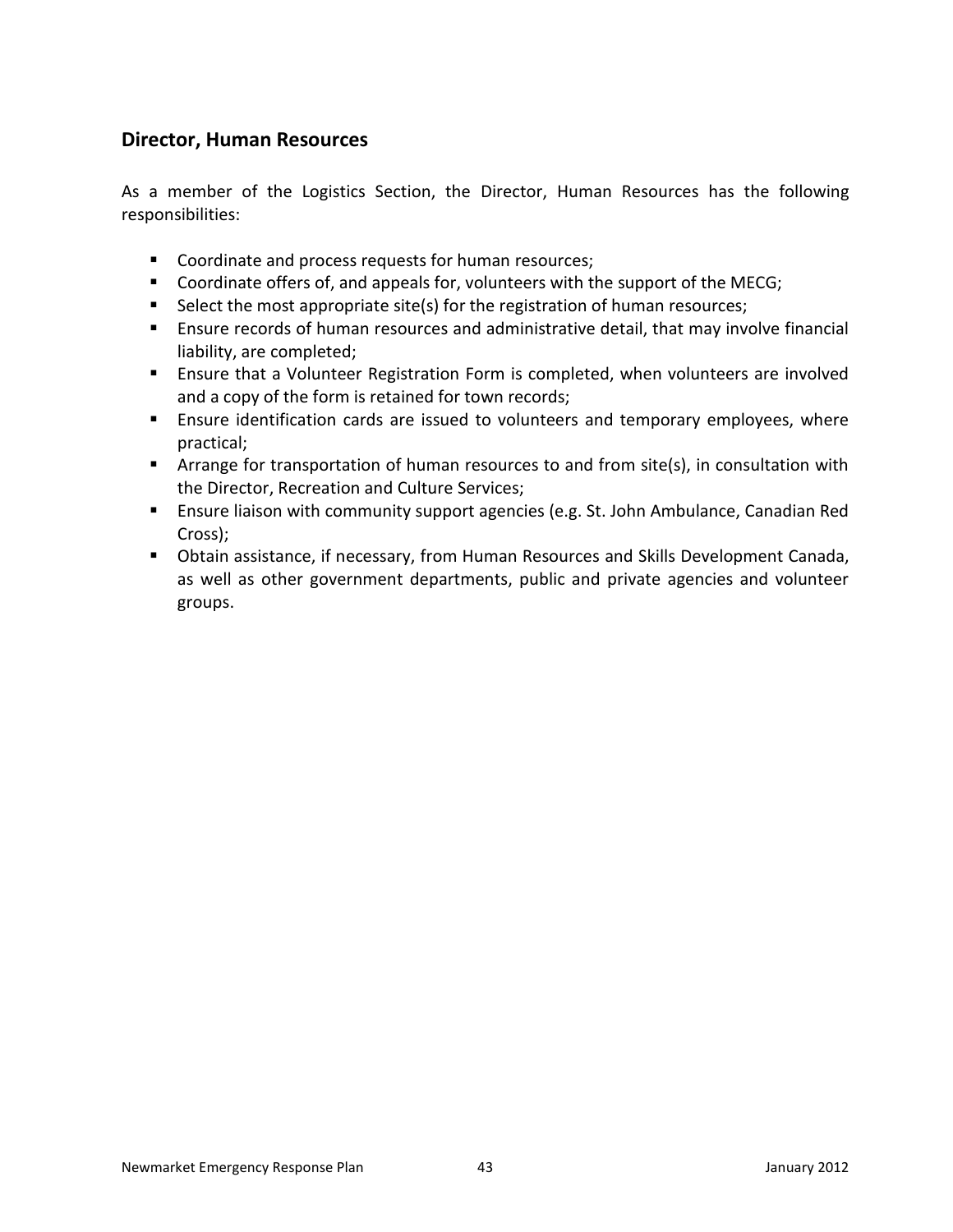## **Director, Information Technology**

As a member of the Logistics Section, the Director, Information Technology has the following responsibilities:

- Activate the emergency notification system of the local amateur radio operators group, if required;
- Initiate the necessary action to ensure the telephone system at the municipal offices and EOC function as effectively as possible, as the situation dictates;
- **Ensure that the emergency communications centre is properly equipped and staffed** with appropriate technical staff to maintain equipment and trouble shoot problems;
- Maintain an inventory of community and private sector communications equipment and facilities within the community, which could, in an emergency, be used to augment existing communications systems;
- Make arrangements to acquire additional communications resources during an emergency;
- Arrange for the operation of FAX machines, computer and other technical resources, as required;
- Arrange for technical support services to the various EOC sections and branches.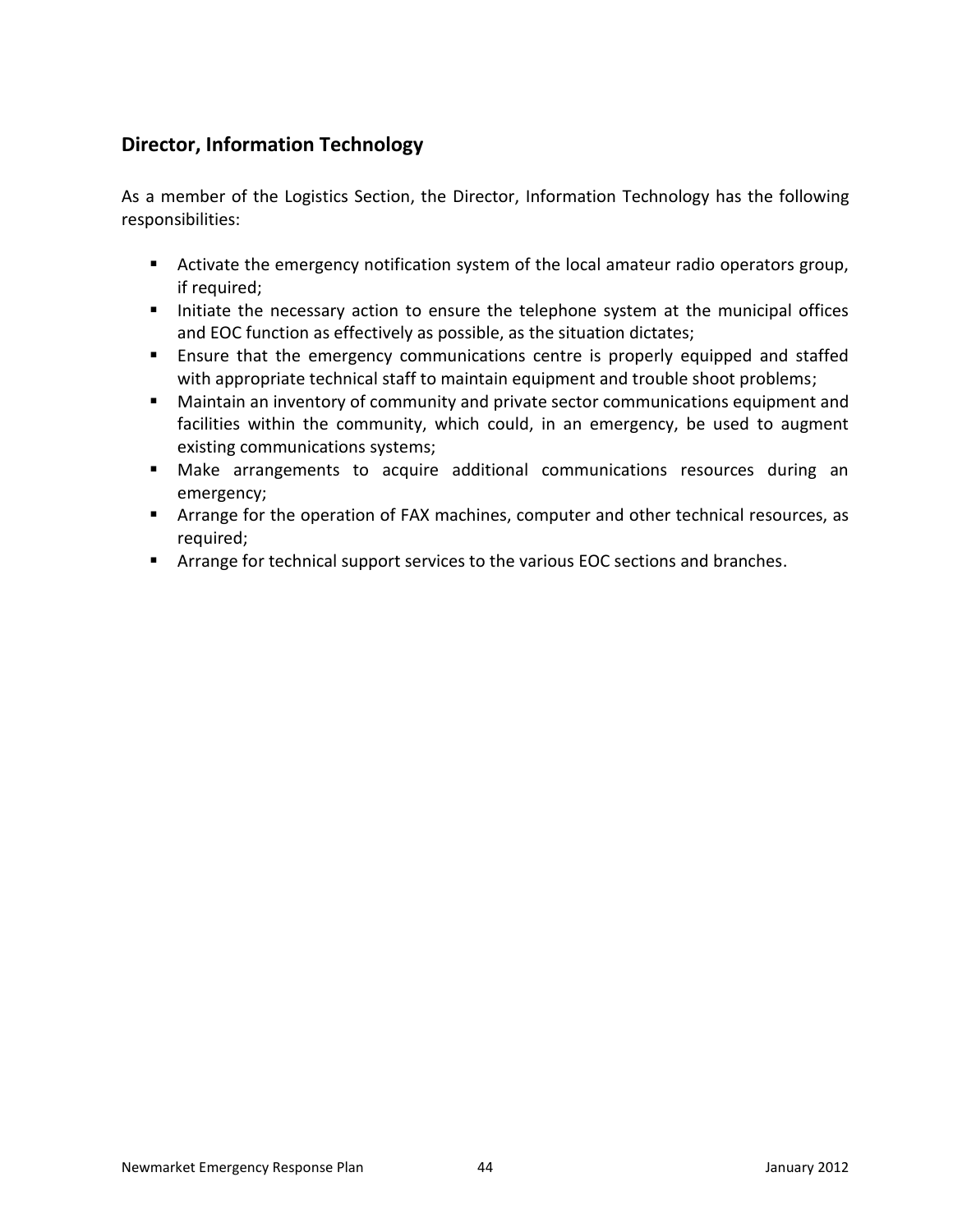## **Manager of Procurement Services**

As a member of the Logistics Section, the Manager of Procurement Services is responsible for:

- **Provide and secure equipment and supplies not owned by the Town of Newmarket;**
- **Ensure liaison with Finance/Administration Section in order to assist with maintaining** accurate records of expenses;
- Ensure liaison with purchasing agents of the neighbouring communities and the Regional Municipality of York, if necessary;
- Maintain and update a list of all vendors (including 24-hour contact numbers) who may be required to provide supplies and equipment.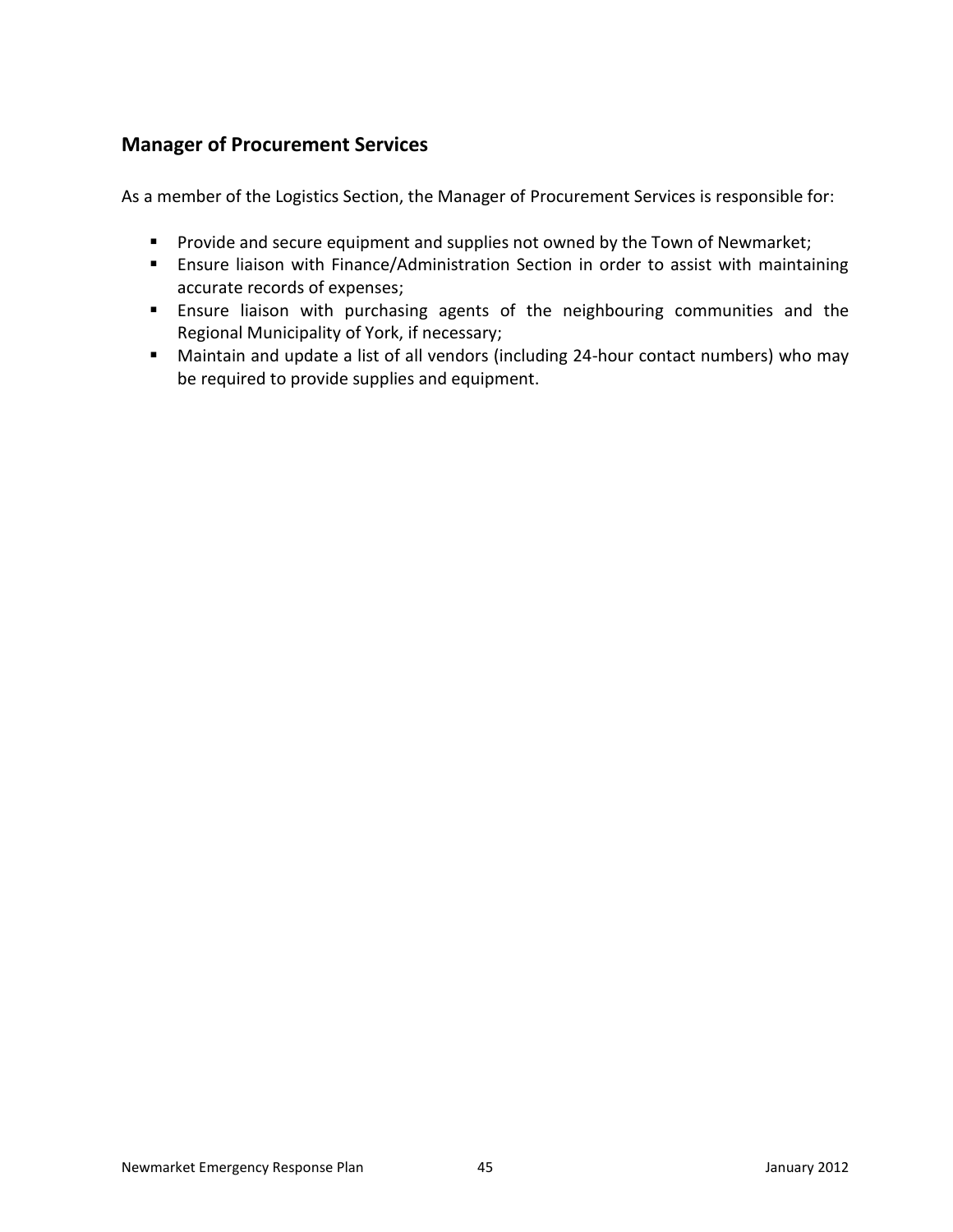### **Director, Strategic Initiatives**

As a member of the Logistics Section, the Director, Strategic Initiatives has the following responsibilities:

- Assist with logistic issues as assigned;
- Assist with information gathering, as required;
- **Other duties as required.**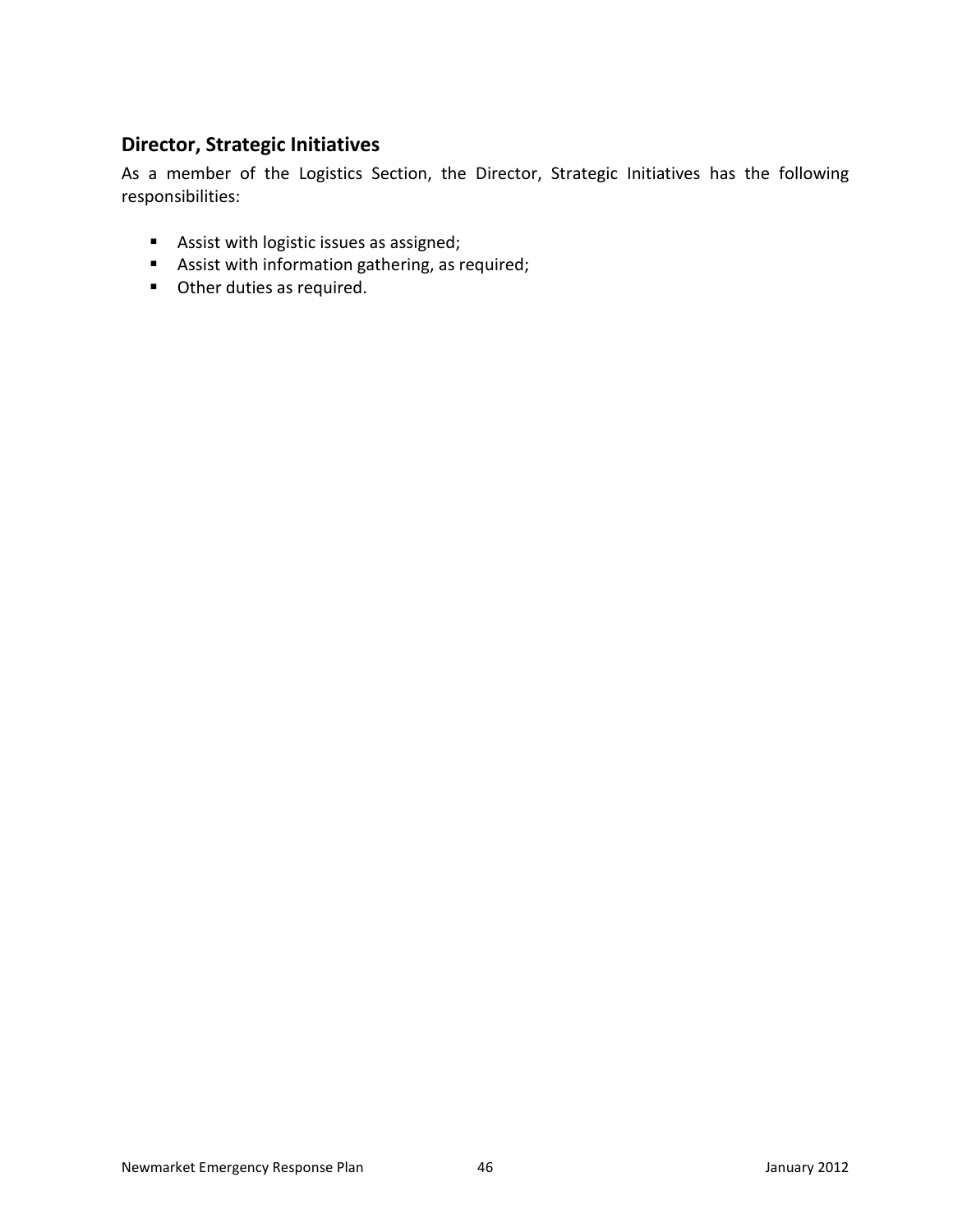# <span id="page-46-0"></span>**Finance/Administration Section**

The Director, Financial Services (Treasurer) is the Chief of the Finance/Administration Section. This section performs administrative, financial and staffing duties specific to the emergency, including keeping track of incident-related costs. Additional responsibilities are as follows:

- **Provide information and advice on financial matters as they relate to the emergency;**
- Address any action items that may result from the activation of the Emergency Response Plan and keep MECG informed of implementation needs;
- **Activate units within Finance Section, as required;**
- In consultation with the EOC Director, confirm adequacy of expenditure limits as identified in the Purchasing Policy;
- **Ensure there is a continuum of payroll process for all employees;**
- Ensure liaison, if necessary, with the Treasurers/Directors of Finance of neighbouring communities and the Regional Municipality of York;
- **Ensure that records of expenses are maintained for future claim purposes;**
- Ensure the prompt payment and settlement of all the legitimate invoices and claims incurred during an emergency;
- **Ensure all requirements under the Ontario Disaster Relief Assistance Program are met** by the Town and submitted to the Minister of Ontario Municipal Affairs and Housing within 14 working days of the onset of the disaster.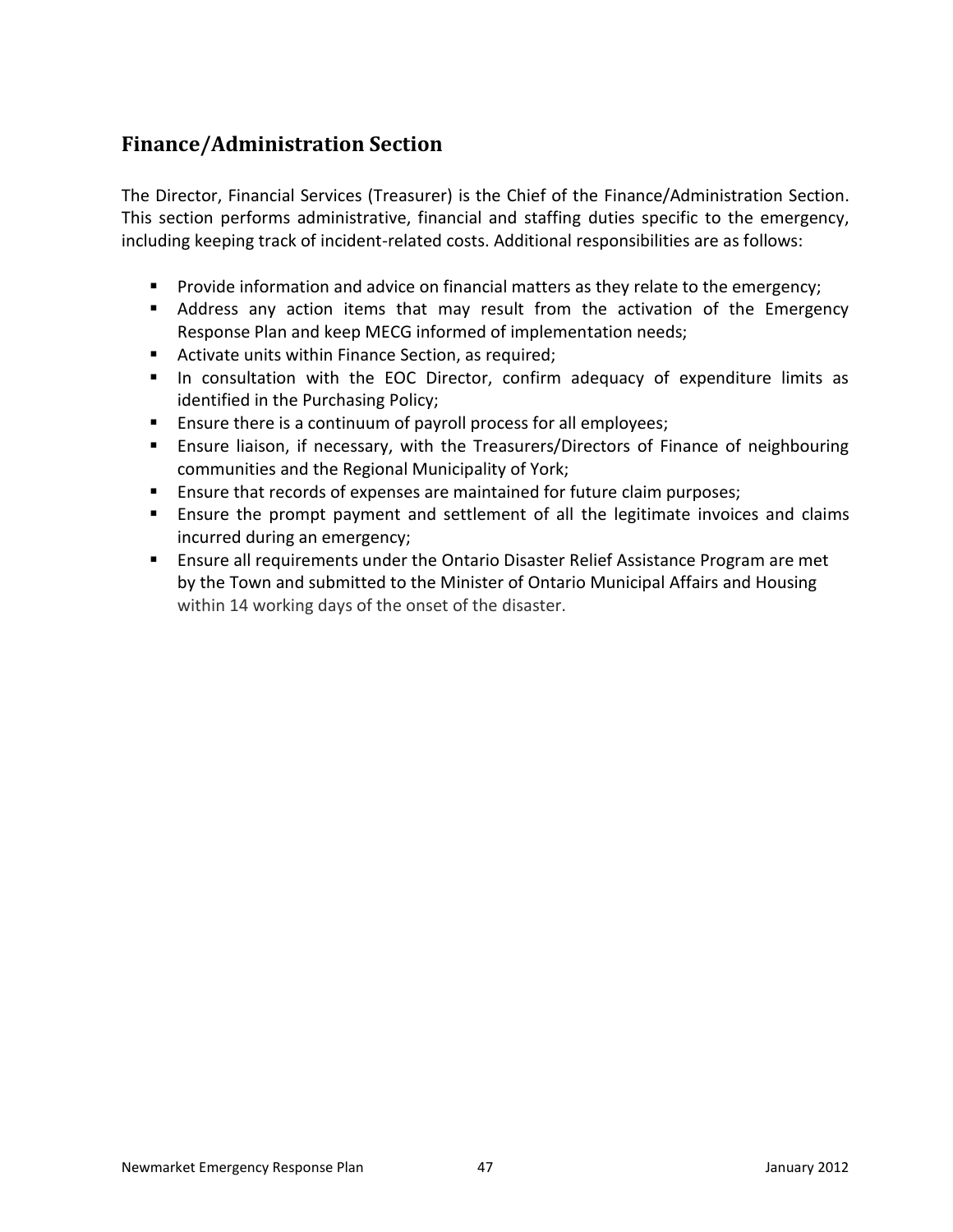## **Relationships between Sections and Various Agencies**

#### **Relationship between Municipal Emergency Control Group (MECG) and Emergency Site Manager (ESM)**

Depending on the nature of the emergency, and once the ESM has been assigned, the MECG relationship with the Emergency Site Manager is to offer support with equipment, staff and other resources, as required.

The MECG will also ensure that the rest of the community maintains municipal services.

#### **Relationship between Emergency Site Manager (ESM), and command and control structures of emergency responders**

The senior representative for each emergency responder (police, fire, EMS, public works) at the site will consult with the ESM, so as to offer a coordinated and effective response. Regular briefings will be held at the site and chaired by the ESM, so as to establish the manner and process to the emergency.

#### **Relationship between the Town of Newmarket and the Regional Municipality of York**

Some services are provided by the Regional Municipality of York to the Town of Newmarket. In the event of an emergency it is important that the two levels of local government operate in a cohesive, planned manner. This plan contemplates the sharing of resources in order to provide the citizens of the Town of Newmarket and the Region of York with an effective, planned and cooperative approach to emergency management.

Risk analyses and critical infrastructure assessments have been jointly completed by the Region and the Town as well as the surrounding area municipalities.

It is recognized that in the event of a large scale emergency involving several or all of the nine area municipalities, that the ability of the Region to provide staff to all nine EOCs and the Regional EOC may become strained, in which case the local area municipality may receive assistance from those agencies by communications link, rather than a direct presence in the local EOC.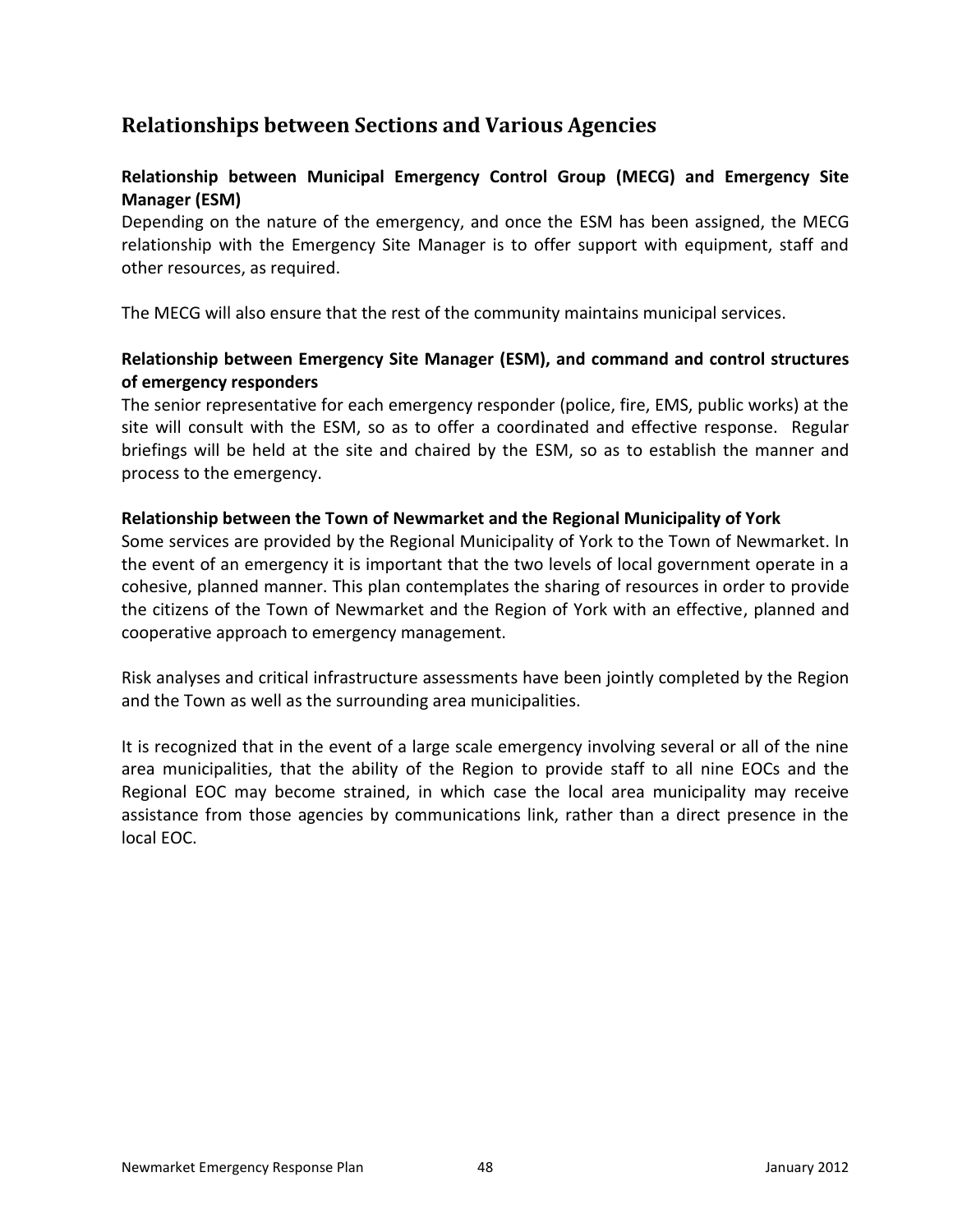# <span id="page-48-0"></span>**PART 7: EMERGENCY TELECOMMUNICATIONS PLAN**

Upon implementation of the Emergency Response Plan, it will be important to ensure that communications are established between the emergency site and the EOC. Also, communications may be required at various locations including evacuation centres, hospitals, and other key responding agencies.

The Emergency Telecommunications Coordinator is part of the initial Emergency Notification Procedure who in turn will call upon his/her contacts for further communications support, as required.

The Emergency Telecommunications Office will be located in an area adjacent to the EOC. It is equipped with portable hand radios, battery back-up, two-way radio with the necessary channels to communicate with police, fire, EMS and the Ontario Fire Marshal.

Communications between the EOC and the other responding agencies will be with the support of a runner. All messages are to be written on the approved forms and logged.

Should the Town of Newmarket lose all telephone communications, pre-arranged communications could be obtained through the local Amateur Radio Emergency Services network. Refer to the Confidential Emergency Contact List for contact information.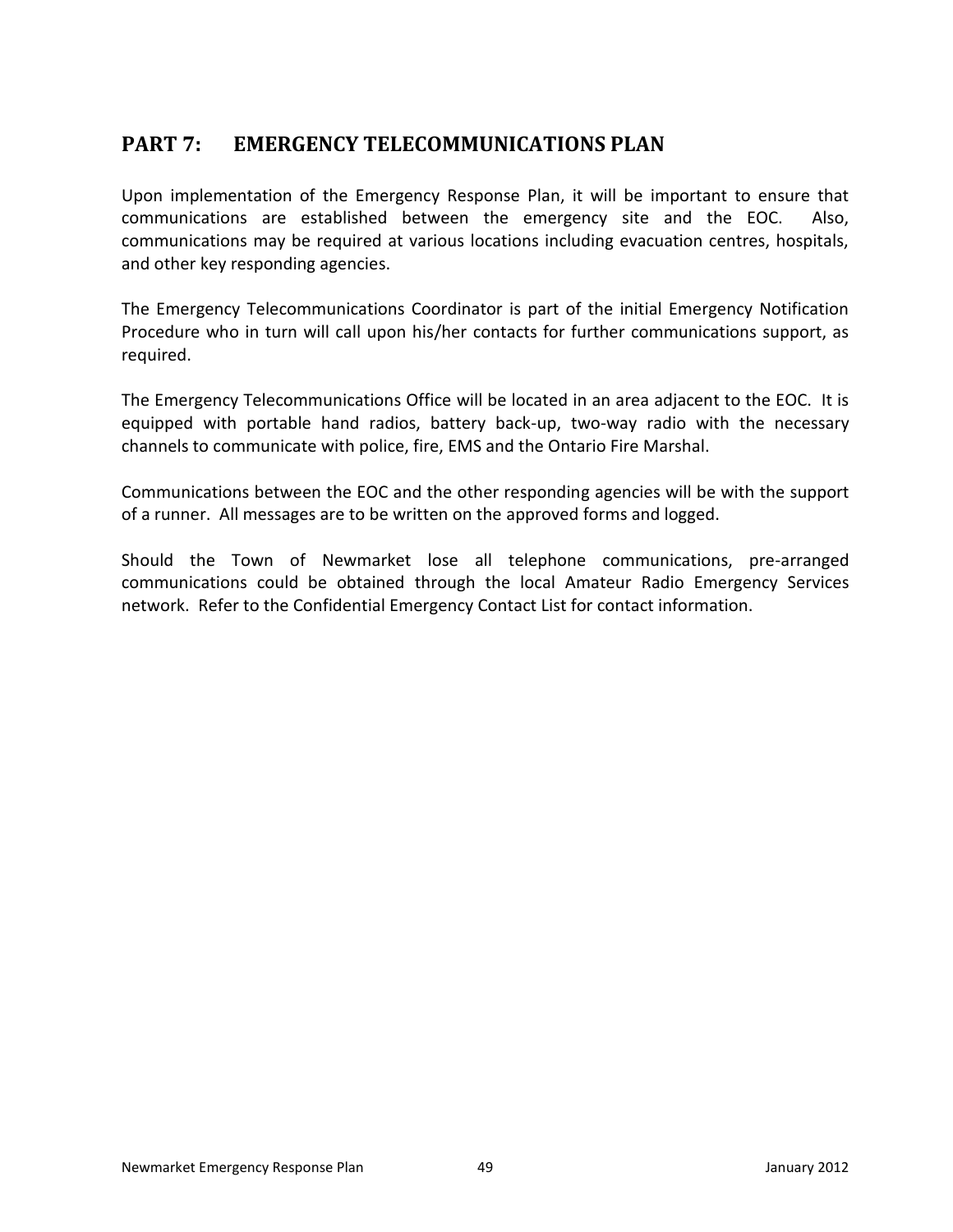| Copy Number | Location                                         | Issued dd/mm/yy |
|-------------|--------------------------------------------------|-----------------|
| 1           | Mayor                                            |                 |
| 2           | <b>Regional Councillor</b>                       |                 |
| $3 - 9$     | Councillors                                      |                 |
| 10          | <b>Chief Administrative Officer</b>              |                 |
| 11          | Fire Dispatch                                    |                 |
| 12          | <b>Fire Chief</b>                                |                 |
| 13          | <b>Regional Police</b>                           |                 |
| 14          | General Manager, EMS                             |                 |
| 15          | Director, Public Works Services                  |                 |
| 16          | Director, Planning & Building Services           |                 |
| 17          | Director, Financial Services                     |                 |
| 18          | Commissioner, Development &                      |                 |
|             | <b>Infrastructure Services (Position Vacant)</b> |                 |
| 19          | <b>Commissioner, Corporate Services</b>          |                 |
| 20          | Director, Legal Services                         |                 |
| 21          | CEO, Library                                     |                 |
| 22          | <b>Commissioner, Community Services</b>          |                 |
| 23          | Director, Legislative Services                   |                 |
| 24          | Director, Recreation & Culture                   |                 |
| 25          | Chief Building Official                          |                 |
| 26          | <b>Economic Development Officer</b>              |                 |
| 27          | Director, Engineering Services                   |                 |
| 28          | Manager of Procurement Services                  |                 |
| 29          | Manager of Customer Service                      |                 |
| 30          | Director, Human Resources                        |                 |
| 31          | Director, Corporate Communications               |                 |
| 32          | Director, Information Technology                 |                 |
| 33          | Director, Strategic Initiatives                  |                 |
| 34          | President - Newmarket-Tay Power                  |                 |
| 35-42       | Regional Municipality of York                    |                 |
| 43          | Southlake Regional Healthcare Centre             |                 |
| 44          | <b>Canadian Red Cross</b>                        |                 |
| 45          | York Region District School Board                |                 |
| 46          | York Catholic District School Board              |                 |
| 47          | Canadian Red Cross, York Region Branch           |                 |
| 48-49       | <b>Emergency Management Ontario</b>              |                 |
| $50 - 52$   | <b>CEMC Alternates</b>                           |                 |
|             |                                                  |                 |
|             |                                                  |                 |

# <span id="page-49-0"></span>**PART 8: DISTRIBUTION LIST**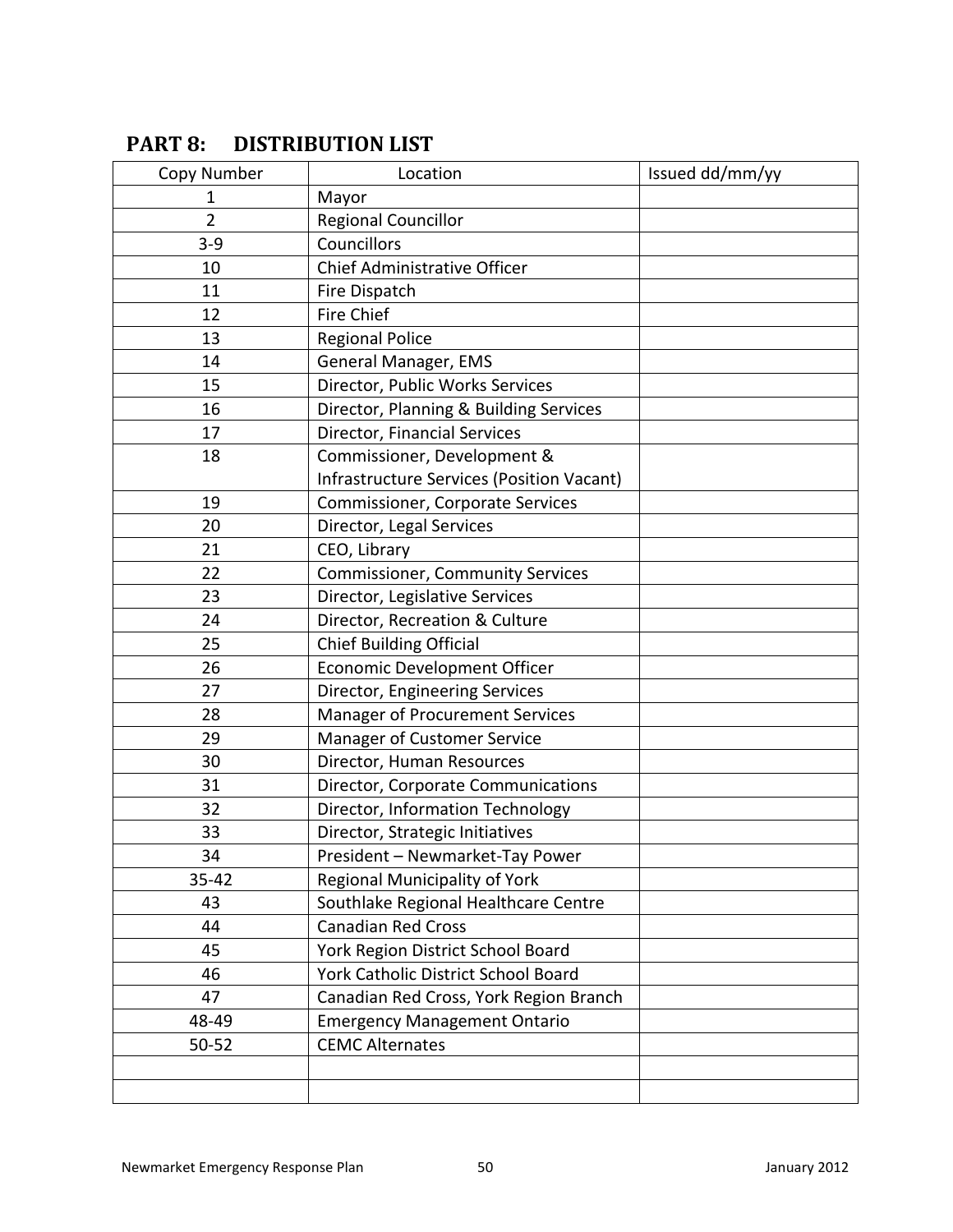<span id="page-50-0"></span>

| PART 9: | <b>UPDATES AND AMENDMENTS</b> |
|---------|-------------------------------|
|---------|-------------------------------|

| Updated dd/mm/yy | Comments | Updated By: |
|------------------|----------|-------------|
|                  |          |             |
|                  |          |             |
|                  |          |             |
|                  |          |             |
|                  |          |             |
|                  |          |             |
|                  |          |             |
|                  |          |             |
|                  |          |             |
|                  |          |             |
|                  |          |             |
|                  |          |             |
|                  |          |             |
|                  |          |             |
|                  |          |             |
|                  |          |             |
|                  |          |             |
|                  |          |             |
|                  |          |             |
|                  |          |             |
|                  |          |             |
|                  |          |             |
|                  |          |             |
|                  |          |             |
|                  |          |             |
|                  |          |             |
|                  |          |             |
|                  |          |             |
|                  |          |             |
|                  |          |             |
|                  |          |             |
|                  |          |             |
|                  |          |             |
|                  |          |             |
|                  |          |             |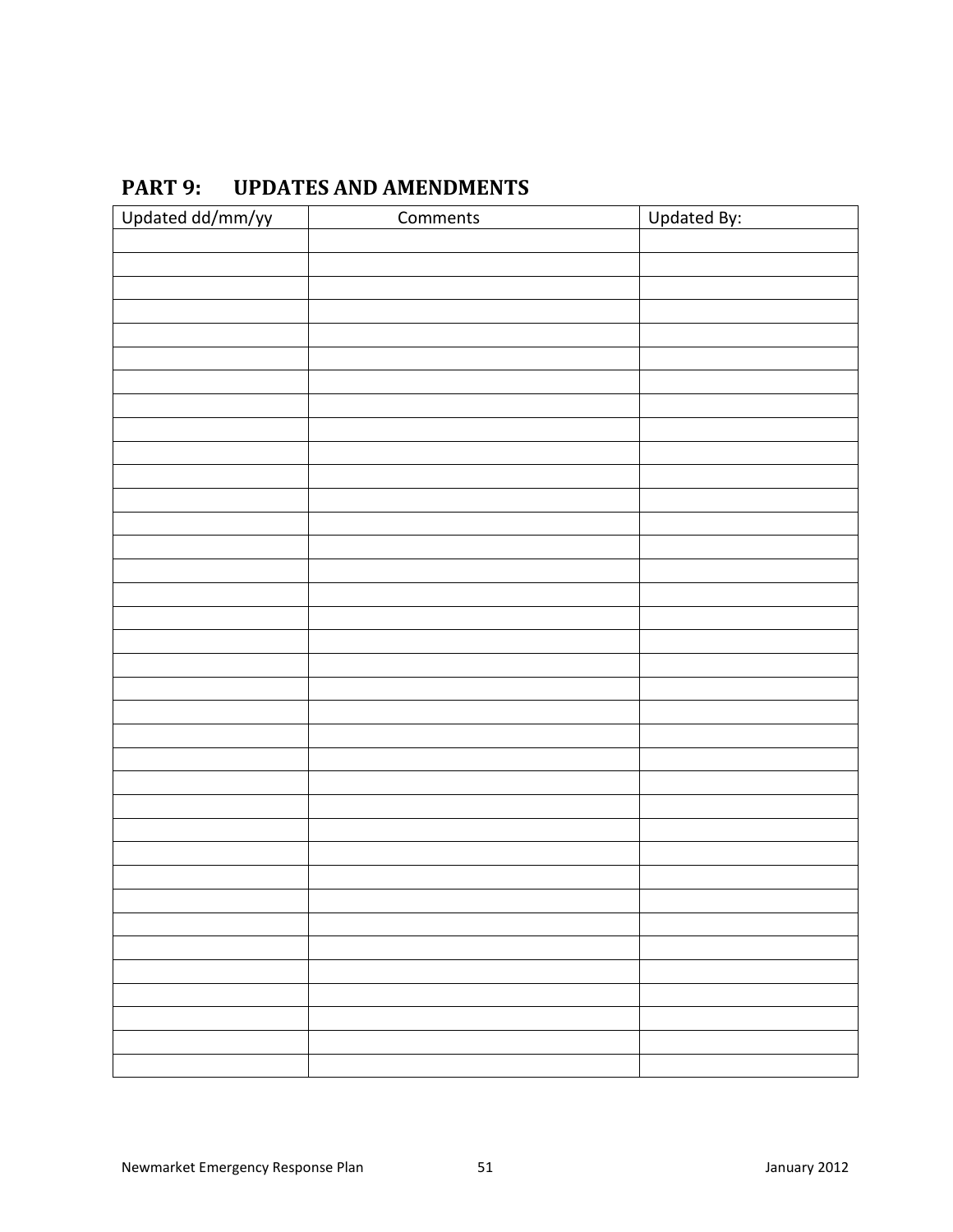## <span id="page-51-0"></span>**APPENDIX 1: ANIMAL CARE EMERGENCY RESPONSE PLAN**

#### **Preparedness**

Preparedness largely involves public education and coordination with other emergency management partners.

Central York Fire Services provides the following information on emergency preparedness for pets on its website (www.cyfs.ca).

The Town's role during an emergency response will vary widely depending on the nature of the emergency. However, its role will typically involve support of community evacuations.

#### **Response and Recovery**

During an emergency response, the Town of Newmarket may coordinate with animal service providers for the following services:

- 1. Assist with search, rescue and transportation of animals to the shelter.
- 2. Assist with receiving and caring for animals.
- 3. Register, tag and establish accurate records of all animals.
- 4. Maintain effective communication with local Emergency Operations Centre and field personnel.
- 5. Assist with provision of food, water and waste disposal for animals.
- 6. Provide support to other affected shelters, if required.
- 7. Provide support to companion or service animals in evacuation contexts. A person with a disability accompanied by a guide dog or other service animal will be permitted into any facility unless the animal is otherwise excluded by law.
- 8. During recovery phase reunite animals with owners.

#### **General Resources**

The following resources should be considered as part of emergency planning:

- 1. Local animal care facilities, including veterinary clinics, boarding kennels and grooming establishments.
- 2. Local pet food and equipment suppliers.
- 3. Local hotels and motels that will accommodate pets.
- 4. Sources for emergency transportation of animals and supplies.
- 5. Large facilities that might be converted for temporary use for people with animals (for example fairgrounds, Municipal Operations Centre).